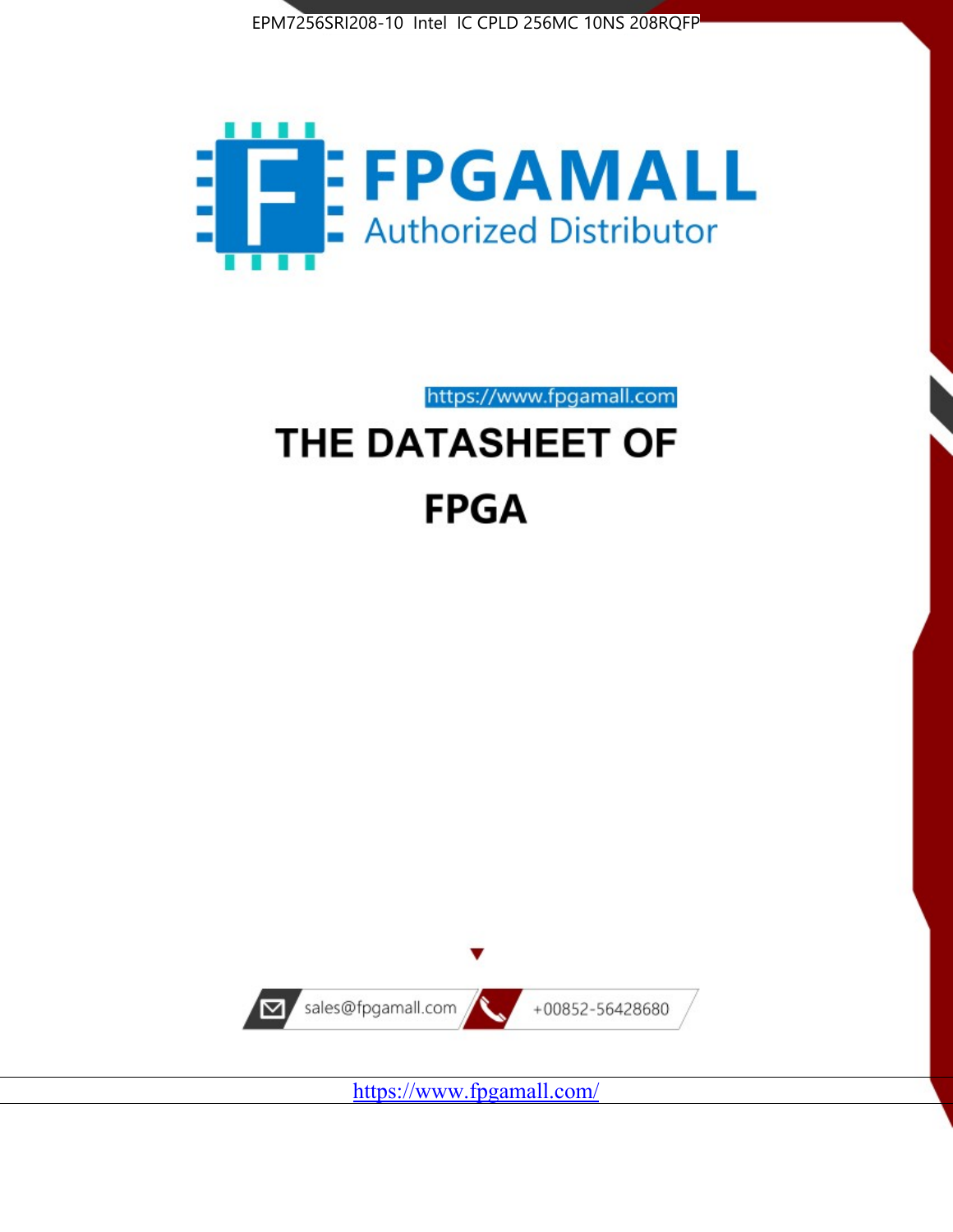

MAX 7000B devices, see the *MAX 7000A Programmable Logic Device Family Data Sheet* or the *MAX 7000B Programmable Logic Device Family Data Sheet*.

| <b>Table 1. MAX 7000 Device Features</b> |                |                |                |                 |                 |                   |                 |
|------------------------------------------|----------------|----------------|----------------|-----------------|-----------------|-------------------|-----------------|
| <b>Feature</b>                           | <b>EPM7032</b> | <b>EPM7064</b> | <b>EPM7096</b> | <b>EPM7128E</b> | <b>EPM7160E</b> | <b>EPM7192E</b>   | <b>EPM7256E</b> |
| Usable<br>gates                          | 600            | 1,250          | 1,800          | 2,500           | 3,200           | 3,750             | 5,000           |
| Macrocells                               | 32             | 64             | 96             | 128             | 160             | 192               | 256             |
| Logic array<br>blocks                    | 2              | 4              | 6              | 8               | 10              | 12                | 16              |
| Maximum<br>user I/O pins                 | 36             | 68             | 76             | 100             | 104             | 124               | 164             |
| $t_{PD}$ (ns)                            | 6              | 6              | 7.5            | 7.5             | 10              | $12 \overline{ }$ | 12              |
| $t_{\text{SU}}$ (ns)                     | 5              | 5              | 6              | 6               | 7               | 7                 | 7               |
| $t_{FSU}$ (ns)                           | 2.5            | 2.5            | 3              | 3               | 3               | 3                 | 3               |
| $t_{CO1}$ (ns)                           | 4              | 4              | 4.5            | 4.5             | 5               | 6                 | 6               |
| $f_{CNT}$ (MHz)                          | 151.5          | 151.5          | 125.0          | 125.0           | 100.0           | 90.9              | 90.9            |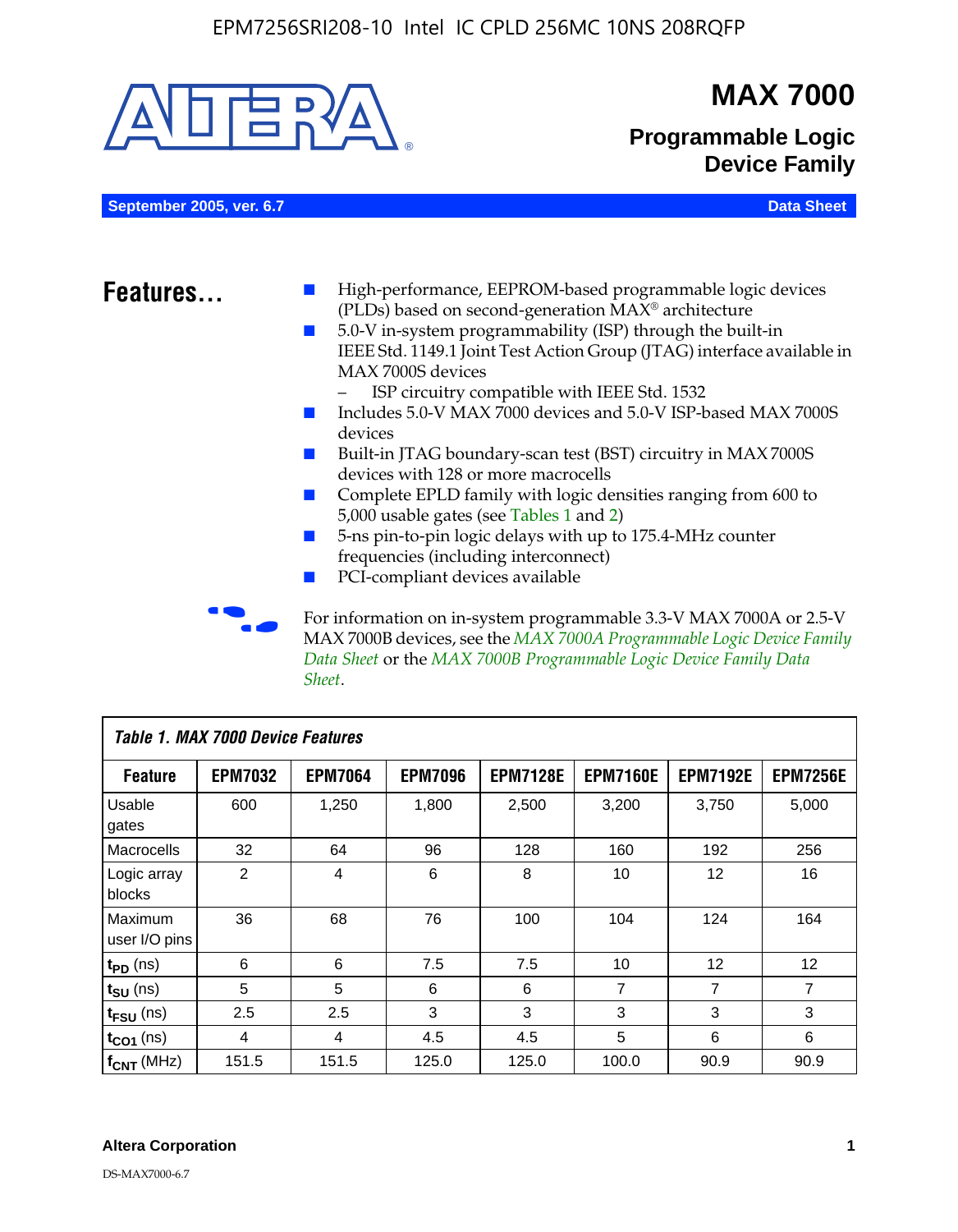| Table 2. MAX 7000S Device Features |                 |                 |                 |                 |                   |                 |  |
|------------------------------------|-----------------|-----------------|-----------------|-----------------|-------------------|-----------------|--|
| <b>Feature</b>                     | <b>EPM7032S</b> | <b>EPM7064S</b> | <b>EPM7128S</b> | <b>EPM7160S</b> | <b>EPM7192S</b>   | <b>EPM7256S</b> |  |
| Usable gates                       | 600             | 1,250           | 2,500           | 3,200           | 3,750             | 5,000           |  |
| Macrocells                         | 32              | 64              | 128             | 160             | 192               | 256             |  |
| Logic array<br>blocks              | $\overline{2}$  | $\overline{4}$  | 8               | 10              | $12 \overline{ }$ | 16              |  |
| Maximum<br>user I/O pins           | 36              | 68              | 100             | 104             | 124               | 164             |  |
| $t_{PD}$ (ns)                      | 5               | 5               | 6               | 6               | 7.5               | 7.5             |  |
| $t_{SU}$ (ns)                      | 2.9             | 2.9             | 3.4             | 3.4             | 4.1               | 3.9             |  |
| $t_{\text{FSU}}$ (ns)              | 2.5             | 2.5             | 2.5             | 2.5             | 3                 | 3               |  |
| $t_{CO1}$ (ns)                     | 3.2             | 3.2             | 4               | 3.9             | 4.7               | 4.7             |  |
| $f_{\text{CNT}}$ (MHz)             | 175.4           | 175.4           | 147.1           | 149.3           | 125.0             | 128.2           |  |

## **...and More Features**

- Open-drain output option in MAX 7000S devices
- Programmable macrocell flipflops with individual clear, preset, clock, and clock enable controls
- Programmable power-saving mode for a reduction of over 50% in each macrocell
- Configurable expander product-term distribution, allowing up to 32 product terms per macrocell
- 44 to 208 pins available in plastic J-lead chip carrier (PLCC), ceramic pin-grid array (PGA), plastic quad flat pack (PQFP), power quad flat pack (RQFP), and 1.0-mm thin quad flat pack (TQFP) packages
- Programmable security bit for protection of proprietary designs
- 3.3-V or 5.0-V operation
	- MultiVolt<sup>TM</sup> I/O interface operation, allowing devices to interface with 3.3-V or 5.0-V devices (MultiVolt I/O operation is not available in 44-pin packages)
	- Pin compatible with low-voltage MAX 7000A and MAX 7000B devices
- Enhanced features available in MAX 7000E and MAX 7000S devices
	- Six pin- or logic-driven output enable signals
	- Two global clock signals with optional inversion
	- Enhanced interconnect resources for improved routability
	- Fast input setup times provided by a dedicated path from I/O pin to macrocell registers
	- Programmable output slew-rate control
- Software design support and automatic place-and-route provided by Altera's development system for Windows-based PCs and Sun SPARCstation, and HP 9000 Series 700/800 workstations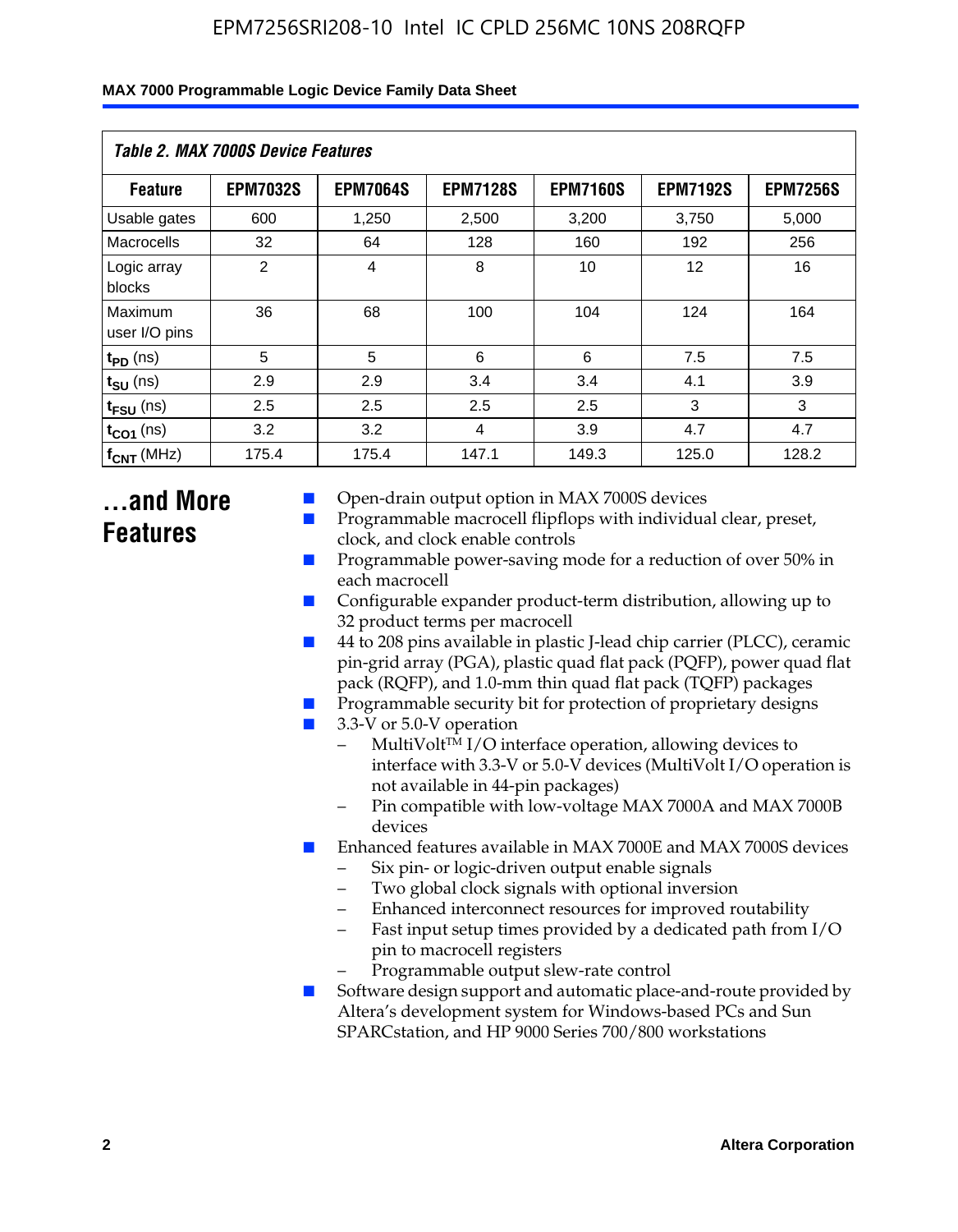|                               | MAX 7000 Programmable Logic Device Family Data Sheet                                                                                                                                                                                                                                                                                                                                                                                                                                                                                                                                                                                                                                                  |
|-------------------------------|-------------------------------------------------------------------------------------------------------------------------------------------------------------------------------------------------------------------------------------------------------------------------------------------------------------------------------------------------------------------------------------------------------------------------------------------------------------------------------------------------------------------------------------------------------------------------------------------------------------------------------------------------------------------------------------------------------|
|                               | Additional design entry and simulation support provided by EDIF<br>200 and 300 netlist files, library of parameterized modules (LPM),<br>Verilog HDL, VHDL, and other interfaces to popular EDA tools from<br>manufacturers such as Cadence, Exemplar Logic, Mentor Graphics,<br>OrCAD, Synopsys, and VeriBest<br>Programming support<br>Altera's Master Programming Unit (MPU) and programming<br>hardware from third-party manufacturers program all<br>MAX 7000 devices<br>The BitBlaster <sup>™</sup> serial download cable, ByteBlasterMV <sup>™</sup><br>-<br>parallel port download cable, and MasterBlaster™<br>serial/universal serial bus (USB) download cable program MAX<br>7000S devices |
| General<br><b>Description</b> | The MAX 7000 family of high-density, high-performance PLDs is based<br>on Altera's second-generation MAX architecture. Fabricated with<br>advanced CMOS technology, the EEPROM-based MAX 7000 family<br>provides 600 to 5,000 usable gates, ISP, pin-to-pin delays as fast as 5 ns,<br>and counter speeds of up to 175.4 MHz. MAX 7000S devices in the -5, -6,<br>-7, and -10 speed grades as well as MAX 7000 and MAX 7000E devices in<br>-5, -6, -7, -10P, and -12P speed grades comply with the PCI Special Interest<br>Group (PCI SIG) PCI Local Bus Specification, Revision 2.2. See Table 3                                                                                                     |

|                 | Table 3. MAX 7000 Speed Grades |              |              |              |              |                    |              |              |              |              |
|-----------------|--------------------------------|--------------|--------------|--------------|--------------|--------------------|--------------|--------------|--------------|--------------|
| <b>Device</b>   |                                |              |              |              |              | <b>Speed Grade</b> |              |              |              |              |
|                 | -5                             | -6           | $-7$         | $-10P$       | $-10$        | $-12P$             | $-12$        | $-15$        | $-15T$       | $-20$        |
| EPM7032         |                                | $\checkmark$ | $\checkmark$ |              | $\checkmark$ |                    | $\checkmark$ | $\checkmark$ | $\checkmark$ |              |
| EPM7032S        | $\checkmark$                   | $\checkmark$ | $\checkmark$ |              | $\checkmark$ |                    |              |              |              |              |
| <b>EPM7064</b>  |                                | $\checkmark$ | $\checkmark$ |              | $\checkmark$ |                    | $\checkmark$ | $\checkmark$ |              |              |
| <b>EPM7064S</b> | $\checkmark$                   | $\checkmark$ | $\checkmark$ |              | $\checkmark$ |                    |              |              |              |              |
| <b>EPM7096</b>  |                                |              | $\checkmark$ |              | $\checkmark$ |                    | $\checkmark$ | $\checkmark$ |              |              |
| <b>EPM7128E</b> |                                |              | $\checkmark$ | $\checkmark$ | $\checkmark$ |                    | $\checkmark$ | $\checkmark$ |              | $\checkmark$ |
| <b>EPM7128S</b> |                                | $\checkmark$ | $\checkmark$ |              | $\checkmark$ |                    |              | $\checkmark$ |              |              |
| <b>EPM7160E</b> |                                |              |              | $\checkmark$ | $\checkmark$ |                    | $\checkmark$ | $\checkmark$ |              | $\checkmark$ |
| <b>EPM7160S</b> |                                | $\checkmark$ | $\checkmark$ |              | $\checkmark$ |                    |              | $\checkmark$ |              |              |
| <b>EPM7192E</b> |                                |              |              |              |              | $\checkmark$       | $\checkmark$ | $\checkmark$ |              |              |
| <b>EPM7192S</b> |                                |              | $\checkmark$ |              | $\checkmark$ |                    |              | $\checkmark$ |              |              |
| <b>EPM7256E</b> |                                |              |              |              |              | $\checkmark$       | $\checkmark$ | $\checkmark$ |              | $\checkmark$ |
| <b>EPM7256S</b> |                                |              | $\checkmark$ |              | $\checkmark$ |                    |              | $\checkmark$ |              |              |

for available speed grades.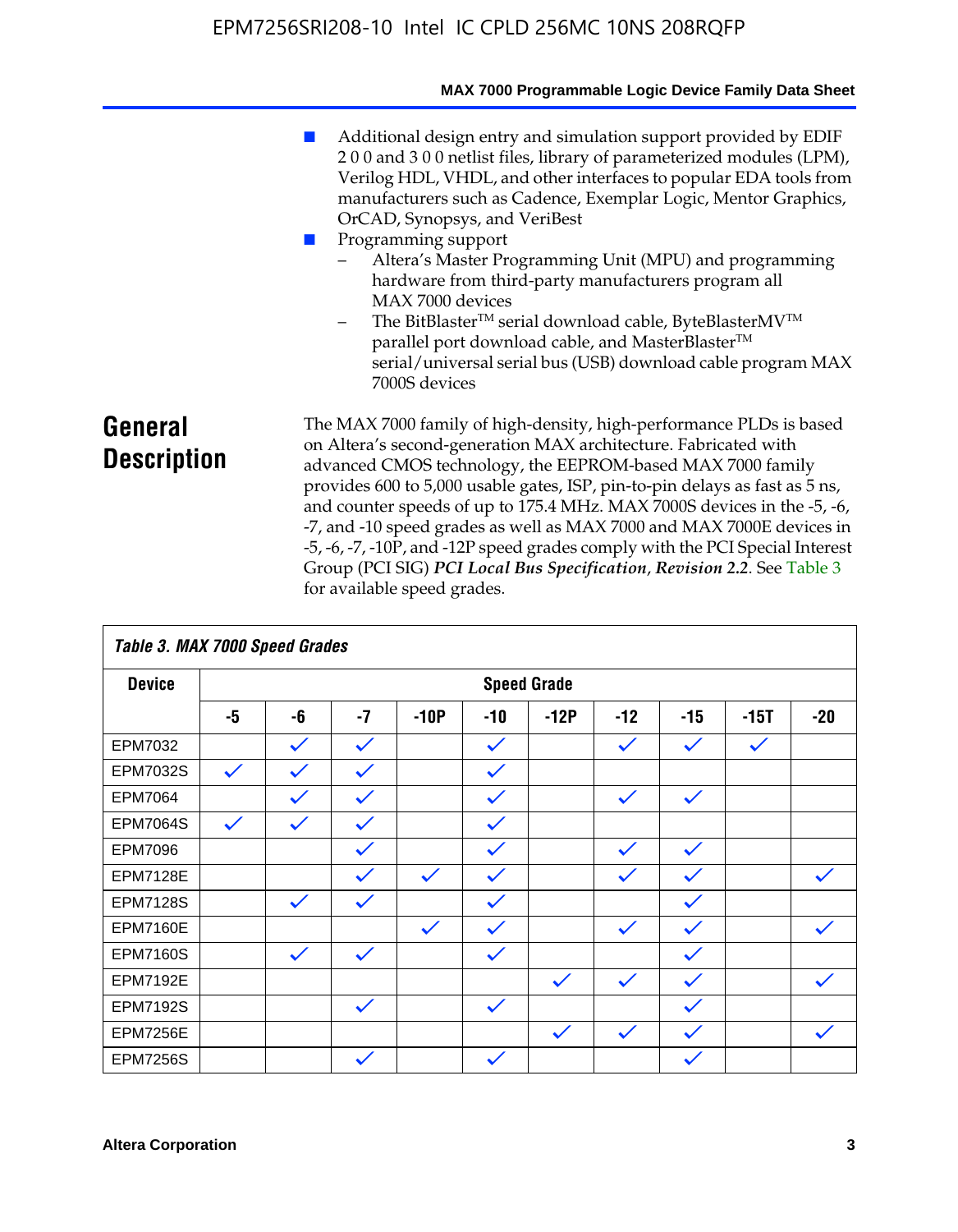### **MAX 7000 Programmable Logic Device Family Data Sheet**

The MAX 7000E devices—including the EPM7128E, EPM7160E, EPM7192E, and EPM7256E devices—have several enhanced features: additional global clocking, additional output enable controls, enhanced interconnect resources, fast input registers, and a programmable slew rate.

In-system programmable MAX 7000 devices—called MAX 7000S devices—include the EPM7032S, EPM7064S, EPM7128S, EPM7160S, EPM7192S, and EPM7256S devices. MAX 7000S devices have the enhanced features of MAX 7000E devices as well as JTAG BST circuitry in devices with 128 or more macrocells, ISP, and an open-drain output option. See Table 4.

| Table 4. MAX 7000 Device Features |                                                    |                                           |                                           |  |  |  |
|-----------------------------------|----------------------------------------------------|-------------------------------------------|-------------------------------------------|--|--|--|
| <b>Feature</b>                    | <b>EPM7032</b><br><b>EPM7064</b><br><b>EPM7096</b> | All<br><b>MAX 7000E</b><br><b>Devices</b> | All<br><b>MAX 7000S</b><br><b>Devices</b> |  |  |  |
| ISP via JTAG interface            |                                                    |                                           |                                           |  |  |  |
| JTAG BST circuitry                |                                                    |                                           | $\checkmark$ (1)                          |  |  |  |
| Open-drain output option          |                                                    |                                           |                                           |  |  |  |
| Fast input registers              |                                                    |                                           |                                           |  |  |  |
| Six global output enables         |                                                    |                                           |                                           |  |  |  |
| Two global clocks                 |                                                    |                                           |                                           |  |  |  |
| Slew-rate control                 |                                                    |                                           |                                           |  |  |  |
| MultiVolt interface (2)           |                                                    |                                           |                                           |  |  |  |
| Programmable register             |                                                    |                                           |                                           |  |  |  |
| Parallel expanders                |                                                    |                                           |                                           |  |  |  |
| Shared expanders                  |                                                    |                                           |                                           |  |  |  |
| Power-saving mode                 |                                                    |                                           |                                           |  |  |  |
| Security bit                      |                                                    |                                           |                                           |  |  |  |
| PCI-compliant devices available   |                                                    |                                           |                                           |  |  |  |

*Notes:*

(1) Available only in EPM7128S, EPM7160S, EPM7192S, and EPM7256S devices only.

(2) The MultiVolt I/O interface is not available in 44-pin packages.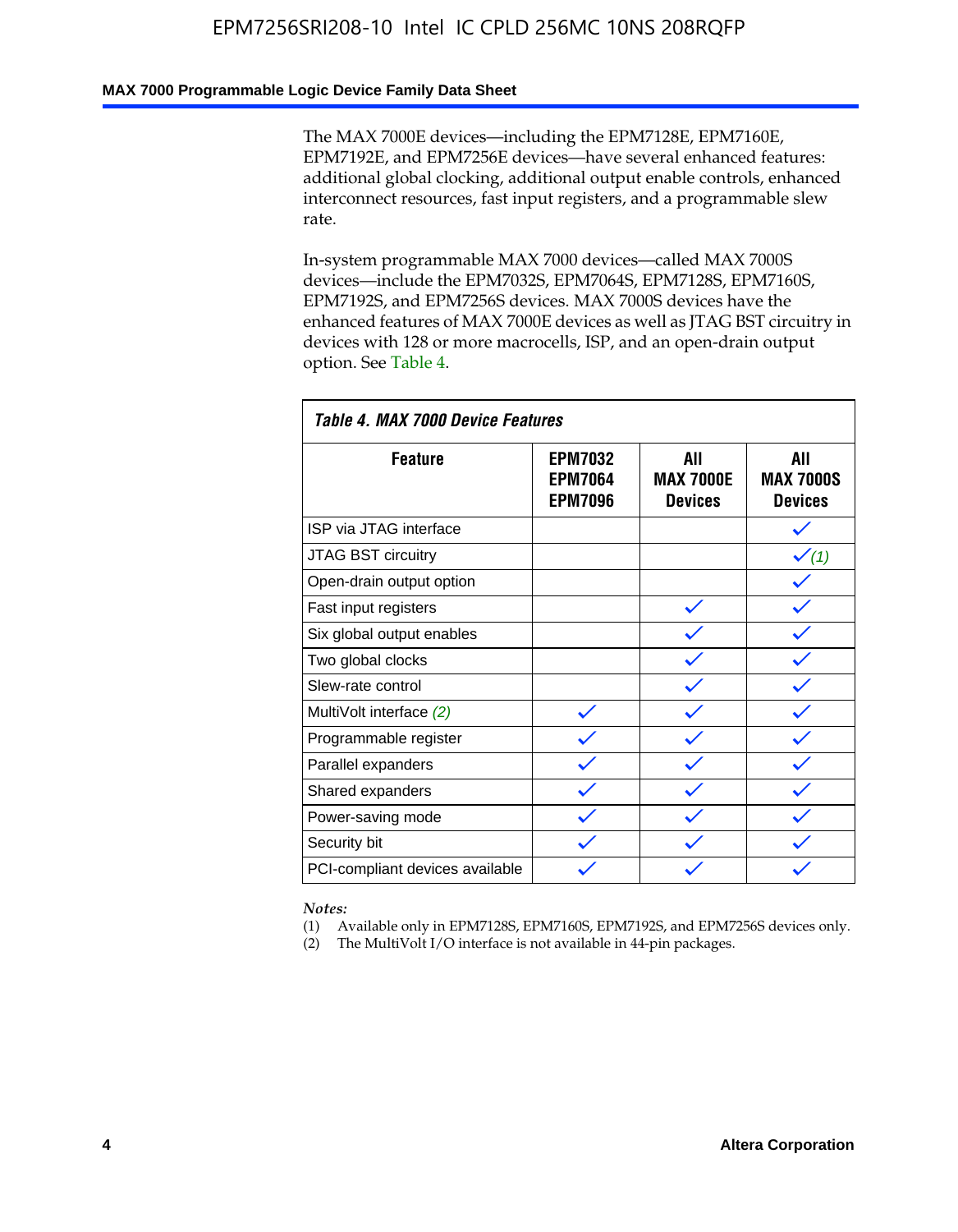#### **MAX 7000 Programmable Logic Device Family Data Sheet**

The MAX 7000 architecture supports 100% TTL emulation and high-density integration of SSI, MSI, and LSI logic functions. The MAX 7000 architecture easily integrates multiple devices ranging from PALs, GALs, and 22V10s to MACH and pLSI devices. MAX 7000 devices are available in a wide range of packages, including PLCC, PGA, PQFP, RQFP, and TQFP packages. See Table 5.

| Table 5. MAX 7000 Maximum User I/O Pins<br><i>Note</i> $(1)$ |                           |                           |                           |                           |                           |                               |                        |                            |                       |                              |                               |                               |
|--------------------------------------------------------------|---------------------------|---------------------------|---------------------------|---------------------------|---------------------------|-------------------------------|------------------------|----------------------------|-----------------------|------------------------------|-------------------------------|-------------------------------|
| <b>Device</b>                                                | 44-<br>Pin<br><b>PLCC</b> | 44-<br>Pin<br><b>PQFP</b> | 44-<br>Pin<br><b>TQFP</b> | 68-<br>Pin<br><b>PLCC</b> | 84-<br>Pin<br><b>PLCC</b> | $100 -$<br>Pin<br><b>PQFP</b> | $100 -$<br>Pin<br>TQFP | 160-<br>Pin<br><b>PQFP</b> | $160 -$<br>Pin<br>PGA | $192 -$<br>Pin<br><b>PGA</b> | $208 -$<br>Pin<br><b>PQFP</b> | $208 -$<br>Pin<br><b>RQFP</b> |
| EPM7032                                                      | 36                        | 36                        | 36                        |                           |                           |                               |                        |                            |                       |                              |                               |                               |
| <b>EPM7032S</b>                                              | 36                        |                           | 36                        |                           |                           |                               |                        |                            |                       |                              |                               |                               |
| <b>EPM7064</b>                                               | 36                        |                           | 36                        | 52                        | 68                        | 68                            |                        |                            |                       |                              |                               |                               |
| <b>EPM7064S</b>                                              | 36                        |                           | 36                        |                           | 68                        |                               | 68                     |                            |                       |                              |                               |                               |
| <b>EPM7096</b>                                               |                           |                           |                           | 52                        | 64                        | 76                            |                        |                            |                       |                              |                               |                               |
| <b>EPM7128E</b>                                              |                           |                           |                           |                           | 68                        | 84                            |                        | 100                        |                       |                              |                               |                               |
| <b>EPM7128S</b>                                              |                           |                           |                           |                           | 68                        | 84                            | 84(2)                  | 100                        |                       |                              |                               |                               |
| <b>EPM7160E</b>                                              |                           |                           |                           |                           | 64                        | 84                            |                        | 104                        |                       |                              |                               |                               |
| EPM7160S                                                     |                           |                           |                           |                           | 64                        |                               | 84(2)                  | 104                        |                       |                              |                               |                               |
| <b>EPM7192E</b>                                              |                           |                           |                           |                           |                           |                               |                        | 124                        | 124                   |                              |                               |                               |
| <b>EPM7192S</b>                                              |                           |                           |                           |                           |                           |                               |                        | 124                        |                       |                              |                               |                               |
| <b>EPM7256E</b>                                              |                           |                           |                           |                           |                           |                               |                        | 132(2)                     |                       | 164                          |                               | 164                           |
| <b>EPM7256S</b>                                              |                           |                           |                           |                           |                           |                               |                        |                            |                       |                              | 164 $(2)$                     | 164                           |

#### *Notes:*

(1) When the JTAG interface in MAX 7000S devices is used for either boundary-scan testing or for ISP, four I/O pins become JTAG pins.

(2) Perform a complete thermal analysis before committing a design to this device package. For more information, see the *Operating Requirements for Altera Devices Data Sheet*.

> MAX 7000 devices use CMOS EEPROM cells to implement logic functions. The user-configurable MAX 7000 architecture accommodates a variety of independent combinatorial and sequential logic functions. The devices can be reprogrammed for quick and efficient iterations during design development and debug cycles, and can be programmed and erased up to 100 times.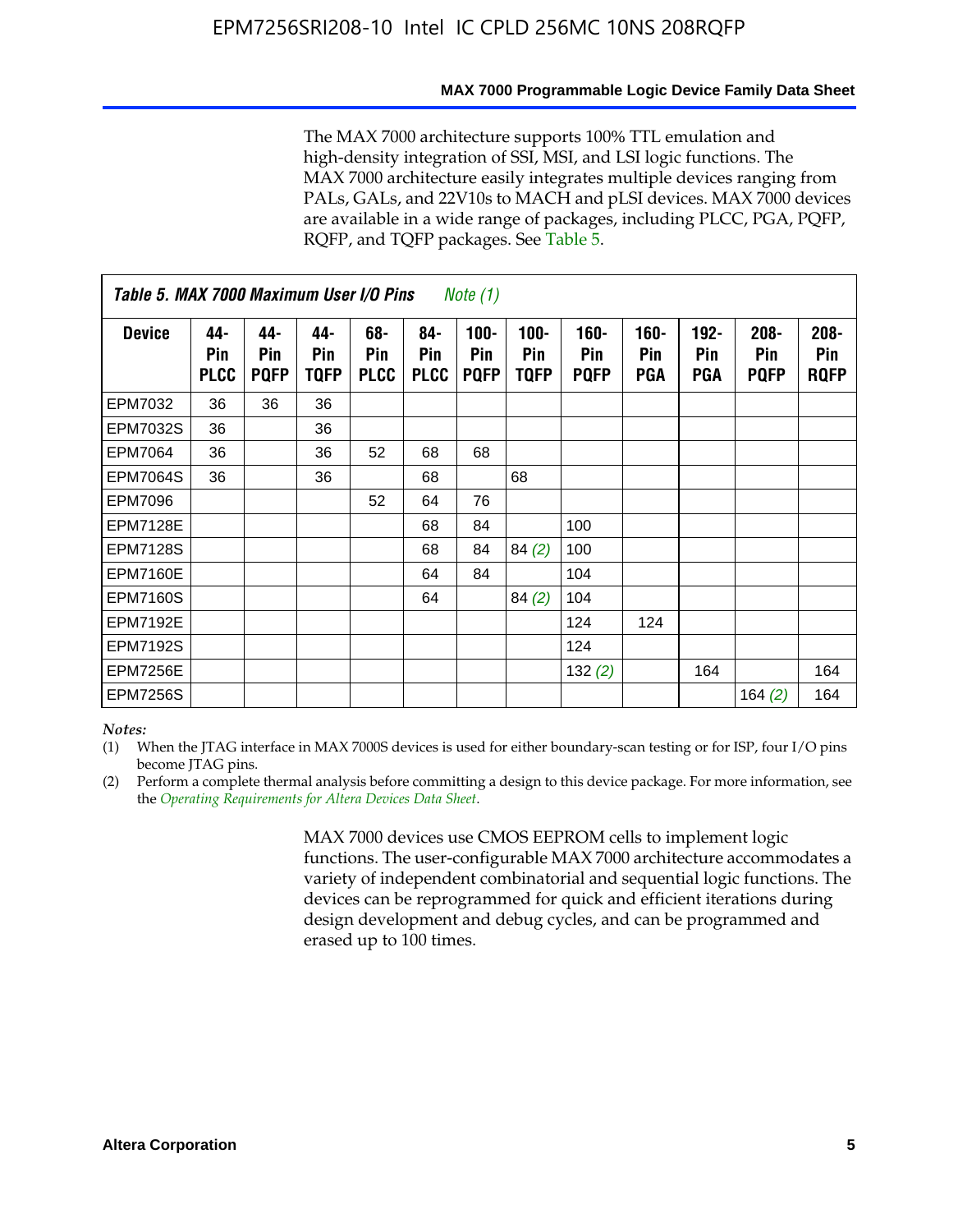### **MAX 7000 Programmable Logic Device Family Data Sheet**

MAX 7000 devices contain from 32 to 256 macrocells that are combined into groups of 16 macrocells, called logic array blocks (LABs). Each macrocell has a programmable-AND/fixed-OR array and a configurable register with independently programmable clock, clock enable, clear, and preset functions. To build complex logic functions, each macrocell can be supplemented with both shareable expander product terms and highspeed parallel expander product terms to provide up to 32 product terms per macrocell.

The MAX 7000 family provides programmable speed/power optimization. Speed-critical portions of a design can run at high speed/full power, while the remaining portions run at reduced speed/low power. This speed/power optimization feature enables the designer to configure one or more macrocells to operate at 50% or lower power while adding only a nominal timing delay. MAX 7000E and MAX 7000S devices also provide an option that reduces the slew rate of the output buffers, minimizing noise transients when non-speed-critical signals are switching. The output drivers of all MAX 7000 devices (except 44-pin devices) can be set for either 3.3-V or 5.0-V operation, allowing MAX 7000 devices to be used in mixed-voltage systems.

The MAX 7000 family is supported byAltera development systems, which are integrated packages that offer schematic, text—including VHDL, Verilog HDL, and the Altera Hardware Description Language (AHDL) and waveform design entry, compilation and logic synthesis, simulation and timing analysis, and device programming. The [software provides](http://www.altera.com/literature/ds/dsmii.pdf)  [EDIF 2 0 0 and 3 0 0, LPM, VHDL, Verilog HDL, and other in](http://www.altera.com/literature/ds/dsmii.pdf)terfaces for [additional design entry and simulation support from other industry](http://www.altera.com/literature/ds/quartus.pdf)standard PC- and UNIX-workstation-based EDA tools. The software runs on Windows-based PCs, as well as Sun SPARCstation, and HP 9000 Series 700/800 workstations.

For more information on development tools, see the **MAX+PLUS II** *Programmable Logic Development System & Software Data Sheet* and the *Quartus Programmable Logic Development System & Software Data Sheet*.

The MAX 7000 architecture includes the following elements:

## **Functional Description**

- Logic array blocks
- **Macrocells**
- Expander product terms (shareable and parallel)
- Programmable interconnect array
- I/O control blocks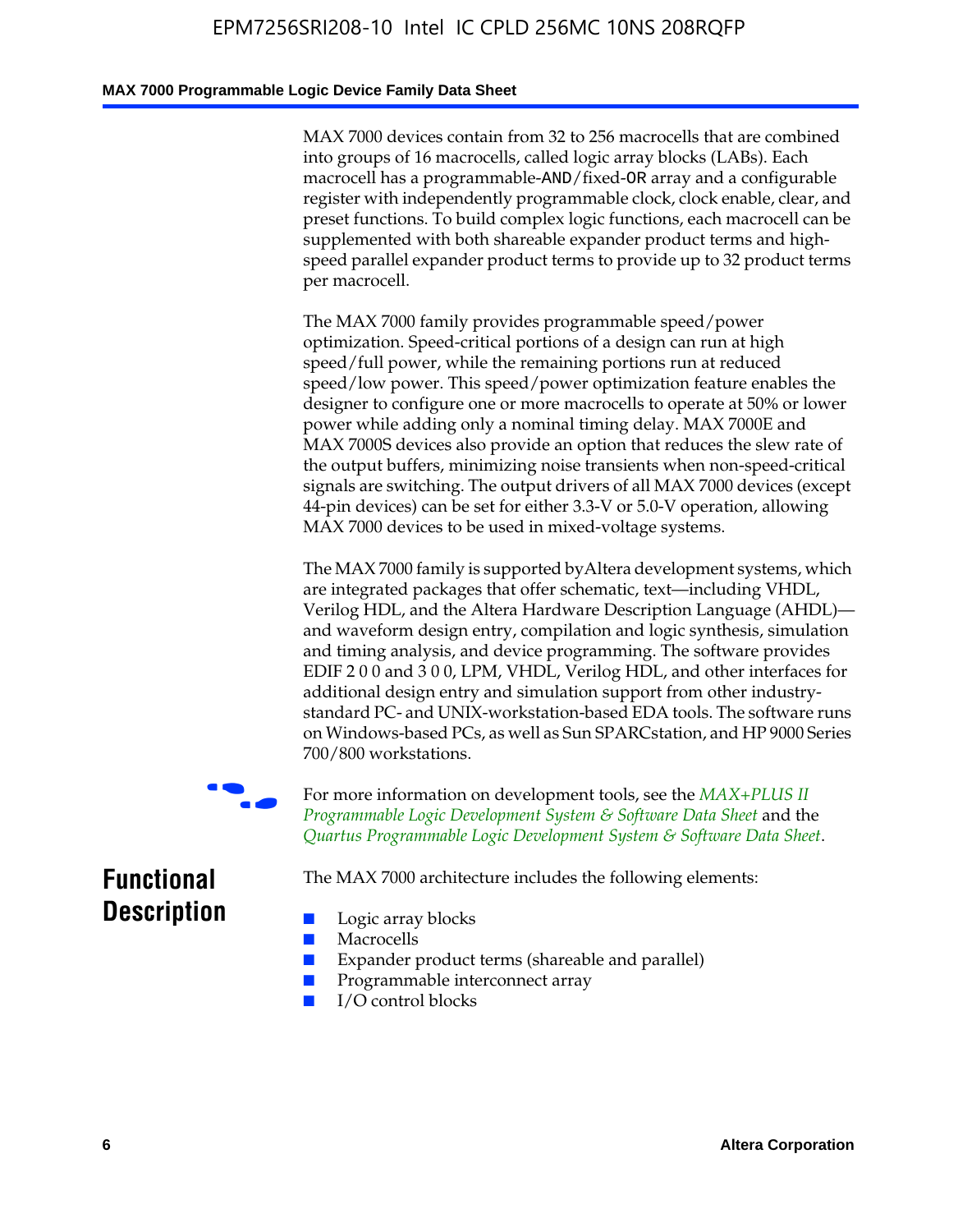### **MAX 7000 Programmable Logic Device Family Data Sheet**

The MAX 7000 architecture includes four dedicated inputs that can be used as general-purpose inputs or as high-speed, global control signals (clock, clear, and two output enable signals) for each macrocell and I/O pin. Figure 1 shows the architecture of EPM7032, EPM7064, and EPM7096 devices.



*Figure 1. EPM7032, EPM7064 & EPM7096 Device Block Diagram*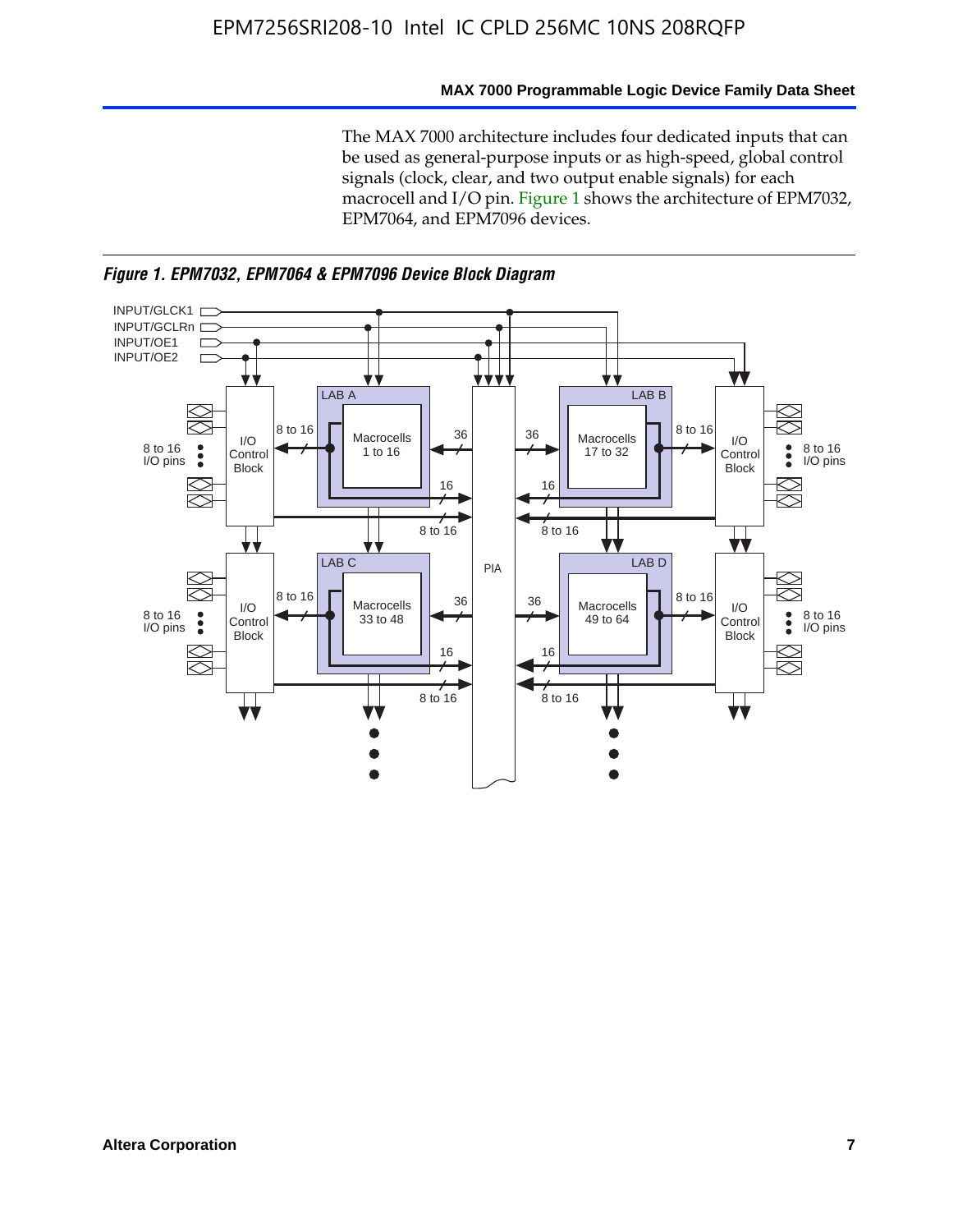Figure 2 shows the architecture of MAX 7000E and MAX 7000S devices.

### **MAX 7000 Programmable Logic Device Family Data Sheet**





## **Logic Array Blocks**

The MAX 7000 device architecture is based on the linking of highperformance, flexible, logic array modules called logic array blocks (LABs). LABs consist of 16-macrocell arrays, as shown in Figures 1 and 2. Multiple LABs are linked together via the programmable interconnect array (PIA), a global bus that is fed by all dedicated inputs, I/O pins, and macrocells.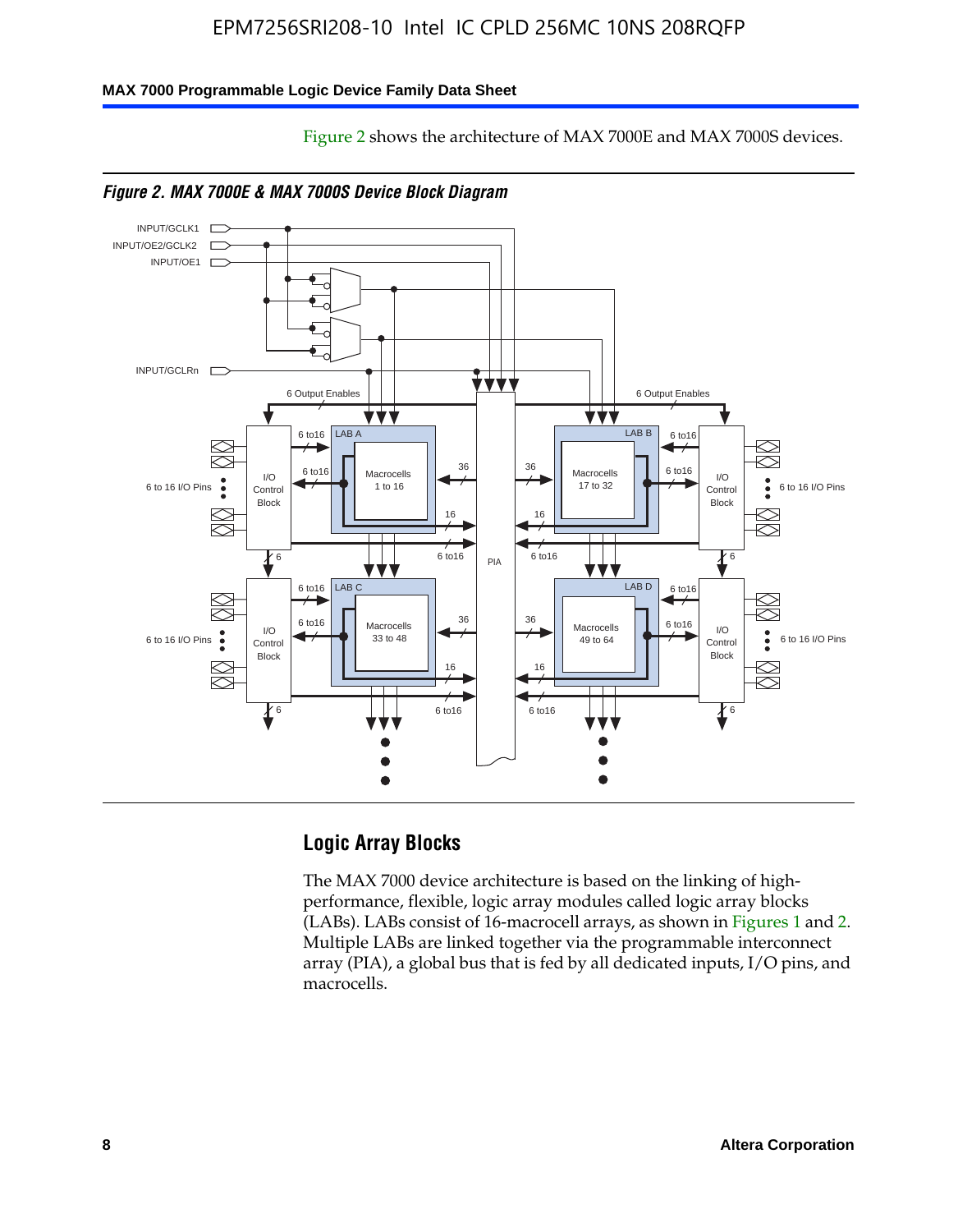#### **MAX 7000 Programmable Logic Device Family Data Sheet**

Each LAB is fed by the following signals:

- 36 signals from the PIA that are used for general logic inputs
- Global controls that are used for secondary register functions
- Direct input paths from I/O pins to the registers that are used for fast setup times for MAX 7000E and MAX 7000S devices

## **Macrocells**

The MAX 7000 macrocell can be individually configured for either sequential or combinatorial logic operation. The macrocell consists of three functional blocks: the logic array, the product-term select matrix, and the programmable register. The macrocell of EPM7032, EPM7064, and EPM7096 devices is shown in Figure 3.

*Figure 3. EPM7032, EPM7064 & EPM7096 Device Macrocell*

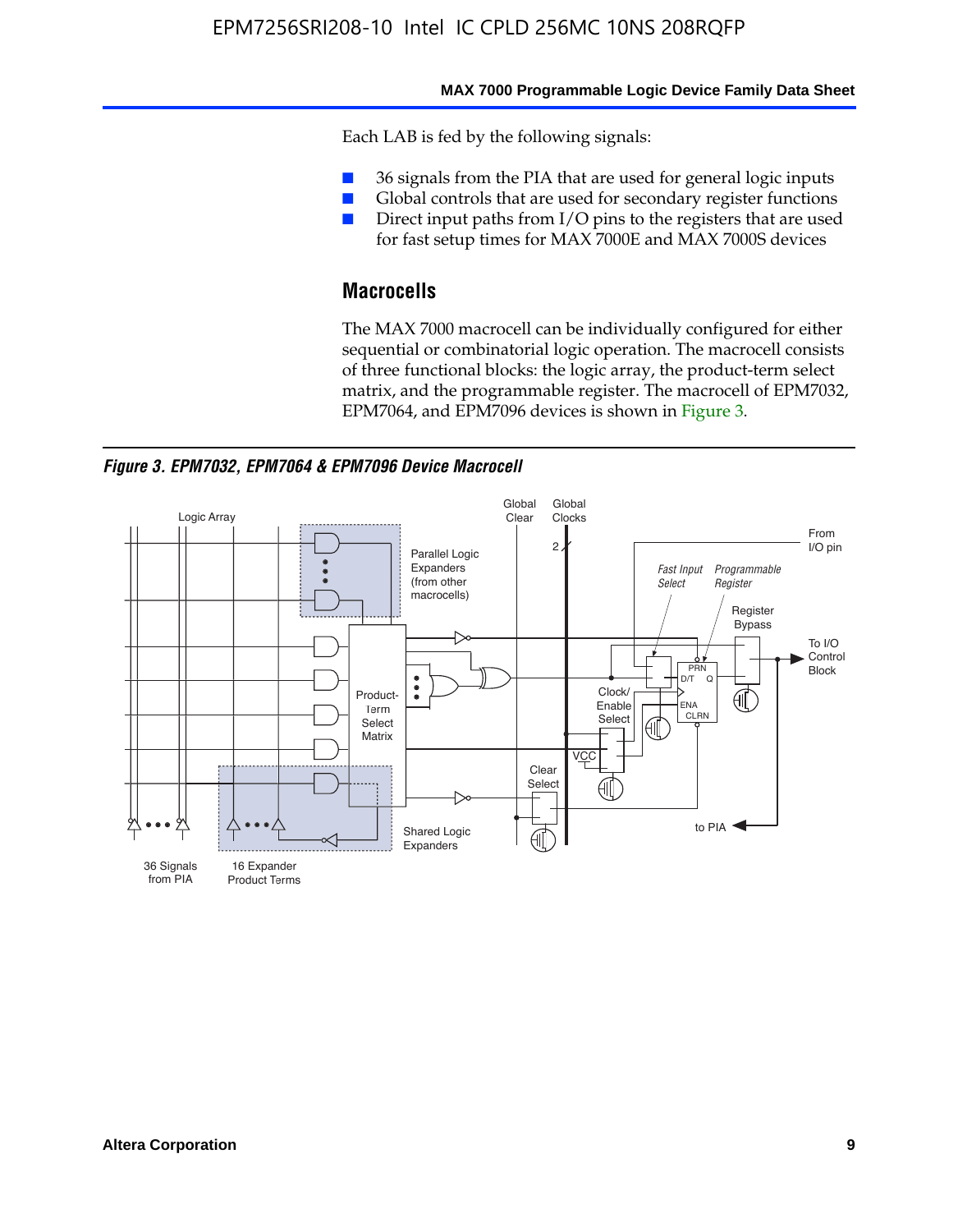#### **MAX 7000 Programmable Logic Device Family Data Sheet**



Figure 4 shows a MAX 7000E and MAX 7000S device macrocell.

*Figure 4. MAX 7000E & MAX 7000S Device Macrocell*

Combinatorial logic is implemented in the logic array, which provides five product terms per macrocell. The product-term select matrix allocates these product terms for use as either primary logic inputs (to the OR and XOR gates) to implement combinatorial functions, or as secondary inputs to the macrocell's register clear, preset, clock, and clock enable control functions. Two kinds of expander product terms ("expanders") are available to supplement macrocell logic resources:

- Shareable expanders, which are inverted product terms that are fed back into the logic array
- Parallel expanders, which are product terms borrowed from adjacent macrocells

The Altera development system automatically optimizes product-term allocation according to the logic requirements of the design.

For registered functions, each macrocell flipflop can be individually programmed to implement D, T, JK, or SR operation with programmable clock control. The flipflop can be bypassed for combinatorial operation. During design entry, the designer specifies the desired flipflop type; the Altera development software then selects the most efficient flipflop operation for each registered function to optimize resource utilization.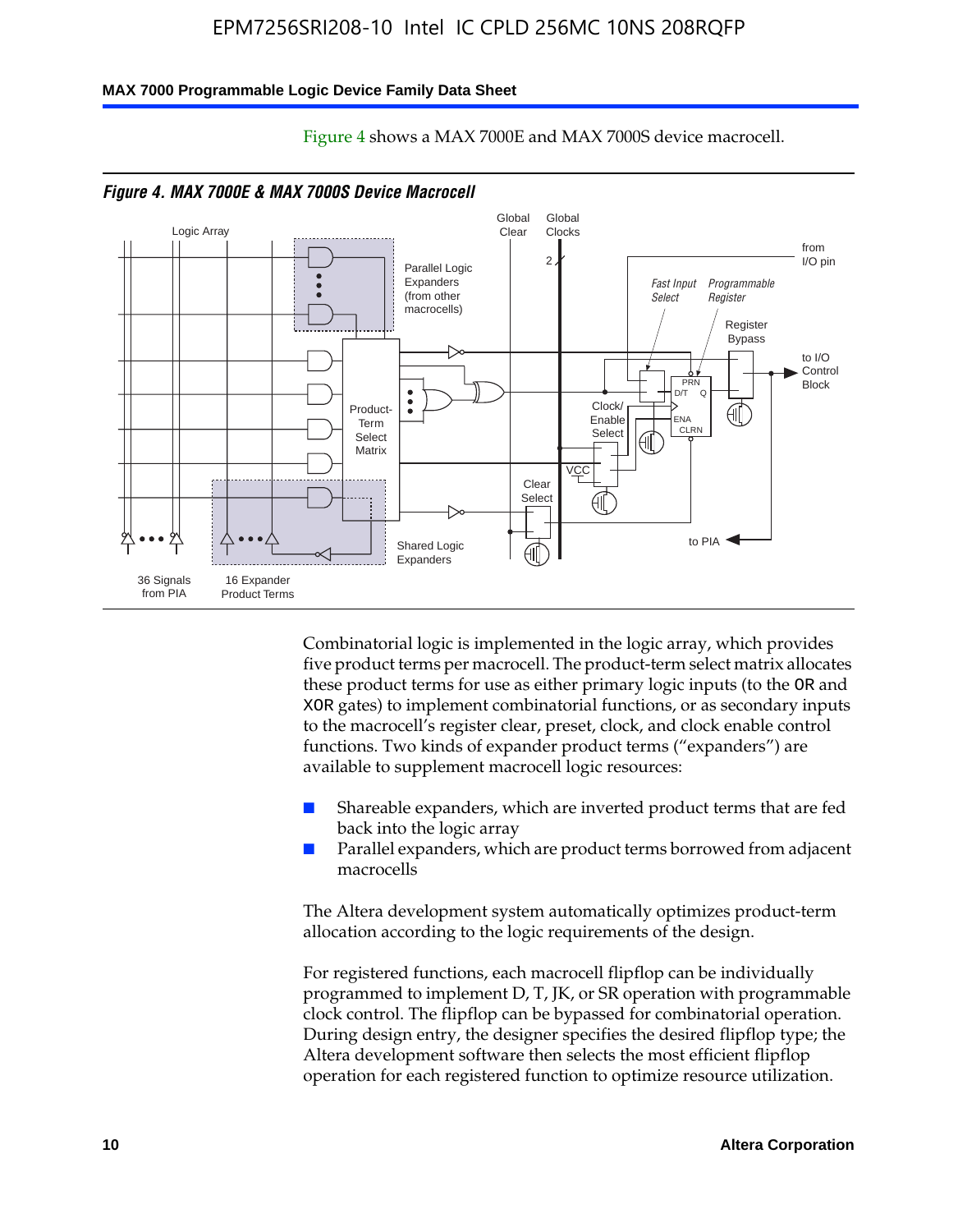#### **MAX 7000 Programmable Logic Device Family Data Sheet**

Each programmable register can be clocked in three different modes:

- By a global clock signal. This mode achieves the fastest clock-tooutput performance.
- By a global clock signal and enabled by an active-high clock enable. This mode provides an enable on each flipflop while still achieving the fast clock-to-output performance of the global clock.
- By an array clock implemented with a product term. In this mode, the flipflop can be clocked by signals from buried macrocells or I/O pins.

In EPM7032, EPM7064, and EPM7096 devices, the global clock signal is available from a dedicated clock pin, GCLK1, as shown in Figure 1. In MAX 7000E and MAX 7000S devices, two global clock signals are available. As shown in Figure 2, these global clock signals can be the true or the complement of either of the global clock pins, GCLK1 or GCLK2.

Each register also supports asynchronous preset and clear functions. As shown in Figures 3 and 4, the product-term select matrix allocates product terms to control these operations. Although the product-term-driven preset and clear of the register are active high, active-low control can be obtained by inverting the signal within the logic array. In addition, each register clear function can be individually driven by the active-low dedicated global clear pin (GCLRn). Upon power-up, each register in the device will be set to a low state.

All MAX 7000E and MAX 7000S I/O pins have a fast input path to a macrocell register. This dedicated path allows a signal to bypass the PIA and combinatorial logic and be driven to an input D flipflop with an extremely fast (2.5 ns) input setup time.

### **Expander Product Terms**

Although most logic functions can be implemented with the five product terms available in each macrocell, the more complex logic functions require additional product terms. Another macrocell can be used to supply the required logic resources; however, the MAX 7000 architecture also allows both shareable and parallel expander product terms ("expanders") that provide additional product terms directly to any macrocell in the same LAB. These expanders help ensure that logic is synthesized with the fewest possible logic resources to obtain the fastest possible speed.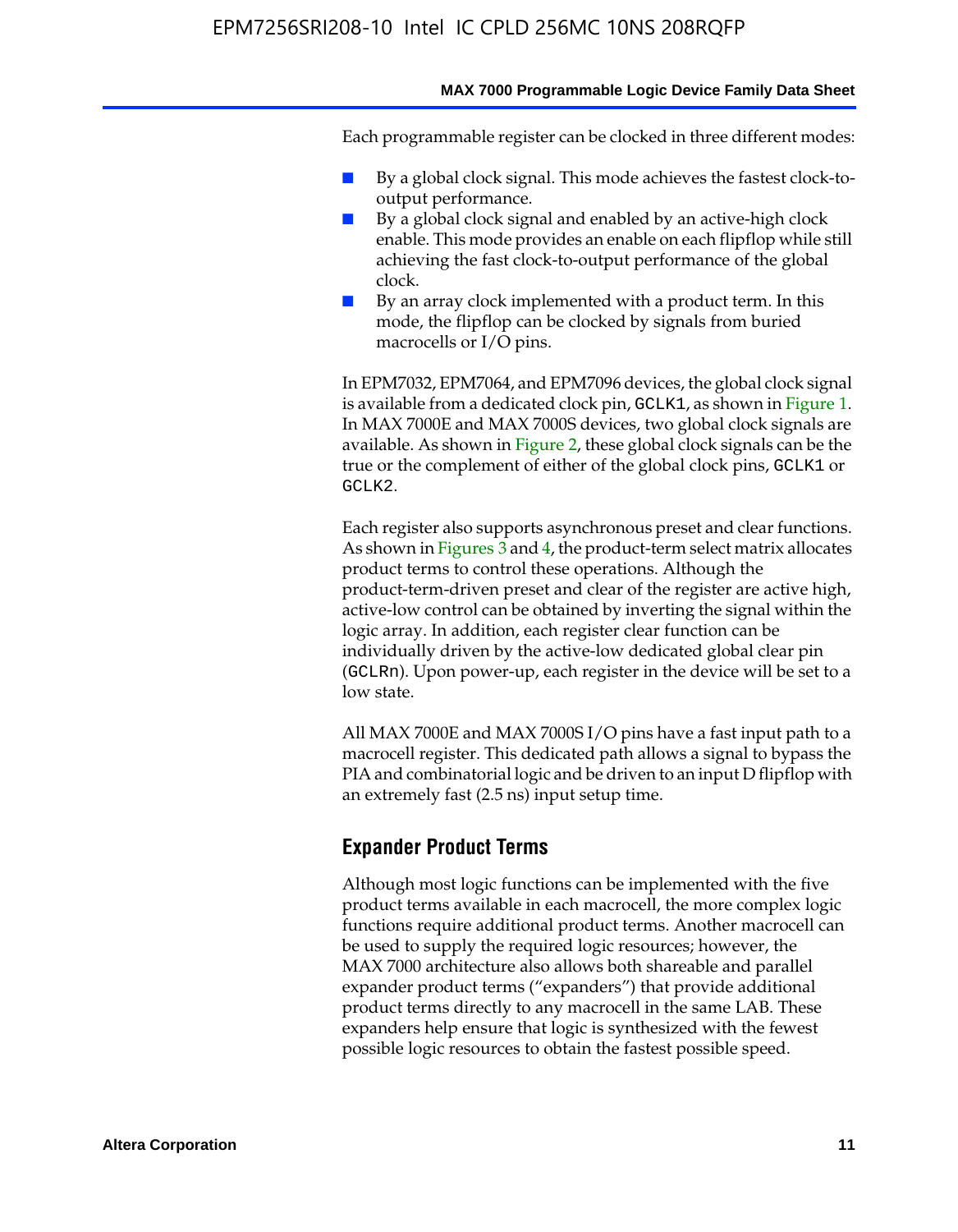### **MAX 7000 Programmable Logic Device Family Data Sheet**

### *Shareable Expanders*

Each LAB has 16 shareable expanders that can be viewed as a pool of uncommitted single product terms (one from each macrocell) with inverted outputs that feed back into the logic array. Each shareable expander can be used and shared by any or all macrocells in the LAB to build complex logic functions. A small delay ( $t_{SEXP}$ ) is incurred when shareable expanders are used. Figure 5 shows how shareable expanders can feed multiple macrocells.

### *Figure 5. Shareable Expanders*



*Shareable expanders can be shared by any or all macrocells in an LAB.*

### *Parallel Expanders*

Parallel expanders are unused product terms that can be allocated to a neighboring macrocell to implement fast, complex logic functions. Parallel expanders allow up to 20 product terms to directly feed the macrocell OR logic, with five product terms provided by the macrocell and 15 parallel expanders provided by neighboring macrocells in the LAB.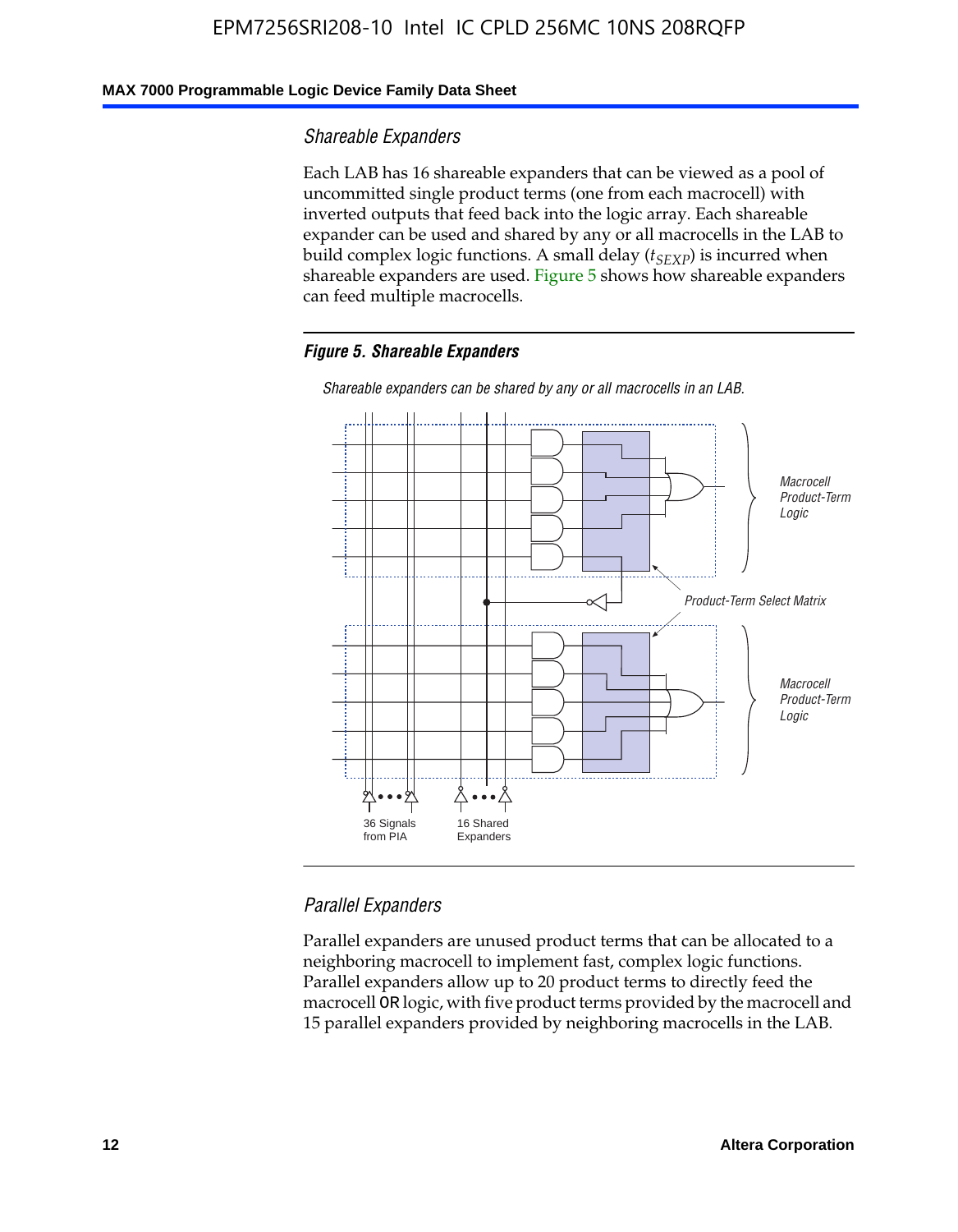The compiler can allocate up to three sets of up to five parallel expanders automatically to the macrocells that require additional product terms. Each set of five parallel expanders incurs a small, incremental timing delay (*t<sub>PEXP</sub>*). For example, if a macrocell requires 14 product terms, the Compiler uses the five dedicated product terms within the macrocell and allocates two sets of parallel expanders; the first set includes five product terms and the second set includes four product terms, increasing the total delay by  $2 \times t_{PFXP}$ .

Two groups of 8 macrocells within each LAB (e.g., macrocells 1 through 8 and 9 through 16) form two chains to lend or borrow parallel expanders. A macrocell borrows parallel expanders from lowernumbered macrocells. For example, macrocell 8 can borrow parallel expanders from macrocell 7, from macrocells 7 and 6, or from macrocells 7, 6, and 5. Within each group of 8, the lowest-numbered macrocell can only lend parallel expanders and the highest-numbered macrocell can only borrow them. Figure 6 shows how parallel expanders can be borrowed from a neighboring macrocell.

### *Figure 6. Parallel Expanders*

*Unused product terms in a macrocell can be allocated to a neighboring macrocell.*

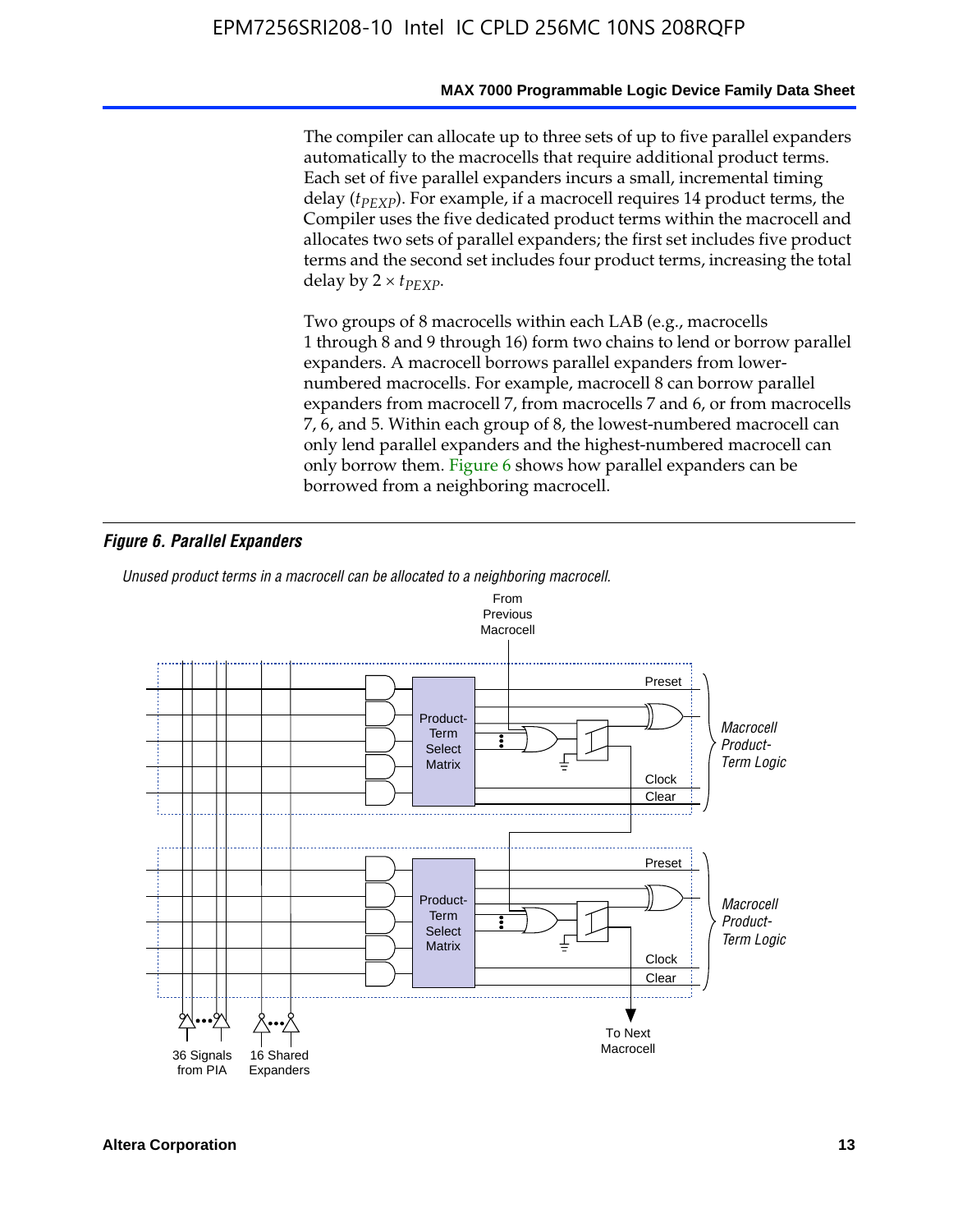#### **MAX 7000 Programmable Logic Device Family Data Sheet**

### **Programmable Interconnect Array**

Logic is routed between LABs via the programmable interconnect array (PIA). This global bus is a programmable path that connects any signal source to any destination on the device. All MAX 7000 dedicated inputs, I/O pins, and macrocell outputs feed the PIA, which makes the signals available throughout the entire device. Only the signals required by each LAB are actually routed from the PIA into the LAB. Figure 7 shows how the PIA signals are routed into the LAB. An EEPROM cell controls one input to a 2-input AND gate, which selects a PIA signal to drive into the LAB.





While the routing delays of channel-based routing schemes in masked or FPGAs are cumulative, variable, and path-dependent, the MAX 7000 PIA has a fixed delay. The PIA thus eliminates skew between signals and makes timing performance easy to predict.

### **I/O Control Blocks**

The I/O control block allows each I/O pin to be individually configured for input, output, or bidirectional operation. All I/O pins have a tri-state buffer that is individually controlled by one of the global output enable signals or directly connected to ground or  $V_{CC}$ . Figure 8 shows the I/O control block for the MAX 7000 family. The I/O control block of EPM7032, EPM7064, and EPM7096 devices has two global output enable signals that are driven by two dedicated active-low output enable pins (OE1 and OE2). The I/O control block of MAX 7000E and MAX 7000S devices has six global output enable signals that are driven by the true or complement of two output enable signals, a subset of the I/O pins, or a subset of the I/O macrocells.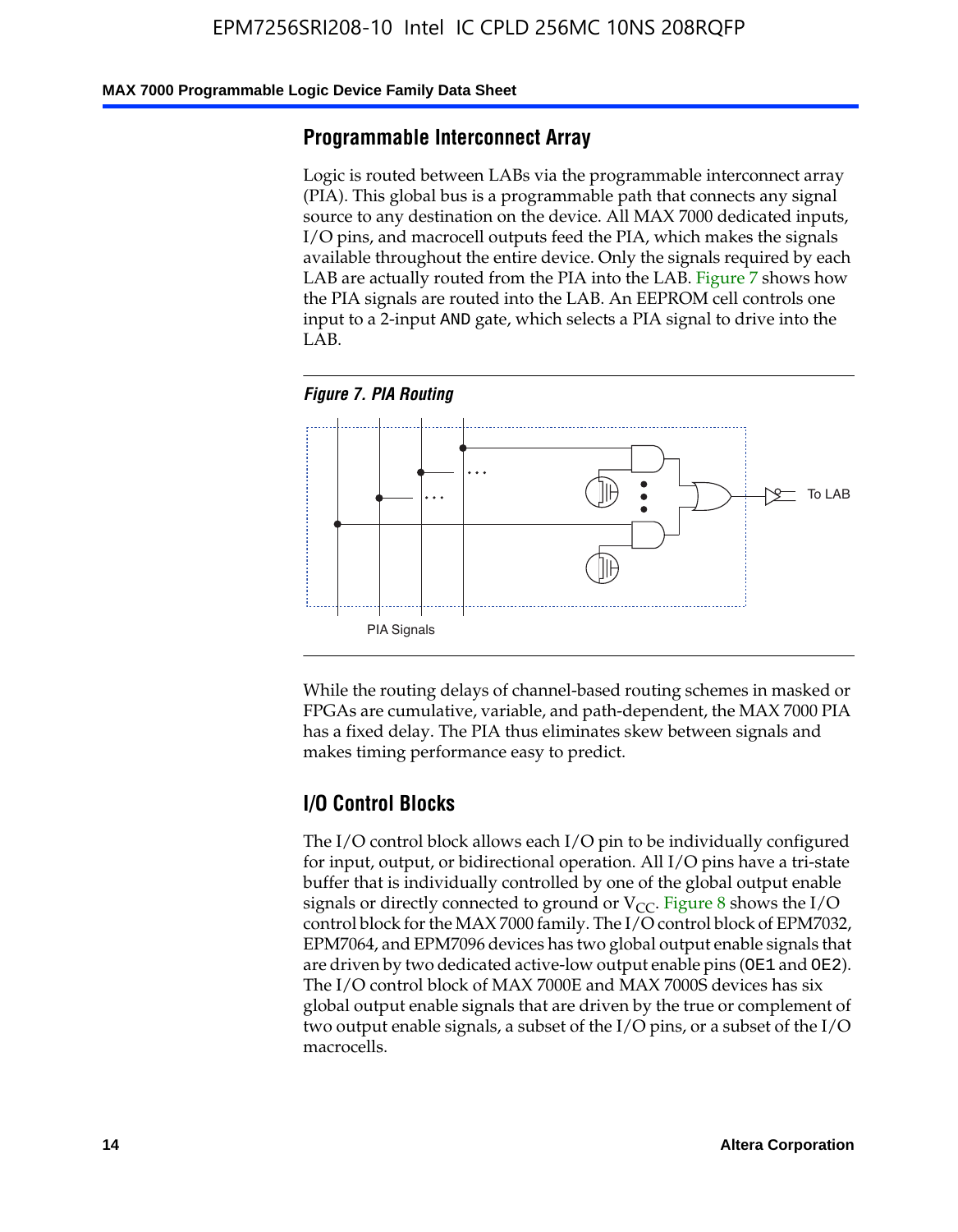

### **EPM7032, EPM7064 & EPM7096 Devices**







#### *Note:*

(1) The open-drain output option is available only in MAX 7000S devices.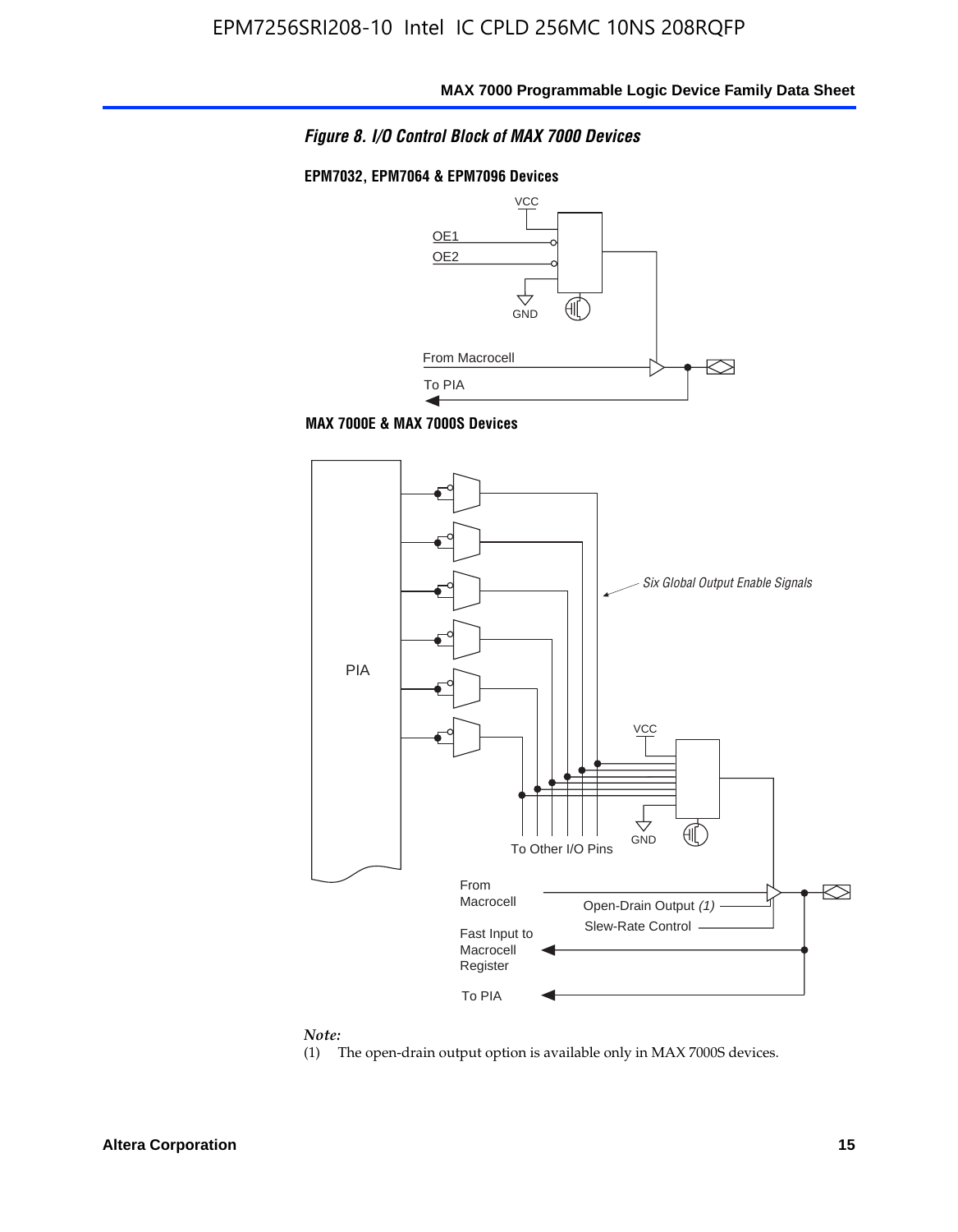When the tri-state buffer control is connected to ground, the output is tri-stated (high impedance) and the I/O pin can be used as a dedicated input. When the tri-state buffer control is connected to  $V_{CC}$ , the output is enabled.

The MAX 7000 architecture provides dual I/O feedback, in which macrocell and pin feedbacks are independent. When an I/O pin is configured as an input, the associated macrocell can be used for buried logic.

## **In-System Programmability (ISP)**

MAX 7000S devices are in-system programmable via an industry-standard 4-pin Joint Test Action Group (JTAG) interface (IEEE Std. 1149.1-1990). ISP allows quick, efficient iterations during design development and debugging cycles. The MAX 7000S architecture internally generates the high programming voltage required to program EEPROM cells, allowing in-system programming with only a single 5.0 V power supply. During in-system programming, the I/O pins are tri-stated and pulled-up to eliminate board conflicts. The pull-up value is nominally 50 k¾.

ISP simplifies the manufacturing flow by allowing devices to be mounted on a printed circuit board with standard in-circuit test equipment before they are programmed. MAX 7000S devices can be programmed by downloading the information via in-circuit testers (ICT), embedded processors, or the Altera MasterBlaster, ByteBlasterMV, ByteBlaster, BitBlaster download cables. (The ByteBlaster cable is obsolete and is replaced by the ByteBlasterMV cable, which can program and configure 2.5-V, 3.3-V, and 5.0-V devices.) Programming the devices after they are placed on the board eliminates lead damage on high-pin-count packages (e.g., QFP packages) due to device handling and allows devices to be reprogrammed after a system has already shipped to the field. For example, product upgrades can be performed in the field via software or modem.

In-system programming can be accomplished with either an adaptive or constant algorithm. An adaptive algorithm reads information from the unit and adapts subsequent programming steps to achieve the fastest possible programming time for that unit. Because some in-circuit testers cannot support an adaptive algorithm, Altera offers devices tested with a constant algorithm. Devices tested to the constant algorithm have an "F" suffix in the ordering code.

The Jam™ Standard Test and Programming Language (STAPL) can be used to program MAX 7000S devices with in-circuit testers, PCs, or embedded processor.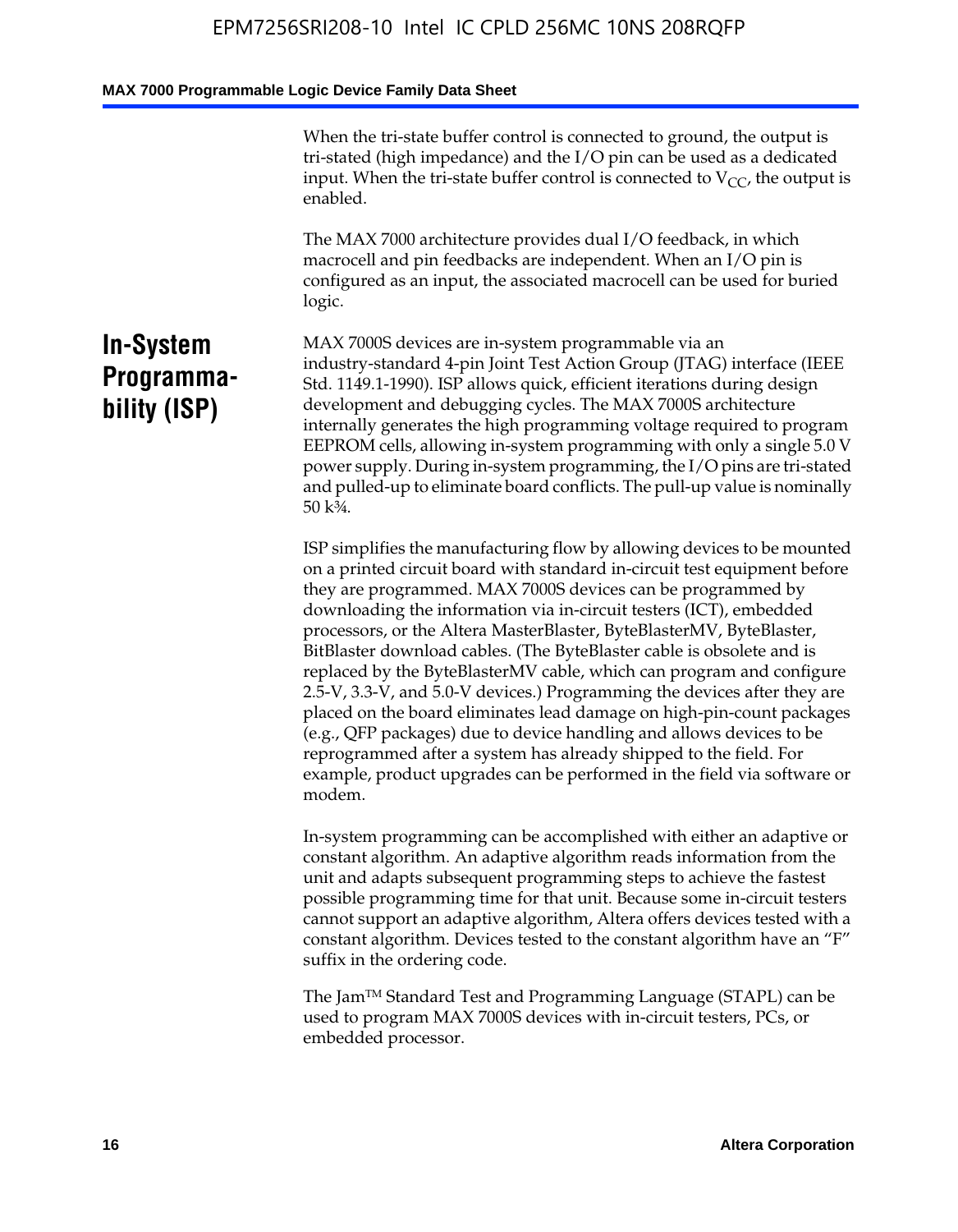For more information on using the Jam language, refer to *AN* 122: Using *Jam STAPL for ISP & ICR via an Embedded Processor*.

The ISP circuitry in MAX 7000S devices is compatible with IEEE Std. 1532 specification. The IEEE Std. 1532 is a standard developed to allow concurrent ISP between multiple PLD vendors.

## **Programming Sequence**

During in-system programming, instructions, addresses, and data are shifted into the MAX 7000S device through the TDI input pin. Data is shifted out through the TDO output pin and compared against the expected data.

Programming a pattern into the device requires the following six ISP stages. A stand-alone verification of a programmed pattern involves only stages 1, 2, 5, and 6.

- 1. *Enter ISP*. The enter ISP stage ensures that the I/O pins transition smoothly from user mode to ISP mode. The enter ISP stage requires 1 ms.
- 2. *Check ID*. Before any program or verify process, the silicon ID is checked. The time required to read this silicon ID is relatively small compared to the overall programming time.
- 3. *Bulk Erase*. Erasing the device in-system involves shifting in the instructions to erase the device and applying one erase pulse of 100 ms.
- 4. *Program*. Programming the device in-system involves shifting in the address and data and then applying the programming pulse to program the EEPROM cells. This process is repeated for each EEPROM address.
- 5. *Verify*. Verifying an Altera device in-system involves shifting in addresses, applying the read pulse to verify the EEPROM cells, and shifting out the data for comparison. This process is repeated for each EEPROM address.
- 6. *Exit ISP*. An exit ISP stage ensures that the I/O pins transition smoothly from ISP mode to user mode. The exit ISP stage requires 1 ms.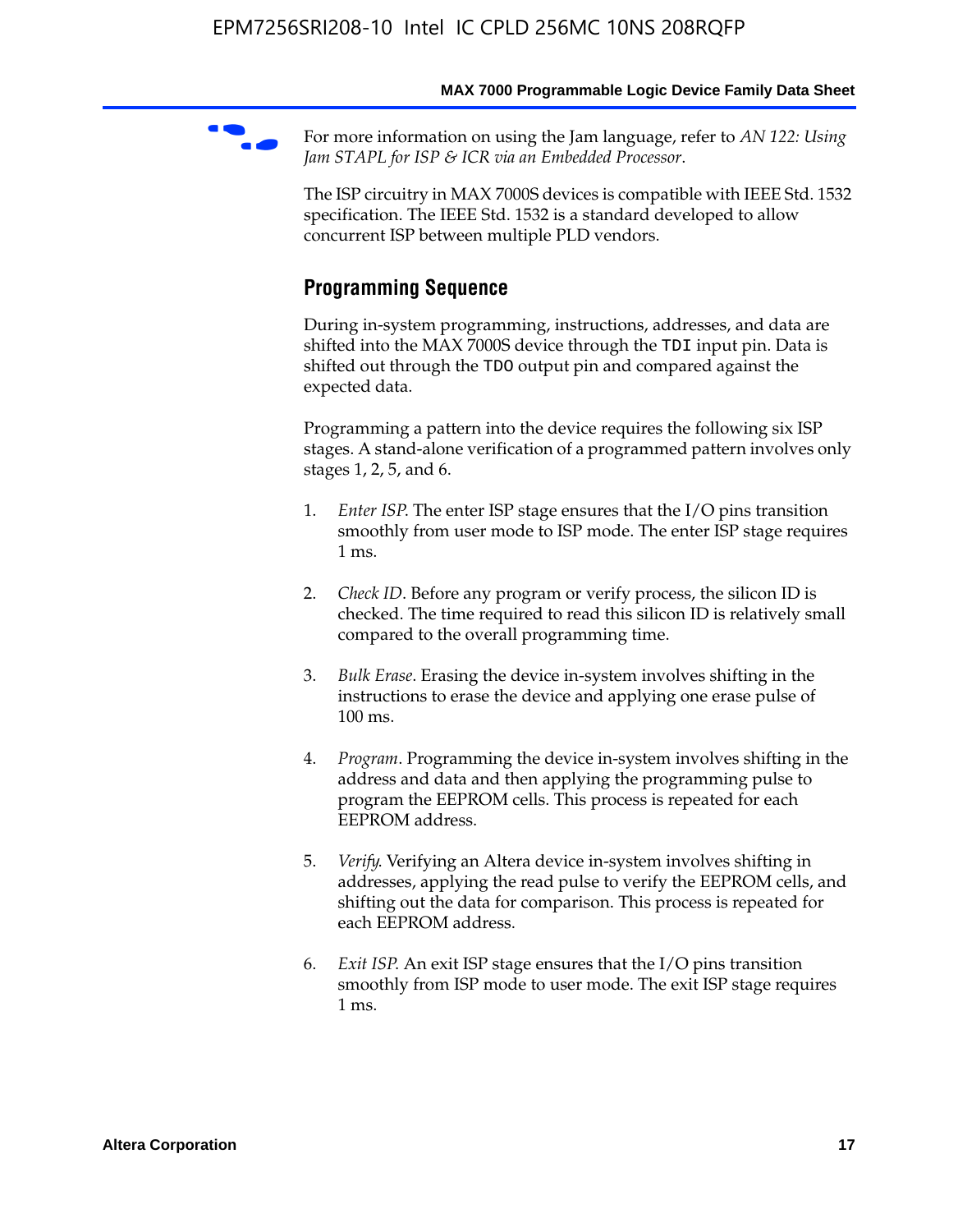## **Programming Times**

The time required to implement each of the six programming stages can be broken into the following two elements:

- A pulse time to erase, program, or read the EEPROM cells.
- A shifting time based on the test clock (TCK) frequency and the number of TCK cycles to shift instructions, address, and data into the device.

By combining the pulse and shift times for each of the programming stages, the program or verify time can be derived as a function of the TCK frequency, the number of devices, and specific target device(s). Because different ISP-capable devices have a different number of EEPROM cells, both the total fixed and total variable times are unique for a single device.

### *Programming a Single MAX 7000S Device*

The time required to program a single MAX 7000S device in-system can be calculated from the following formula:

$$
t_{PROG} = t_{PPULSE} + \frac{C_{ycle_{PTCK}}}{f_{TCK}}
$$
  
where:  $t_{PROG}$  = Programming time  
 $t_{PPULSE}$  = Sum of the fixed times to erase, program, and  
verify the EEPROM cells  
 $C_{ycle_{PTCK}}$  = Number of TCK cycles to program a device  
 $f_{TCK}$  = TCK frequency

The ISP times for a stand-alone verification of a single MAX 7000S device can be calculated from the following formula:

|                  | $t_{VER} = t_{VPULSE} + \frac{Cycle_{VTCK}}{f_{TCK}}$ |                                                                                                                                 |
|------------------|-------------------------------------------------------|---------------------------------------------------------------------------------------------------------------------------------|
| where: $t_{VFR}$ | $t_{VPULSE}$                                          | = Verify time<br>$=$ Sum of the fixed times to verify the EEPROM cells<br>$CycleVTCK$ = Number of TCK cycles to verify a device |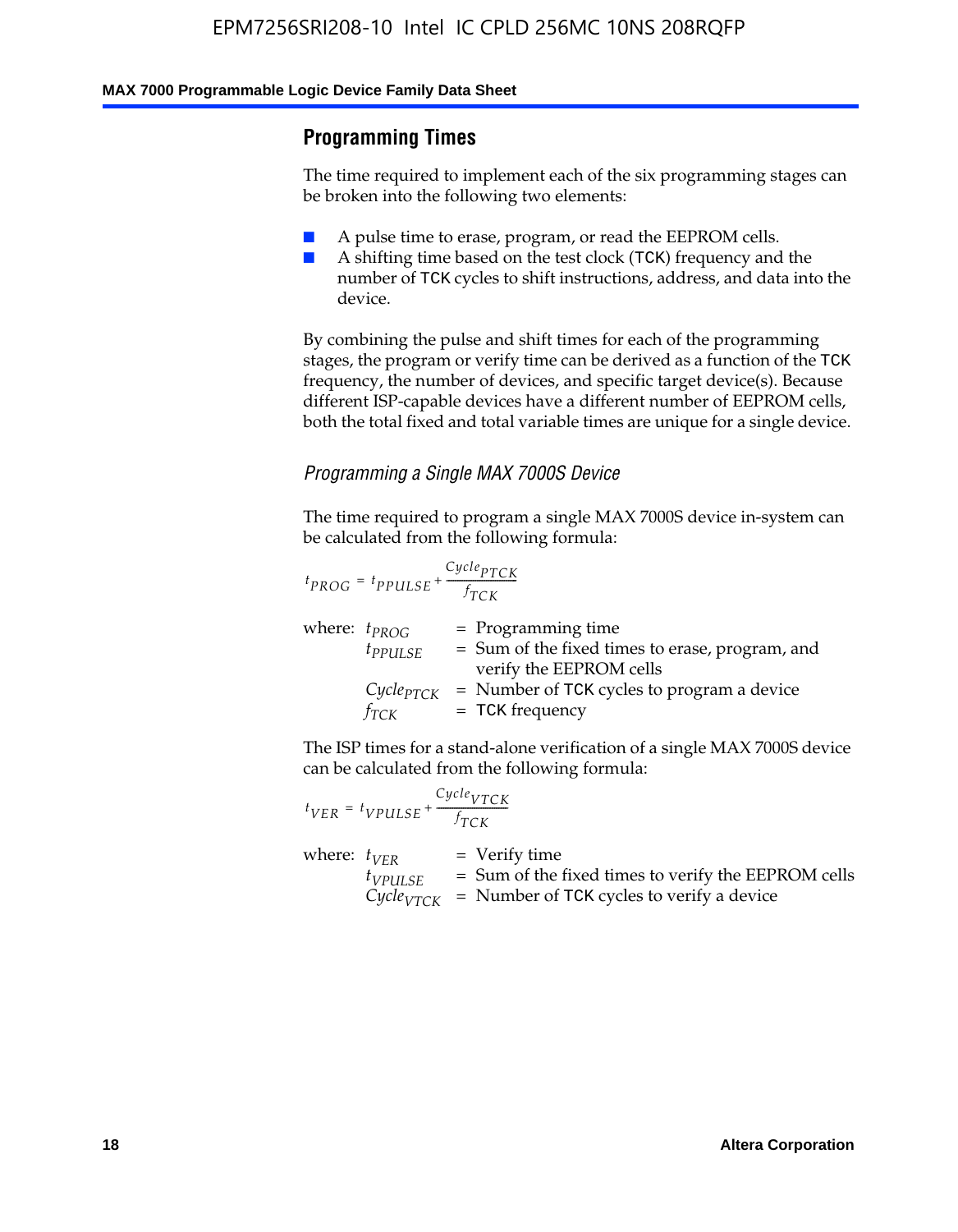## **MAX 7000 Programmable Logic Device Family Data Sheet**

The programming times described in Tables 6 through 8 are associated with the worst-case method using the enhanced ISP algorithm.

| Table 6. MAX 7000S t <sub>PULSE</sub> & Cycle <sub>TCK</sub> Values |                               |                       |                 |                                 |  |  |  |
|---------------------------------------------------------------------|-------------------------------|-----------------------|-----------------|---------------------------------|--|--|--|
| <b>Device</b>                                                       |                               | <b>Programming</b>    |                 | <b>Stand-Alone Verification</b> |  |  |  |
|                                                                     | <i>t<sub>PPULSE</sub></i> (S) | Cycle <sub>PTCK</sub> | $t_{VPULSE}(s)$ | Cycle <sub>VTCK</sub>           |  |  |  |
| EPM7032S                                                            | 4.02                          | 342,000               | 0.03            | 200,000                         |  |  |  |
| <b>EPM7064S</b>                                                     | 4.50                          | 504.000               | 0.03            | 308,000                         |  |  |  |
| <b>EPM7128S</b>                                                     | 5.11                          | 832,000               | 0.03            | 528,000                         |  |  |  |
| <b>EPM7160S</b>                                                     | 5.35                          | 1,001,000             | 0.03            | 640,000                         |  |  |  |
| <b>EPM7192S</b>                                                     | 5.71                          | 1,192,000             | 0.03            | 764,000                         |  |  |  |
| <b>EPM7256S</b>                                                     | 6.43                          | 1,603,000             | 0.03            | 1,024,000                       |  |  |  |

Tables 7 and 8 show the in-system programming and stand alone verification times for several common test clock frequencies.

| Table 7. MAX 7000S In-System Programming Times for Different Test Clock Frequencies |               |       |       |       |                    |                |                |               |              |
|-------------------------------------------------------------------------------------|---------------|-------|-------|-------|--------------------|----------------|----------------|---------------|--------------|
| <b>Device</b>                                                                       |               |       |       |       | $t_{\textit{TCK}}$ |                |                |               | <b>Units</b> |
|                                                                                     | <b>10 MHz</b> | 5 MHz | 2 MHz | 1 MHz | <b>500 kHz</b>     | <b>200 kHz</b> | <b>100 kHz</b> | <b>50 kHz</b> |              |
| <b>EPM7032S</b>                                                                     | 4.06          | 4.09  | 4.19  | 4.36  | 4.71               | 5.73           | 7.44           | 10.86         | s            |
| <b>EPM7064S</b>                                                                     | 4.55          | 4.60  | 4.76  | 5.01  | 5.51               | 7.02           | 9.54           | 14.58         | s            |
| <b>EPM7128S</b>                                                                     | 5.19          | 5.27  | 5.52  | 5.94  | 6.77               | 9.27           | 13.43          | 21.75         | s            |
| <b>EPM7160S</b>                                                                     | 5.45          | 5.55  | 5.85  | 6.35  | 7.35               | 10.35          | 15.36          | 25.37         | s            |
| <b>EPM7192S</b>                                                                     | 5.83          | 5.95  | 6.30  | 6.90  | 8.09               | 11.67          | 17.63          | 29.55         | s            |
| <b>EPM7256S</b>                                                                     | 6.59          | 6.75  | 7.23  | 8.03  | 9.64               | 14.45          | 22.46          | 38.49         | s            |

| Table 8. MAX 7000S Stand-Alone Verification Times for Different Test Clock Frequencies |               |       |       |       |                  |                |                |               |              |
|----------------------------------------------------------------------------------------|---------------|-------|-------|-------|------------------|----------------|----------------|---------------|--------------|
| <b>Device</b>                                                                          |               |       |       |       | f <sub>тск</sub> |                |                |               | <b>Units</b> |
|                                                                                        | <b>10 MHz</b> | 5 MHz | 2 MHz | 1 MHz | <b>500 kHz</b>   | <b>200 kHz</b> | <b>100 kHz</b> | <b>50 kHz</b> |              |
| EPM7032S                                                                               | 0.05          | 0.07  | 0.13  | 0.23  | 0.43             | 1.03           | 2.03           | 4.03          | s            |
| <b>EPM7064S</b>                                                                        | 0.06          | 0.09  | 0.18  | 0.34  | 0.64             | 1.57           | 3.11           | 6.19          | s            |
| <b>EPM7128S</b>                                                                        | 0.08          | 0.14  | 0.29  | 0.56  | 1.09             | 2.67           | 5.31           | 10.59         | s            |
| <b>EPM7160S</b>                                                                        | 0.09          | 0.16  | 0.35  | 0.67  | 1.31             | 3.23           | 6.43           | 12.83         | s            |
| <b>EPM7192S</b>                                                                        | 0.11          | 0.18  | 0.41  | 0.79  | 1.56             | 3.85           | 7.67           | 15.31         | s            |
| <b>EPM7256S</b>                                                                        | 0.13          | 0.24  | 0.54  | 1.06  | 2.08             | 5.15           | 10.27          | 20.51         | s            |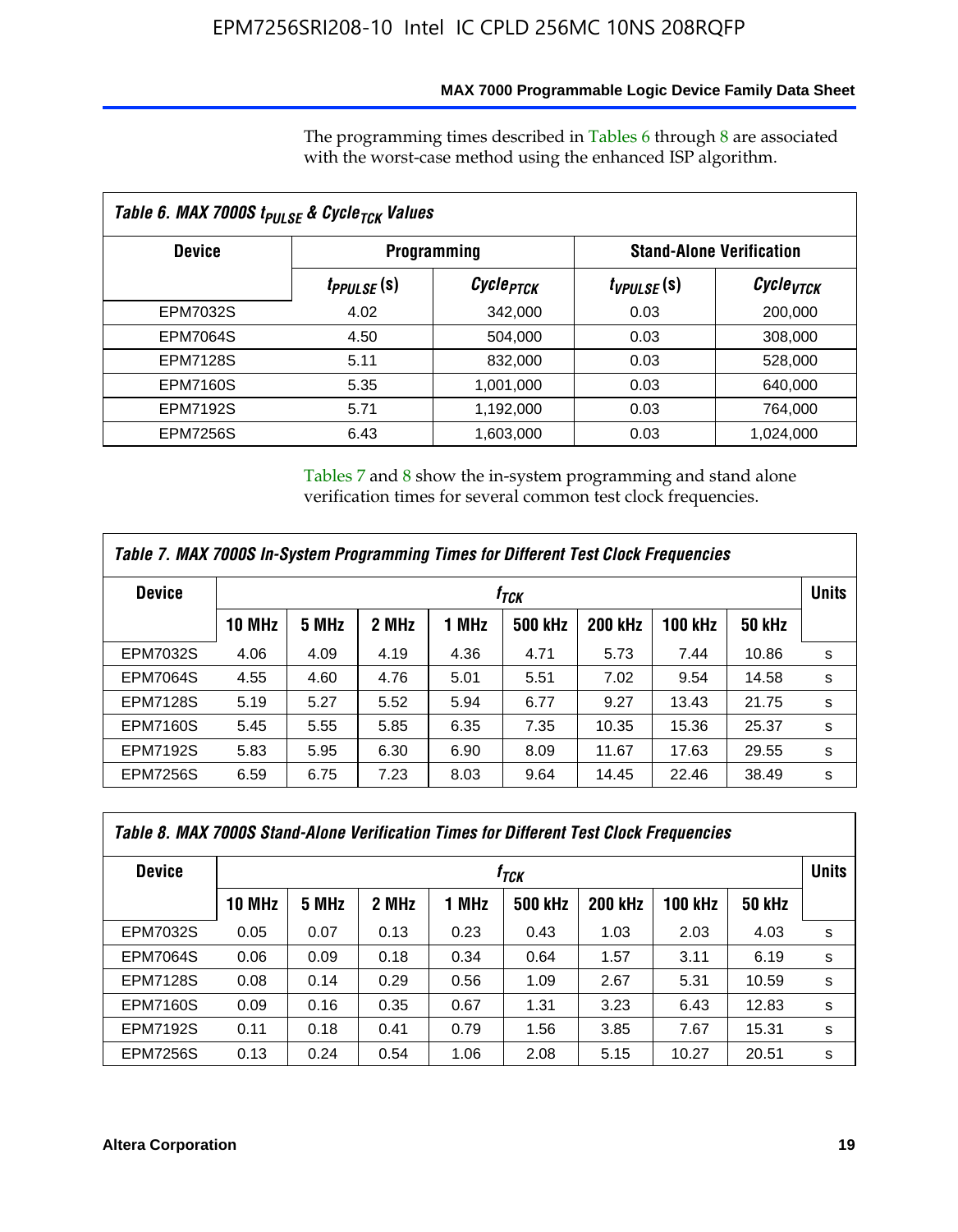## **Programmable Speed/Power Control**

MAX 7000 devices offer a power-saving mode that supports low-power operation across user-defined signal paths or the entire device. This feature allows total power dissipation to be reduced by 50% or more, because most logic applications require only a small fraction of all gates to operate at maximum frequency.

The designer can program each individual macrocell in a MAX 7000 device for either high-speed (i.e., with the Turbo  $Bit^{TM}$  option turned on) or low-power (i.e., with the Turbo Bit option turned off) operation. As a result, speed-critical paths in the design can run at high speed, while the remaining paths can operate at reduced power. Macrocells that run at low power incur a nominal timing delay adder  $(t_{LPA})$  for the  $t_{LAD}$ ,  $t_{LAC}$ ,  $t_{IC}$ ,  $t_{EN}$ , and  $t_{SEXP}$ ,  $t_{ACL}$ , and  $t_{CPPW}$  parameters.

## **Output Configuration**

MAX 7000 device outputs can be programmed to meet a variety of system-level requirements.

## **MultiVolt I/O Interface**

MAX 7000 devices—except 44-pin devices—support the MultiVolt I/O interface feature, which allows MAX 7000 devices to interface with systems that have differing supply voltages. The 5.0-V devices in all packages can be set for 3.3-V or 5.0-V I/O pin operation. These devices have one set of VCC pins for internal operation and input buffers (VCCINT), and another set for I/O output drivers (VCCIO).

The VCCINT pins must always be connected to a 5.0-V power supply. With a 5.0-V  $V_{\text{CCINT}}$  level, input voltage thresholds are at TTL levels, and are therefore compatible with both 3.3-V and 5.0-V inputs.

The VCCIO pins can be connected to either a 3.3-V or a 5.0-V power supply, depending on the output requirements. When the VCCIO pins are connected to a 5.0-V supply, the output levels are compatible with 5.0-V systems. When  $V_{\text{CGO}}$  is connected to a 3.3-V supply, the output high is 3.3 V and is therefore compatible with 3.3-V or 5.0-V systems. Devices operating with  $V_{\text{CCIO}}$  levels lower than 4.75 V incur a nominally greater timing delay of  $t_{OD2}$  instead of  $t_{OD1}$ .

## **Open-Drain Output Option (MAX 7000S Devices Only)**

MAX 7000S devices provide an optional open-drain (functionally equivalent to open-collector) output for each I/O pin. This open-drain output enables the device to provide system-level control signals (e.g., interrupt and write enable signals) that can be asserted by any of several devices. It can also provide an additional wired-OR plane.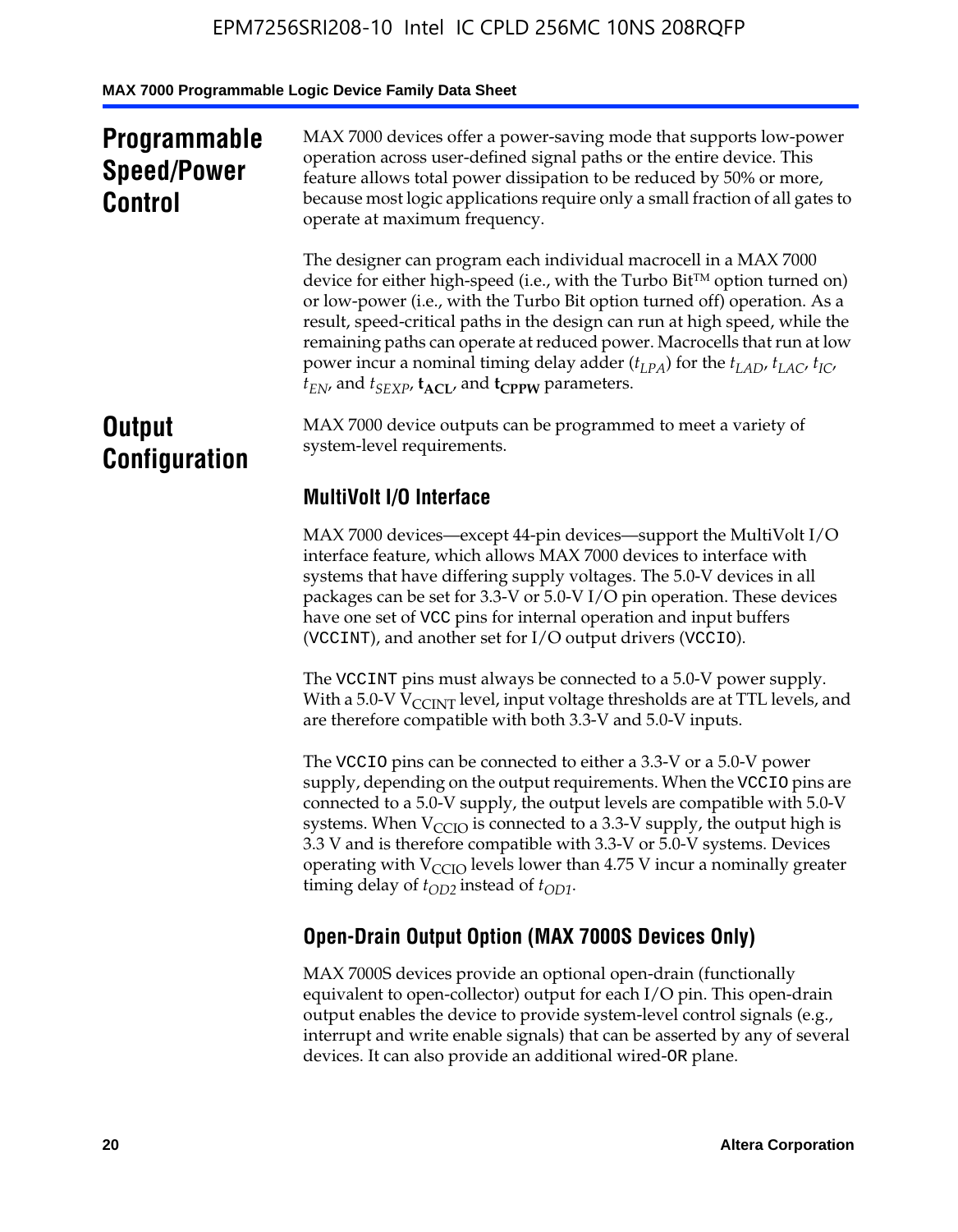By using an external 5.0-V pull-up resistor, output pins on MAX 7000S devices can be set to meet 5.0-V CMOS input voltages. When  $V_{\text{CCIO}}$  is 3.3 V, setting the open drain option will turn off the output pull-up transistor, allowing the external pull-up resistor to pull the output high enough to meet 5.0-V CMOS input voltages. When  $V_{\text{CCIO}}$  is 5.0 V, setting the output drain option is not necessary because the pull-up transistor will already turn off when the pin exceeds approximately 3.8 V, allowing the external pull-up resistor to pull the output high enough to meet 5.0-V CMOS input voltages.

## **Slew-Rate Control**

The output buffer for each MAX 7000E and MAX 7000S I/O pin has an adjustable output slew rate that can be configured for low-noise or high-speed performance. A faster slew rate provides high-speed transitions for high-performance systems. However, these fast transitions may introduce noise transients into the system. A slow slew rate reduces system noise, but adds a nominal delay of 4 to 5 ns. In MAX 7000E devices, when the Turbo Bit is turned off, the slew rate is set for low noise performance. For MAX 7000S devices, each I/O pin has an individual EEPROM bit that controls the slew rate, allowing designers to specify the slew rate on a pin-by-pin basis.

## **Programming with External Hardware**

[MAX](http://www.altera.com/literature/ds/dspghd.pdf) 7000 devices can be prog[rammed on Windows-based PCs with](http://www.altera.com/literature/ds/dspghd.pdf)  the Altera Logic Programmer card, the Master Programming Unit (MPU), and the appropriate device adapter. The MPU performs a continuity check to ensure adequate electrical contact between the adapter and the device.



For more information, see the *Altera Programming Hardware Data Sheet*.

The Altera development system can use text- or waveform-format test vectors created with the Text Editor or Waveform Editor to test the programmed device. For added design verification, designers can perform functional testing to compare the functional behavior of a MAX 7000 device with the results of simulation. Moreover, Data I/O, BP Microsystems, and other programming hardware manufacturers also provide programming support for Altera devices.



For more information, see the *Programming Hardware Manufacturers*.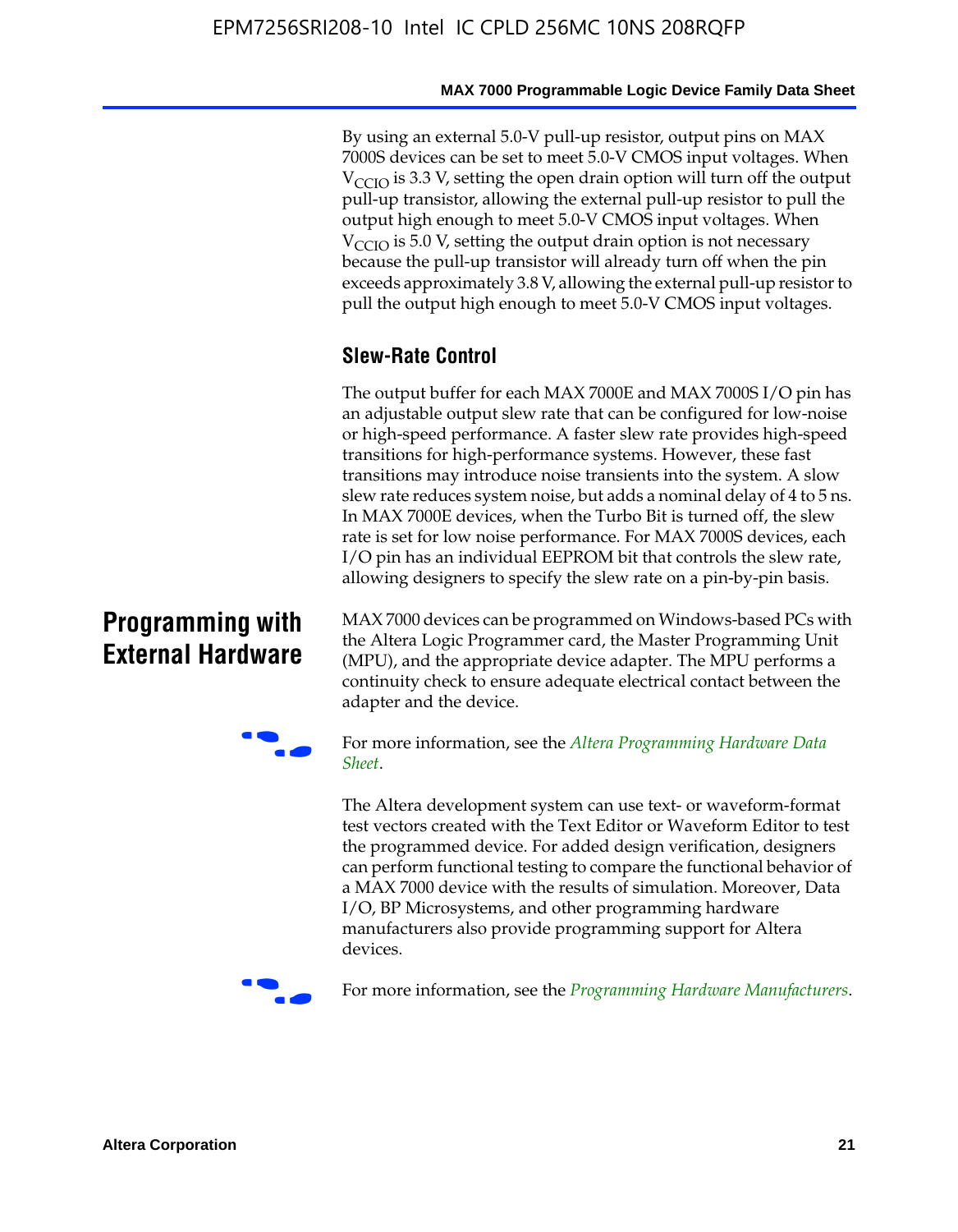## **MAX 7000 Programmable Logic Device Family Data Sheet**

## **IEEE Std. 1149.1 (JTAG) Boundary-Scan Support**

 $\mathsf{r}$ 

MAX 7000 devices support JTAG BST circuitry as specified by IEEE Std. 1149.1-1990. Table 9 describes the JTAG instructions supported by the MAX 7000 family. The pin-out tables (see the Altera web site (**http://www.altera.com**) or the *Altera Digital Library* for pin-out information) show the location of the JTAG control pins for each device. If the JTAG interface is not required, the JTAG pins are available as user I/O pins.

| Table 9. MAX 7000 JTAG Instructions |                                                                                                                |                                                                                                                                                                                                                                                                                                         |  |  |  |  |
|-------------------------------------|----------------------------------------------------------------------------------------------------------------|---------------------------------------------------------------------------------------------------------------------------------------------------------------------------------------------------------------------------------------------------------------------------------------------------------|--|--|--|--|
| <b>JTAG Instruction</b>             | <b>Devices</b>                                                                                                 | <b>Description</b>                                                                                                                                                                                                                                                                                      |  |  |  |  |
| SAMPLE/PRELOAD                      | <b>EPM7128S</b><br><b>EPM7160S</b><br><b>EPM7192S</b>                                                          | Allows a snapshot of signals at the device pins to be captured and<br>examined during normal device operation, and permits an initial data<br>pattern output at the device pins.                                                                                                                        |  |  |  |  |
|                                     | <b>EPM7256S</b>                                                                                                |                                                                                                                                                                                                                                                                                                         |  |  |  |  |
| <b>EXTEST</b>                       | <b>EPM7128S</b><br><b>EPM7160S</b><br><b>EPM7192S</b><br><b>EPM7256S</b>                                       | Allows the external circuitry and board-level interconnections to be<br>tested by forcing a test pattern at the output pins and capturing test<br>results at the input pins.                                                                                                                            |  |  |  |  |
| <b>BYPASS</b>                       | EPM7032S<br><b>EPM7064S</b><br><b>EPM7128S</b><br><b>EPM7160S</b><br><b>EPM7192S</b><br><b>EPM7256S</b>        | Places the 1-bit bypass register between the TDI and TDO pins, which<br>allows the BST data to pass synchronously through a selected device<br>to adjacent devices during normal device operation.                                                                                                      |  |  |  |  |
| <b>IDCODE</b>                       | EPM7032S<br><b>EPM7064S</b><br><b>EPM7128S</b><br><b>EPM7160S</b><br><b>EPM7192S</b><br><b>EPM7256S</b>        | Selects the IDCODE register and places it between TDI and TDO,<br>allowing the IDCODE to be serially shifted out of TDO.                                                                                                                                                                                |  |  |  |  |
| <b>ISP Instructions</b>             | <b>EPM7032S</b><br><b>EPM7064S</b><br><b>EPM7128S</b><br><b>EPM7160S</b><br><b>EPM7192S</b><br><b>EPM7256S</b> | These instructions are used when programming MAX 7000S devices<br>via the JTAG ports with the MasterBlaster, ByteBlasterMV, BitBlaster<br>download cable, or using a Jam File (.jam), Jam Byte-Code file (.jbc),<br>or Serial Vector Format file (.svf) via an embedded processor or test<br>equipment. |  |  |  |  |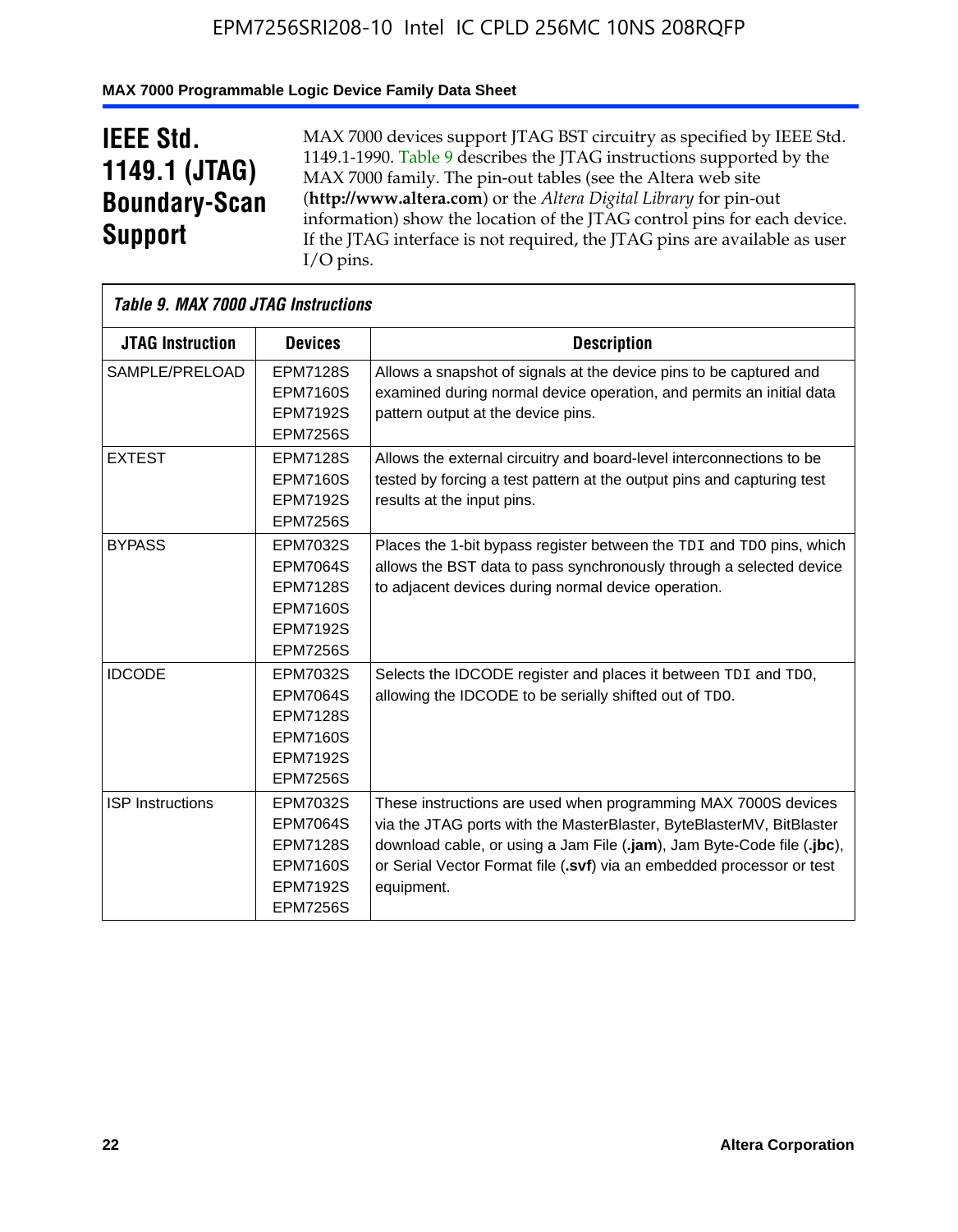The instruction register length of MAX 7000S devices is 10 bits. Tables 10 and 11 show the boundary-scan register length and device IDCODE information for MAX 7000S devices.

| Table 10. MAX 7000S Boundary-Scan Register Length |                                      |  |  |  |  |  |
|---------------------------------------------------|--------------------------------------|--|--|--|--|--|
| <b>Device</b>                                     | <b>Boundary-Scan Register Length</b> |  |  |  |  |  |
| <b>EPM7032S</b>                                   | 1 $(1)$                              |  |  |  |  |  |
| <b>EPM7064S</b>                                   | 1 $(1)$                              |  |  |  |  |  |
| <b>EPM7128S</b>                                   | 288                                  |  |  |  |  |  |
| <b>EPM7160S</b>                                   | 312                                  |  |  |  |  |  |
| <b>EPM7192S</b>                                   | 360                                  |  |  |  |  |  |
| <b>EPM7256S</b>                                   | 480                                  |  |  |  |  |  |

*Note:*

(1) This device does not support JTAG boundary-scan testing. Selecting either the EXTEST or SAMPLE/PRELOAD instruction will select the one-bit bypass register.

|                 |                            | Table 11, 32-Bit MAX 7000 Device IDCODE | Note (1)                                           |                  |  |  |  |
|-----------------|----------------------------|-----------------------------------------|----------------------------------------------------|------------------|--|--|--|
| <b>Device</b>   |                            | <b>IDCODE (32 Bits)</b>                 |                                                    |                  |  |  |  |
|                 | <b>Version</b><br>(4 Bits) | Part Number (16 Bits)                   | <b>Manufacturer's</b><br><b>Identity (11 Bits)</b> | 1 (1 Bit)<br>(2) |  |  |  |
| EPM7032S        | 0000                       | 0010<br>0111<br>0000<br>0011            | 00001101110                                        | 1                |  |  |  |
| <b>EPM7064S</b> | 0000                       | 0000<br>0110<br>0100<br>0111            | 00001101110                                        | 1                |  |  |  |
| <b>EPM7128S</b> | 0000                       | 0001 0010<br>1000<br>0111               | 00001101110                                        | 1                |  |  |  |
| <b>EPM7160S</b> | 0000                       | 0001<br>0110<br>0000<br>0111            | 00001101110                                        | $\mathbf{1}$     |  |  |  |
| <b>EPM7192S</b> | 0000                       | 1001<br>0010<br>0111<br>0001            | 00001101110                                        | 1                |  |  |  |
| EPM7256S        | 0000                       | 0111<br>0010<br>0101<br>0110            | 00001101110                                        | 1                |  |  |  |

*Notes:*

(1) The most significant bit (MSB) is on the left.

(2) The least significant bit (LSB) for all JTAG IDCODEs is 1.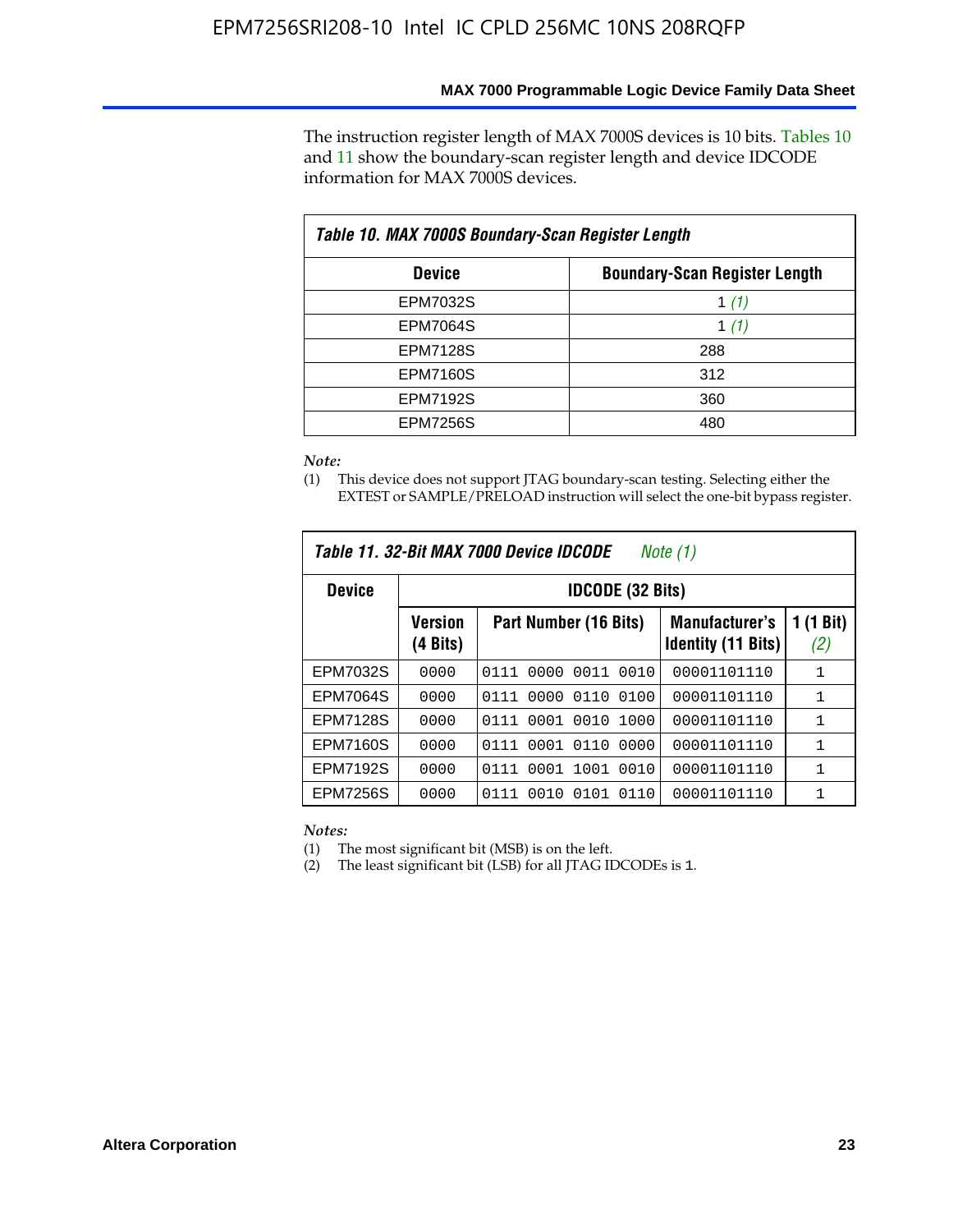### **MAX 7000 Programmable Logic Device Family Data Sheet**

Figure 9 shows the timing requirements for the JTAG signals.



Table 12 shows the JTAG timing parameters and values for MAX 7000S devices.

|                   | Table 12. JTAG Timing Parameters & Values for MAX 7000S Devices |     |            |      |
|-------------------|-----------------------------------------------------------------|-----|------------|------|
| <b>Symbol</b>     | Parameter                                                       | Min | <b>Max</b> | Unit |
| t <sub>JCP</sub>  | TCK clock period                                                | 100 |            | ns   |
| t <sub>JCH</sub>  | TCK clock high time                                             | 50  |            | ns   |
| t <sub>JCL</sub>  | <b>TCK clock low time</b>                                       | 50  |            | ns   |
| t <sub>JPSU</sub> | JTAG port setup time                                            | 20  |            | ns   |
| t <sub>JPH</sub>  | JTAG port hold time                                             | 45  |            | ns   |
| t <sub>JPCO</sub> | JTAG port clock to output                                       |     | 25         | ns   |
| t <sub>JPZX</sub> | JTAG port high impedance to valid output                        |     | 25         | ns   |
| t <sub>JPXZ</sub> | JTAG port valid output to high impedance                        |     | 25         | ns   |
| t <sub>JSSU</sub> | Capture register setup time                                     | 20  |            | ns   |
| t <sub>JSH</sub>  | Capture register hold time                                      | 45  |            | ns   |
| t <sub>JSCO</sub> | Update register clock to output                                 |     | 25         | ns   |
| t <sub>JSZX</sub> | Update register high impedance to valid output                  |     | 25         | ns   |
| t <sub>JSXZ</sub> | Update register valid output to high impedance                  |     | 25         | ns   |



For more information, see *Application Note 39 (IEEE 1149.1 (JTAG) Boundary-Scan Testing in Altera Devices)*.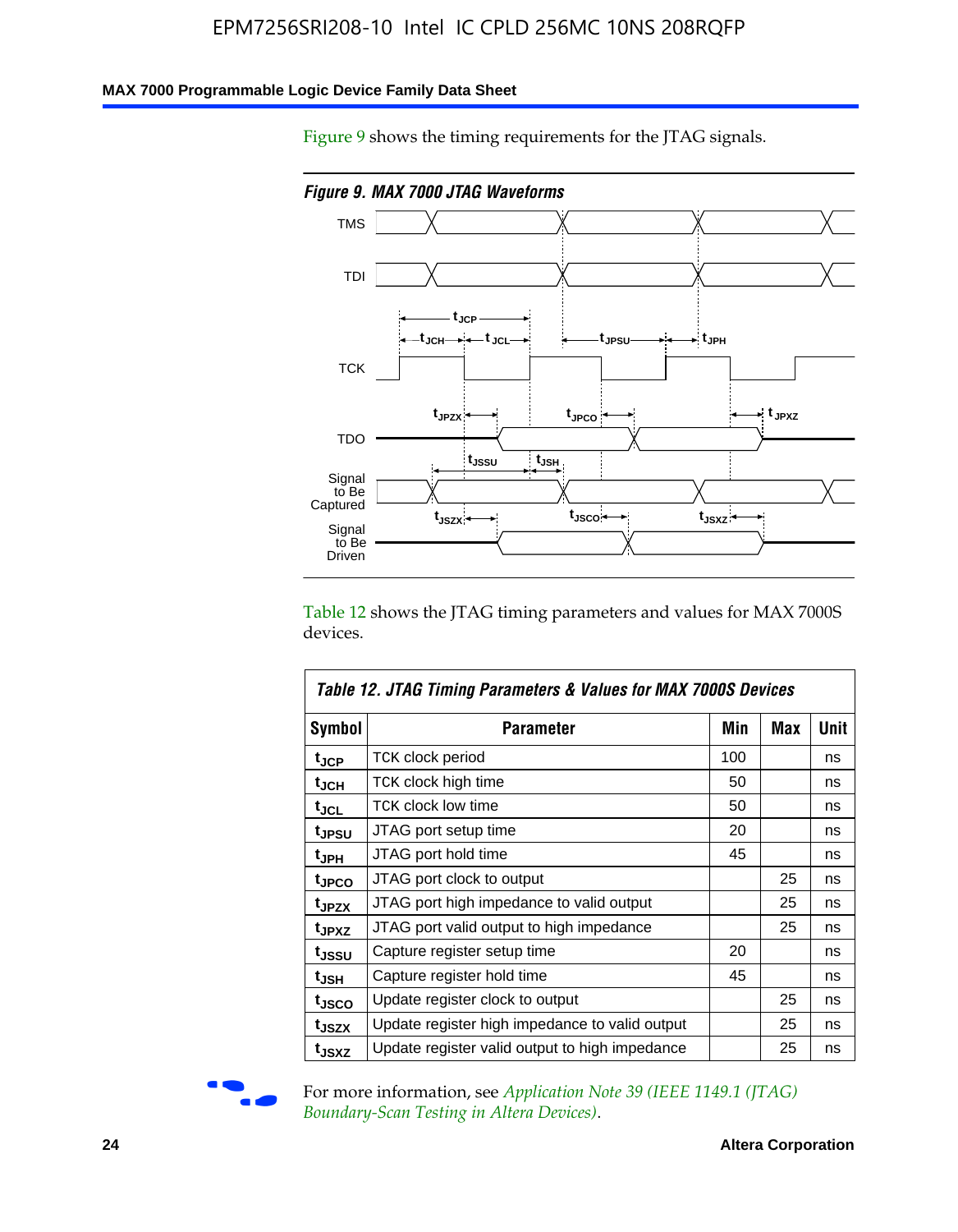#### **MAX 7000 Programmable Logic Device Family Data Sheet**

**Design Security** All MAX 7000 devices contain a programmable security bit that controls access to the data programmed into the device. When this bit is programmed, a proprietary design implemented in the device cannot be copied or retrieved. This feature provides a high level of design security because programmed data within EEPROM cells is invisible. The security bit that controls this function, as well as all other programmed data, is reset only when the device is reprogrammed.

### **Generic Testing** Each MAX 7000 device is functionally tested. Complete testing of each programmable EEPROM bit and all internal logic elements ensures 100% programming yield. AC test measurements are taken under conditions equivalent to those shown in Figure 10. Test patterns can be used and then erased during early stages of the production flow.

#### *Figure 10. MAX 7000 AC Test Conditions*

*Power supply transients can affect AC measurements. Simultaneous transitions of multiple outputs should be avoided for accurate measurement. Threshold tests must not be performed under AC conditions. Large-amplitude, fast ground-current transients normally occur as the device outputs discharge the load capacitances. When these transients flow through the parasitic inductance between the device ground pin and the test system ground, significant reductions in observable noise immunity can result. Numbers in brackets are for 2.5-V devices and outputs. Numbers without brackets are for 3.3-V devices and outputs.*



## **QFP Carrier & Development Socket**

MAX 7000 and MAX 7000E devices in QFP packages with 10[0 or more](http://www.altera.com/literature/ds/dsqfp.pdf)  [pins are shipped in special plas](http://www.altera.com/literature/ds/dsqfp.pdf)tic carriers to protect the QFP leads. The carrier is used with a prototype development socket and special programming hardware available from Altera. This carrier technology makes it possible to program, test, erase, and reprogram a device without exposing the leads to mechanical stress.

For detailed information and carrier dimensions, refer to the *QFP Carrier & Development Socket Data Sheet*.

MAX 7000S devices are not shipped in carriers.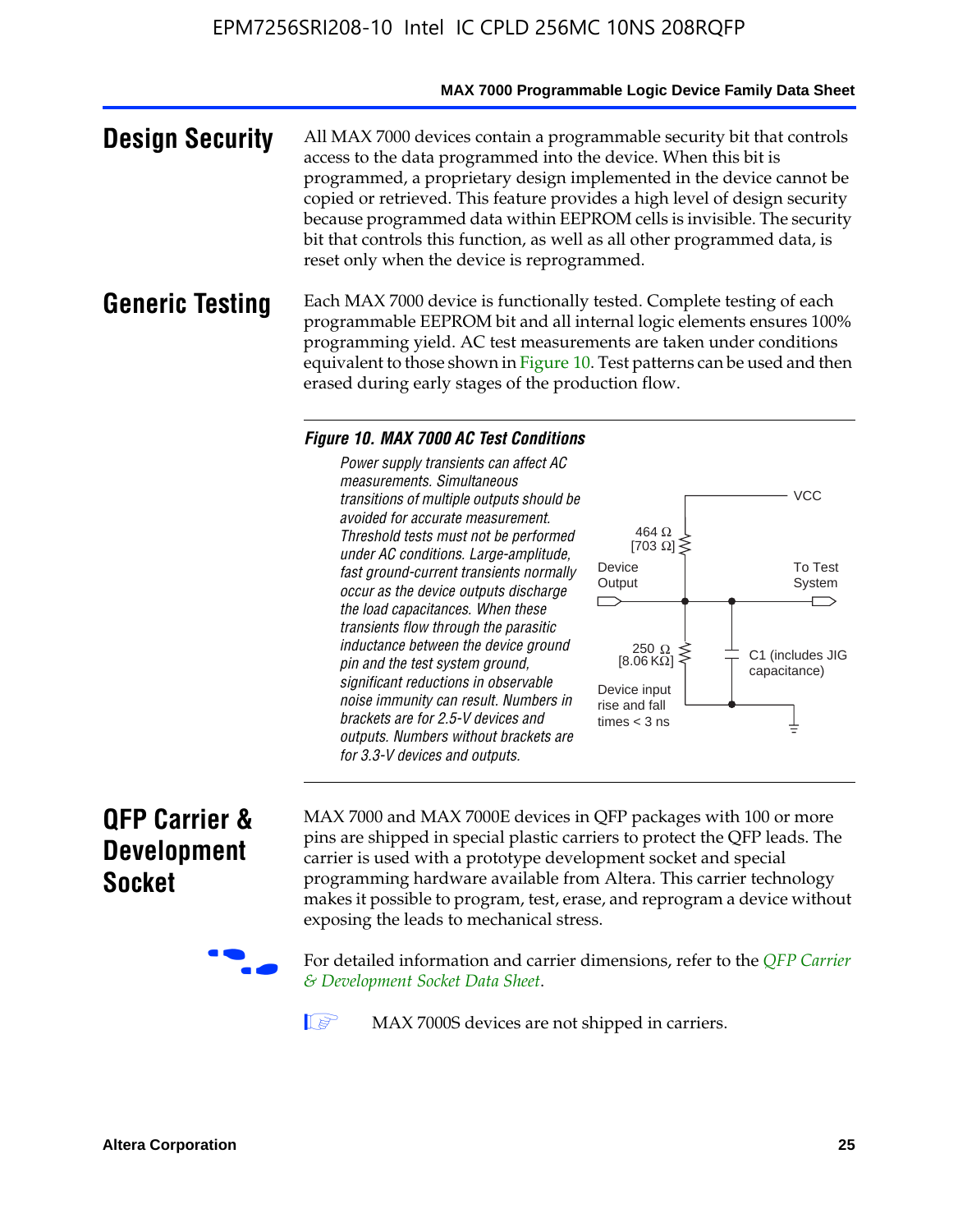### **MAX 7000 Programmable Logic Device Family Data Sheet**

## **Operating Conditions**

Tables 13 through 18 provide information about absolute maximum ratings, recommended operating conditions, operating conditions, and capacitance for 5.0-V MAX 7000 devices.

|                             | Table 13. MAX 7000 5.0-V Device Absolute Maximum Ratings<br>Note (1) |                                    |        |     |              |
|-----------------------------|----------------------------------------------------------------------|------------------------------------|--------|-----|--------------|
| Symbol                      | <b>Parameter</b>                                                     | <b>Conditions</b>                  | Min    | Max | <b>Unit</b>  |
| $V_{\rm CC}$                | Supply voltage                                                       | With respect to ground (2)         | $-2.0$ | 7.0 | V            |
| $V_{1}$                     | DC input voltage                                                     |                                    | $-2.0$ | 7.0 | V            |
| $I_{\text{OUT}}$            | DC output current, per pin                                           |                                    | $-25$  | 25  | mA           |
| $\mathsf{T}_{\text{STG}}$   | Storage temperature                                                  | No bias                            | $-65$  | 150 | ° C          |
| $\mathsf{T}_{\mathsf{AMB}}$ | Ambient temperature                                                  | Under bias                         | $-65$  | 135 | ° C          |
| $\mathsf{T}_A$              | Junction temperature                                                 | Ceramic packages, under bias       |        | 150 | $^{\circ}$ C |
|                             |                                                                      | PQFP and RQFP packages, under bias |        | 135 | ° C          |

|                          |                                                        | Table 14. MAX 7000 5.0-V Device Recommended Operating Conditions |                |                          |              |
|--------------------------|--------------------------------------------------------|------------------------------------------------------------------|----------------|--------------------------|--------------|
| Symbol                   | <b>Parameter</b>                                       | <b>Conditions</b>                                                | Min            | Max                      | Unit         |
| <b>V<sub>CCINT</sub></b> | Supply voltage for internal logic and<br>input buffers | (3), (4), (5)                                                    | 4.75<br>(4.50) | 5.25<br>(5.50)           | $\vee$       |
| V <sub>CCIO</sub>        | Supply voltage for output drivers,<br>5.0-V operation  | (3), (4)                                                         | 4.75<br>(4.50) | 5.25<br>(5.50)           | $\vee$       |
|                          | Supply voltage for output drivers,<br>3.3-V operation  | (3), (4), (6)                                                    | 3.00<br>(3.00) | 3.60<br>(3.60)           | $\vee$       |
| V <sub>CCISP</sub>       | Supply voltage during ISP                              | (7)                                                              | 4.75           | 5.25                     | V            |
| $V_{1}$                  | Input voltage                                          |                                                                  | $-0.5(8)$      | $V_{\text{CCINT}} + 0.5$ | $\vee$       |
| $V_{\rm O}$              | Output voltage                                         |                                                                  | 0              | V <sub>CCIO</sub>        | V            |
| T <sub>A</sub>           | Ambient temperature                                    | For commercial use                                               | $\Omega$       | 70                       | $^{\circ}$ C |
|                          |                                                        | For industrial use                                               | $-40$          | 85                       | ° C          |
| $T_{\rm d}$              | Junction temperature                                   | For commercial use                                               | $\Omega$       | 90                       | ° C          |
|                          |                                                        | For industrial use                                               | $-40$          | 105                      | $^{\circ}$ C |
| $t_{R}$                  | Input rise time                                        |                                                                  |                | 40                       | ns           |
| $t_F$                    | Input fall time                                        |                                                                  |                | 40                       | ns           |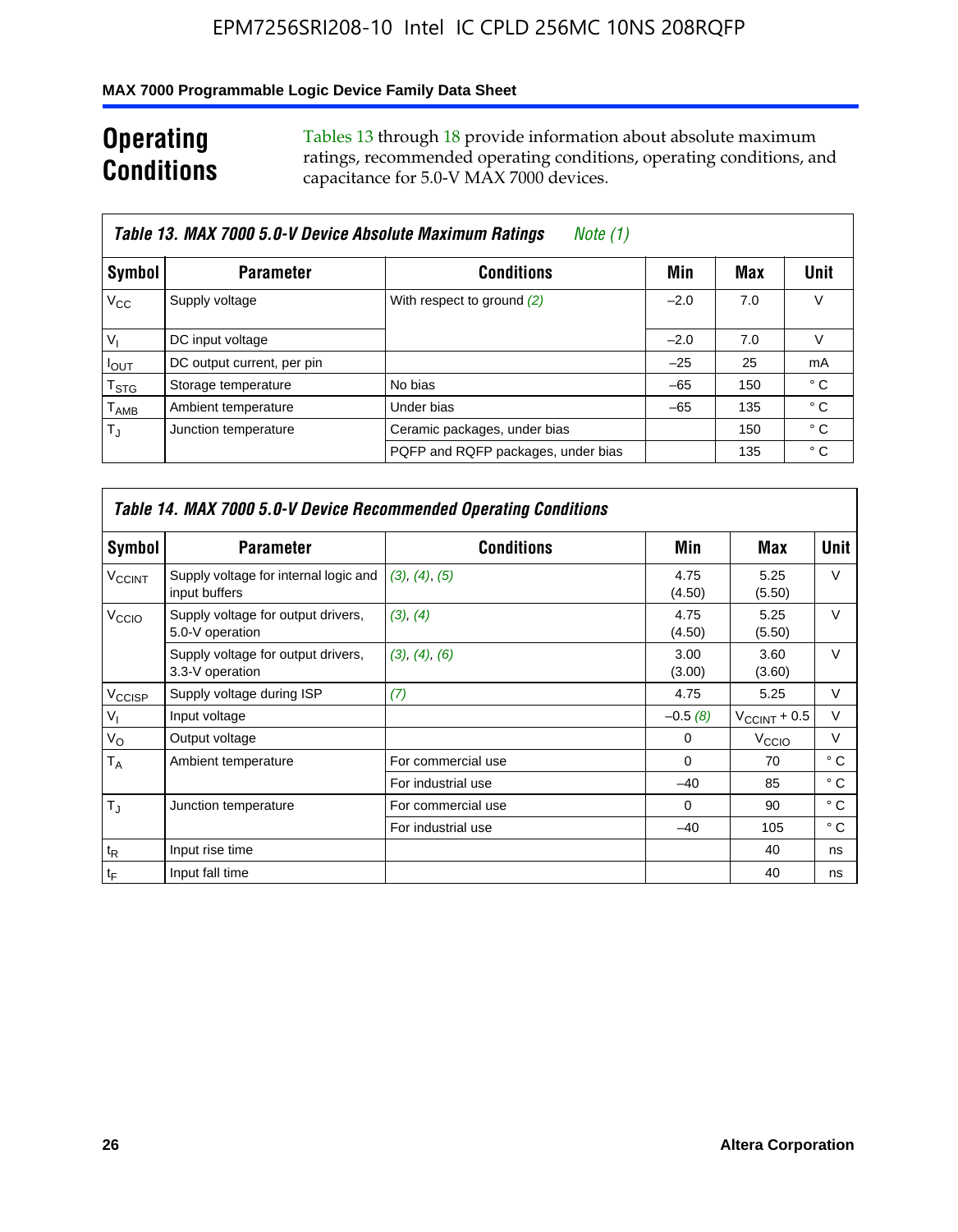|                 | Table 15. MAX 7000 5.0-V Device DC Operating Conditions | Note (9)                                                                  |                         |                          |        |
|-----------------|---------------------------------------------------------|---------------------------------------------------------------------------|-------------------------|--------------------------|--------|
| Symbol          | <b>Parameter</b>                                        | <b>Conditions</b>                                                         | Min                     | Max                      | Unit   |
| V <sub>IH</sub> | High-level input voltage                                |                                                                           | 2.0                     | $V_{\text{CCINT}} + 0.5$ | V      |
| $V_{IL}$        | Low-level input voltage                                 |                                                                           | $-0.5(8)$               | 0.8                      | V      |
| $V_{OH}$        | 5.0-V high-level TTL output voltage                     | $I_{OH} = -4$ mA DC, $V_{CClO} = 4.75$ V (10)                             | 2.4                     |                          | $\vee$ |
|                 | 3.3-V high-level TTL output voltage                     | $I_{OH} = -4$ mA DC, $V_{CCIO} = 3.00$ V (10)                             | 2.4                     |                          | $\vee$ |
|                 | 3.3-V high-level CMOS output<br>voltage                 | $I_{OH} = -0.1$ mA DC, $V_{CClO} = 3.0$ V (10)                            | $V_{\text{CClO}}$ – 0.2 |                          | $\vee$ |
| $V_{OL}$        | 5.0-V low-level TTL output voltage                      | $I_{\text{OI}}$ = 12 mA DC, $V_{\text{CCIO}}$ = 4.75 V (11)               |                         | 0.45                     | $\vee$ |
|                 | 3.3-V low-level TTL output voltage                      | $I_{OL}$ = 12 mA DC, $V_{CClO}$ = 3.00 V (11)                             |                         | 0.45                     | V      |
|                 | 3.3-V low-level CMOS output<br>voltage                  | $I_{\text{OI}} = 0.1 \text{ mA DC}, V_{\text{CCIO}} = 3.0 \text{ V} (11)$ |                         | 0.2                      | $\vee$ |
| 4               | Leakage current of dedicated input<br>pins              | $V_1 = -0.5$ to 5.5 V (11)                                                | $-10$                   | 10                       | μA     |
| $I_{OZ}$        | I/O pin tri-state output off-state<br>current           | $V_1 = -0.5$ to 5.5 V (11), (12)                                          | $-40$                   | 40                       | μA     |

|                  | Table 16. MAX 7000 5.0-V Device Capacitance: EPM7032, EPM7064 & EPM7096 Devices<br><i>Note (13)</i> |                                     |  |    |             |
|------------------|-----------------------------------------------------------------------------------------------------|-------------------------------------|--|----|-------------|
| Symbol           | Min<br><b>Conditions</b><br><b>Parameter</b>                                                        |                                     |  |    | <b>Unit</b> |
| $C_{IN}$         | Input pin capacitance                                                                               | $V_{IN} = 0 V$ , f = 1.0 MHz        |  | 12 | рF          |
| C <sub>I/O</sub> | I/O pin capacitance                                                                                 | $V_{\text{OUT}} = 0$ V, f = 1.0 MHz |  | 12 | рF          |

|                  | Table 17. MAX 7000 5.0-V Device Capacitance: MAX 7000E Devices<br><i>Note (13)</i> |                                |     |     |        |  |
|------------------|------------------------------------------------------------------------------------|--------------------------------|-----|-----|--------|--|
| Symbol           | <b>Parameter</b>                                                                   | <b>Conditions</b>              | Min | Max | Unit I |  |
| $C_{IN}$         | Input pin capacitance                                                              | $V_{1N} = 0 V$ , f = 1.0 MHz   |     | 15  | pF     |  |
| C <sub>I/O</sub> | I/O pin capacitance                                                                | $V_{OIII} = 0 V$ , f = 1.0 MHz |     | 15  | pF     |  |

|                  | Table 18. MAX 7000 5.0-V Device Capacitance: MAX 7000S Devices | <i>Note (13)</i>                    |     |     |        |
|------------------|----------------------------------------------------------------|-------------------------------------|-----|-----|--------|
| Symbol           | <b>Parameter</b>                                               | <b>Conditions</b>                   | Min | Max | Unit I |
| $C_{IN}$         | Dedicated input pin capacitance                                | $V_{IN} = 0 V$ , f = 1.0 MHz        |     | 10  | pF     |
| C <sub>I/O</sub> | I/O pin capacitance                                            | $V_{\text{OUT}} = 0$ V, f = 1.0 MHz |     | 10  | pF     |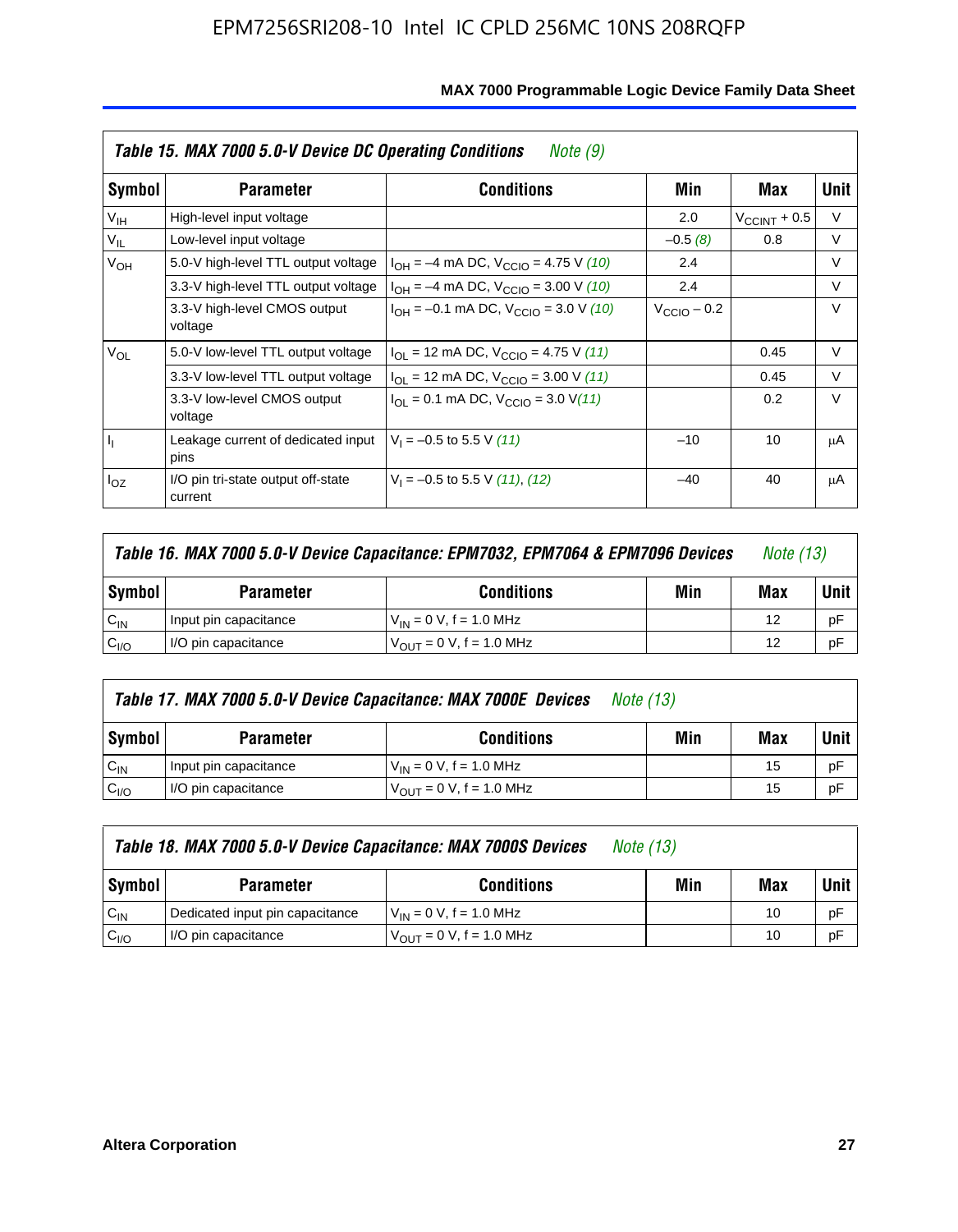#### **MAX 7000 Programmable Logic Device Family Data Sheet**

*Notes to tables:*

- (1) See the *Operating Requirements for Altera Devices Data Sheet*.
- (2) Minimum DC input voltage on I/O pins is –0.5 V and on 4 dedicated input pins is –0.3 V. During transitions, the inputs may undershoot to –2.0 V or overshoot to 7.0 V for input currents less than 100 mA and periods shorter than  $20$  ns.
- (3) Numbers in parentheses are for industrial-temperature-range devices.<br>(4)  $V_{CC}$  must rise monotonically.
- $V_{CC}$  must rise monotonically.
- (5) The POR time for all 7000S devices does not exceed 300 µs. The sufficient V<sub>CCINT</sub> voltage level for POR is 4.5 V. The device is fully initialized within the POR time after  $V_{\text{CCINT}}$  reaches the sufficient POR voltage level.
- (6) 3.3-V I/O operation is not available for 44-pin packages.
- (7) The  $V_{\text{CCISP}}$  parameter applies only to MAX 7000S devices.
- (8) During in-system programming, the minimum DC input voltage is –0.3 V.
- (9) These values are specified under the MAX 7000 recommended operating conditions in Table 14 on page 26.
- (10) The parameter is measured with 50% of the outputs each sourcing the specified current. The  $I_{OH}$  parameter refers to high-level TTL or CMOS output current.
- (11) The parameter is measured with 50% of the outputs each sinking the specified current. The  $I_{OL}$  parameter refers to low-level TTL, PCI, or CMOS output current.
- (12) When the JTAG interface is enabled in MAX 7000S devices, the input leakage current on the JTAG pins is typically –60 μA.
- (13) Capacitance is measured at 25° C and is sample-tested only. The OE1 pin has a maximum capacitance of 20 pF.

Figure 11 shows the typical output drive characteristics of MAX 7000 devices.

#### *Figure 11. Output Drive Characteristics of 5.0-V MAX 7000 Devices*



**Timing Model** MAX 7000 device timing can be analyzed with the Altera software, with a variety of popular industry-standard EDA simulators and timing analyzers, or with the timing model shown in Figure 12. MAX 7000 devices have fixed internal delays that enable the designer to determine the worst-case timing of any design. The Altera software provides timing simulation, point-to-point delay prediction, and detailed timing analysis for a device-wide performance evaluation.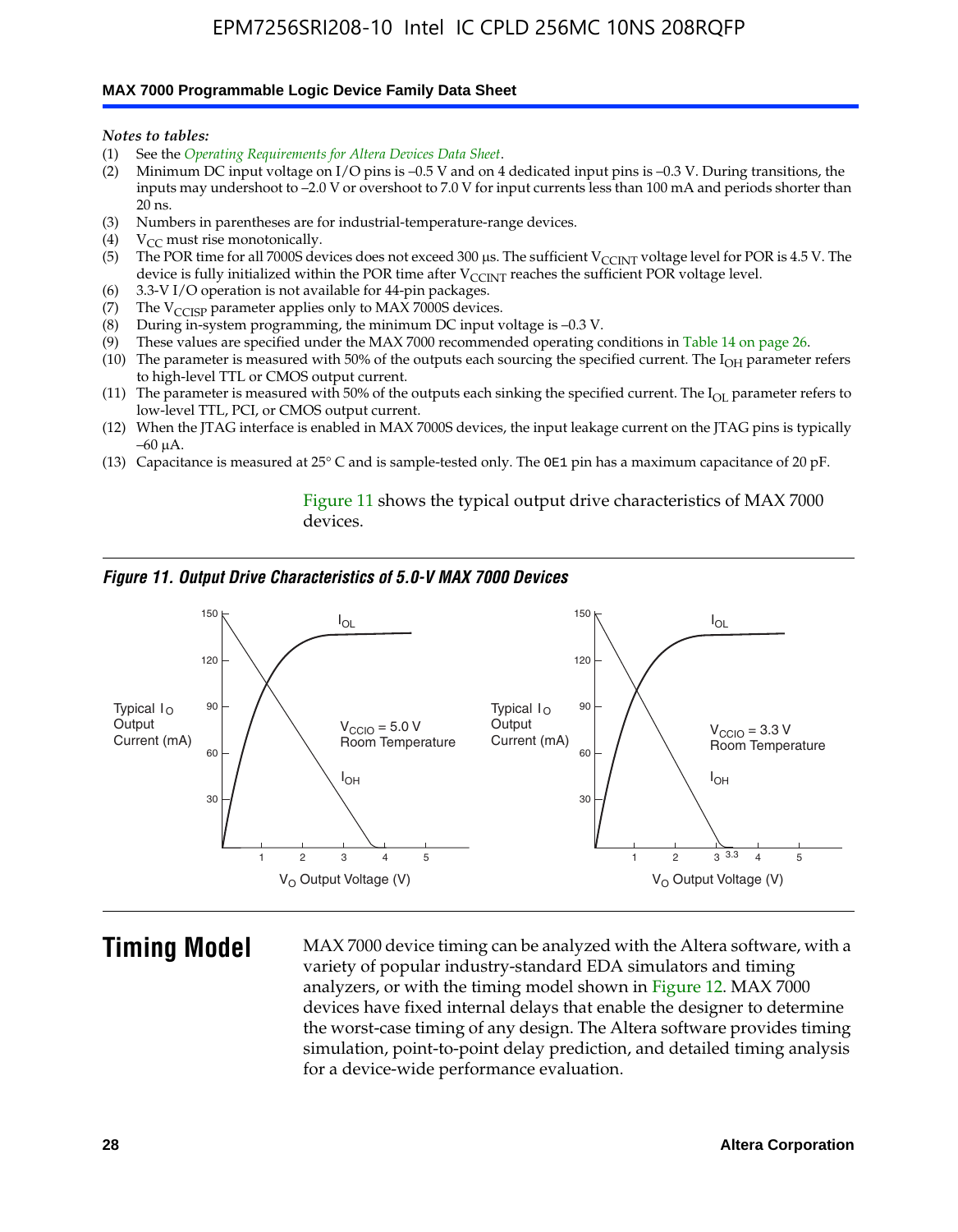

### **MAX 7000 Programmable Logic Device Family Data Sheet**

#### *Notes:*

- (1) Only available in MAX 7000E and MAX 7000S devices.
- (2) Not available in 44-pin devices.

[The tim](http://www.altera.com/literature/an/an094.pdf)ing characteristics [of any signal path can be derived from the](http://www.altera.com/literature/an/an094.pdf)  timing model and parameters of a particular device. External timing parameters, which represent pin-to-pin timing delays, can be calculated as the sum of internal parameters. Figure 13 shows the internal timing relationship of internal and external delay parameters.



For more infomration, see *Application Note 94 (Understanding MAX 7000 Timing)*.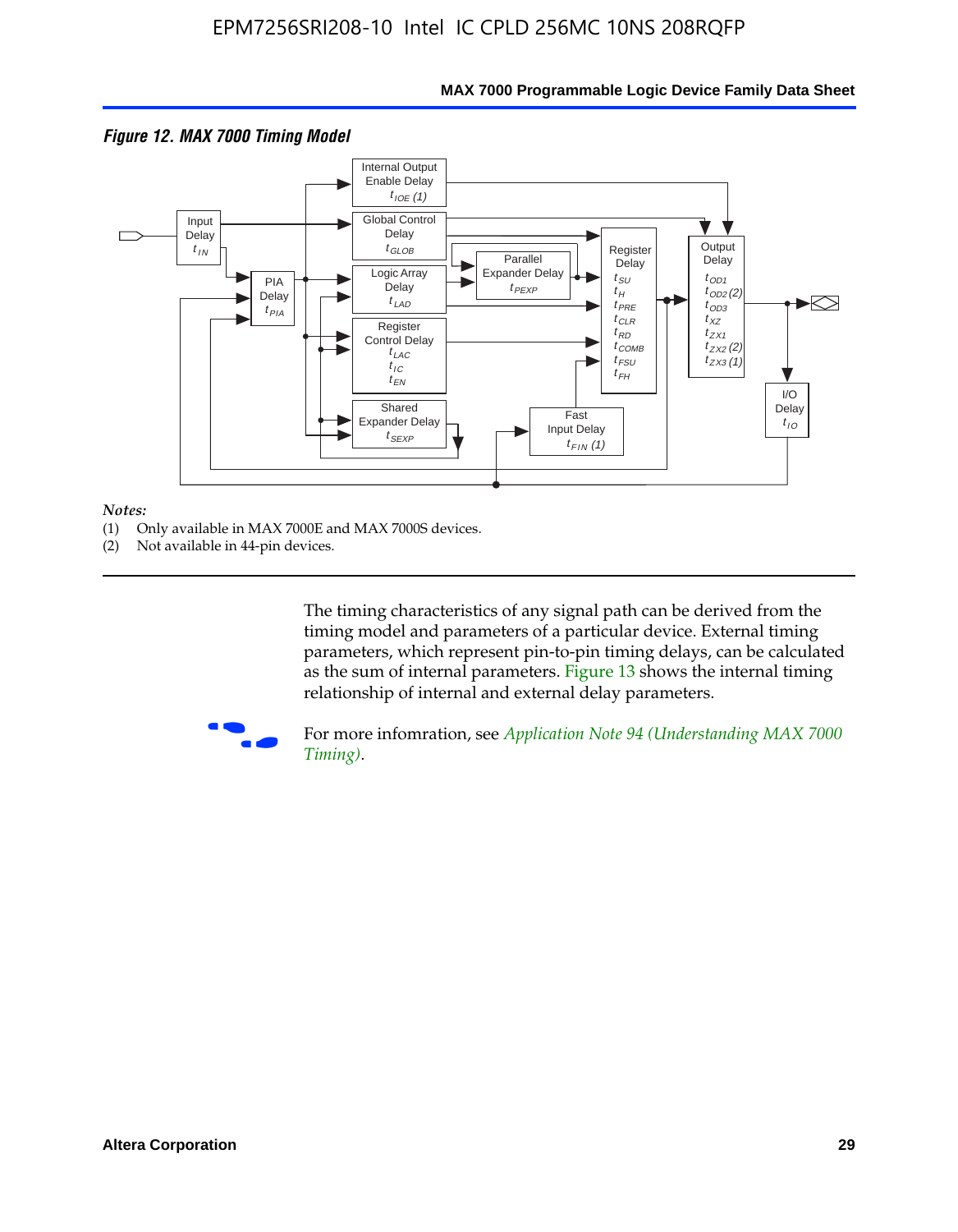### *Figure 13. Switching Waveforms*

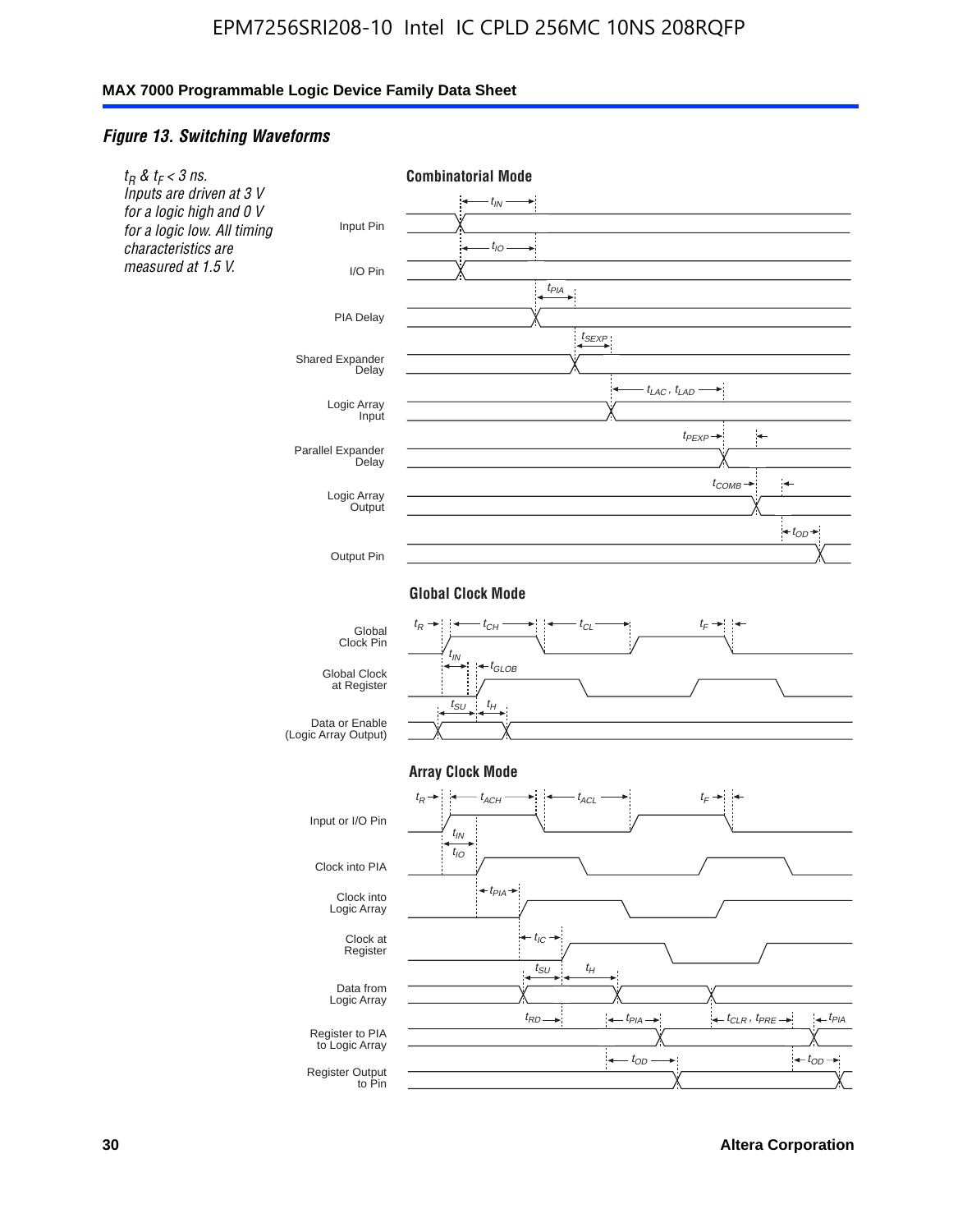operating conditions.

|                               | Table 19. MAX 7000 & MAX 7000E External Timing Parameters<br>Note (1) |                    |       |                |       |                |             |  |
|-------------------------------|-----------------------------------------------------------------------|--------------------|-------|----------------|-------|----------------|-------------|--|
| Symbol                        | <b>Parameter</b>                                                      | <b>Conditions</b>  |       | -6 Speed Grade |       | -7 Speed Grade | <b>Unit</b> |  |
|                               |                                                                       |                    | Min   | Max            | Min   | Max            |             |  |
| t <sub>PD1</sub>              | Input to non-registered output                                        | $C1 = 35 pF$       |       | 6.0            |       | 7.5            | ns          |  |
| t <sub>PD2</sub>              | I/O input to non-registered output                                    | $C1 = 35 pF$       |       | 6.0            |       | 7.5            | ns          |  |
| $t_{\scriptstyle\textrm{SU}}$ | Global clock setup time                                               |                    | 5.0   |                | 6.0   |                | ns          |  |
| $t_H$                         | Global clock hold time                                                |                    | 0.0   |                | 0.0   |                | ns          |  |
| t <sub>FSU</sub>              | Global clock setup time of fast input                                 | (2)                | 2.5   |                | 3.0   |                | ns          |  |
| $t_{FH}$                      | Global clock hold time of fast input                                  | (2)                | 0.5   |                | 0.5   |                | ns          |  |
| $t_{CO1}$                     | Global clock to output delay                                          | $C1 = 35 pF$       |       | 4.0            |       | 4.5            | ns          |  |
| $t_{CL}$                      | Global clock high time                                                |                    | 2.5   |                | 3.0   |                | ns          |  |
| $t_{CL}$                      | Global clock low time                                                 |                    | 2.5   |                | 3.0   |                | ns          |  |
| t <sub>ASU</sub>              | Array clock setup time                                                |                    | 2.5   |                | 3.0   |                | ns          |  |
| t <sub>АН</sub>               | Array clock hold time                                                 |                    | 2.0   |                | 2.0   |                | ns          |  |
| t <sub>ACO1</sub>             | Array clock to output delay                                           | $C1 = 35 pF$       |       | 6.5            |       | 7.5            | ns          |  |
| $t_{ACH}$                     | Array clock high time                                                 |                    | 3.0   |                | 3.0   |                | ns          |  |
| t <sub>ACL</sub>              | Array clock low time                                                  |                    | 3.0   |                | 3.0   |                | ns          |  |
| t <sub>CPPW</sub>             | Minimum pulse width for clear and<br>preset                           | (3)                | 3.0   |                | 3.0   |                | ns          |  |
| t <sub>ODH</sub>              | Output data hold time after clock                                     | $C1 = 35$ pF $(4)$ | 1.0   |                | 1.0   |                | ns          |  |
| $t_{\text{CNT}}$              | Minimum global clock period                                           |                    |       | 6.6            |       | 8.0            | ns          |  |
| $f_{\mathsf{CNT}}$            | Maximum internal global clock<br>frequency                            | (5)                | 151.5 |                | 125.0 |                | <b>MHz</b>  |  |
| <b>t<sub>ACNT</sub></b>       | Minimum array clock period                                            |                    |       | 6.6            |       | 8.0            | ns          |  |
| <b>f<sub>ACNT</sub></b>       | Maximum internal array clock<br>frequency                             | (5)                | 151.5 |                | 125.0 |                | <b>MHz</b>  |  |
| $f_{MAX}$                     | Maximum clock frequency                                               | (6)                | 200   |                | 166.7 |                | <b>MHz</b>  |  |

**MAX 7000 Programmable Logic Device Family Data Sheet**

Tables 19 through 26 show the MAX 7000 and MAX 7000E AC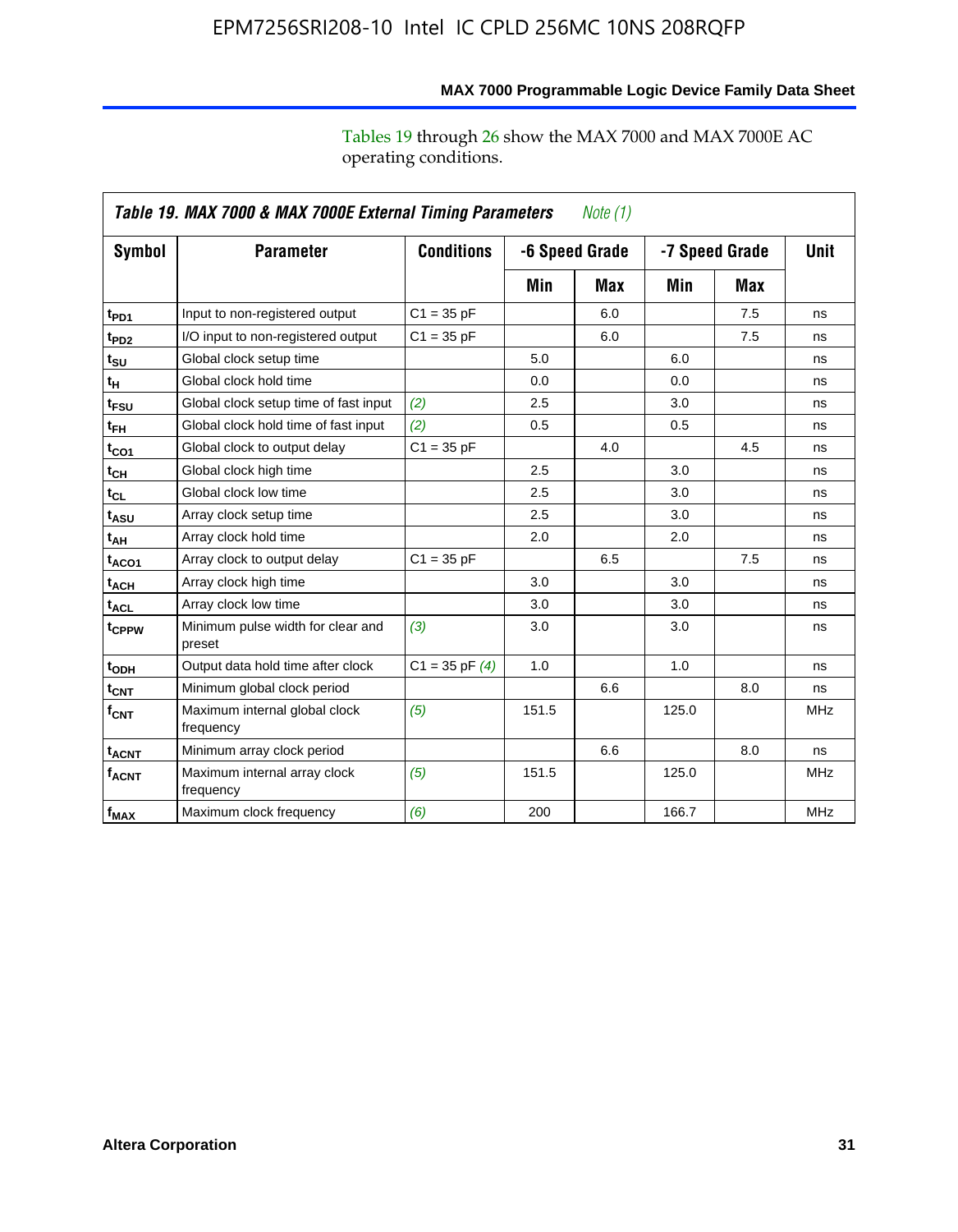| <b>Symbol</b>               | <b>Parameter</b>                                                                                             | <b>Conditions</b>  |     | Speed Grade -6 |     | Speed Grade -7 | Unit |
|-----------------------------|--------------------------------------------------------------------------------------------------------------|--------------------|-----|----------------|-----|----------------|------|
|                             |                                                                                                              |                    | Min | Max            | Min | Max            |      |
| $t_{IN}$                    | Input pad and buffer delay                                                                                   |                    |     | 0.4            |     | 0.5            | ns   |
| $t_{IO}$                    | I/O input pad and buffer delay                                                                               |                    |     | 0.4            |     | 0.5            | ns   |
| $t_{\sf FIN}$               | Fast input delay                                                                                             | (2)                |     | 0.8            |     | 1.0            | ns   |
| <sup>t</sup> SEXP           | Shared expander delay                                                                                        |                    |     | 3.5            |     | 4.0            | ns   |
| t <sub>PEXP</sub>           | Parallel expander delay                                                                                      |                    |     | 0.8            |     | 0.8            | ns   |
| t <sub>LAD</sub>            | Logic array delay                                                                                            |                    |     | 2.0            |     | 3.0            | ns   |
| $t_{LAC}$                   | Logic control array delay                                                                                    |                    |     | 2.0            |     | 3.0            | ns   |
| $t_{IOE}$                   | Internal output enable delay                                                                                 | (2)                |     |                |     | 2.0            | ns   |
| $t_{OD1}$                   | Output buffer and pad delay<br>Slow slew rate = off, $V_{\text{CCIO}} = 5.0 V$                               | $C1 = 35 pF$       |     | 2.0            |     | 2.0            | ns   |
| $t_{OD2}$                   | Output buffer and pad delay<br>Slow slew rate = off, $V_{\text{CCIO}} = 3.3$ V                               | $C1 = 35$ pF $(7)$ |     | 2.5            |     | 2.5            | ns   |
| $t_{OD3}$                   | Output buffer and pad delay<br>Slow slew rate $=$ on,<br>$V_{\text{CCIO}} = 5.0 \text{ V or } 3.3 \text{ V}$ | $C1 = 35$ pF $(2)$ |     | 7.0            |     | 7.0            | ns   |
| $t_{ZX1}$                   | Output buffer enable delay<br>Slow slew rate = off, $V_{\text{CCIO}} = 5.0 V$                                | $C1 = 35 pF$       |     | 4.0            |     | 4.0            | ns   |
| t <sub>ZX2</sub>            | Output buffer enable delay<br>Slow slew rate = off, $V_{\text{CCIO}} = 3.3 \text{ V}$                        | $C1 = 35$ pF $(7)$ |     | 4.5            |     | 4.5            | ns   |
| tzx3                        | Output buffer enable delay<br>Slow slew rate $=$ on<br>$V_{\text{CCIO}} = 5.0 \text{ V}$ or 3.3 V            | $C1 = 35$ pF $(2)$ |     | 9.0            |     | 9.0            | ns   |
| $t_{\mathsf{XZ}}$           | Output buffer disable delay                                                                                  | $C1 = 5pF$         |     | 4.0            |     | 4.0            | ns   |
| $t_{\scriptstyle\text{SU}}$ | Register setup time                                                                                          |                    | 3.0 |                | 3.0 |                | ns   |
| $t_H$                       | Register hold time                                                                                           |                    | 1.5 |                | 2.0 |                | ns   |
| t <sub>FSU</sub>            | Register setup time of fast input                                                                            | (2)                | 2.5 |                | 3.0 |                | ns   |
| $t_{FH}$                    | Register hold time of fast input                                                                             | (2)                | 0.5 |                | 0.5 |                | ns   |
| t <sub>RD</sub>             | Register delay                                                                                               |                    |     | 0.8            |     | 1.0            | ns   |
| $t_{\mathsf{COMB}}$         | Combinatorial delay                                                                                          |                    |     | 0.8            |     | 1.0            | ns   |
| $t_{IC}$                    | Array clock delay                                                                                            |                    |     | 2.5            |     | 3.0            | ns   |
| $t_{EN}$                    | Register enable time                                                                                         |                    |     | 2.0            |     | 3.0            | ns   |
| t <sub>GLOB</sub>           | Global control delay                                                                                         |                    |     | 0.8            |     | 1.0            | ns   |
| $t_{PRE}$                   | Register preset time                                                                                         |                    |     | 2.0            |     | 2.0            | ns   |
| $t_{\sf CLR}$               | Register clear time                                                                                          |                    |     | 2.0            |     | 2.0            | ns   |
| $t_{PIA}$                   | PIA delay                                                                                                    |                    |     | 0.8            |     | 1.0            | ns   |
| $t_{LPA}$                   | Low-power adder                                                                                              | (8)                |     | 10.0           |     | 10.0           | ns   |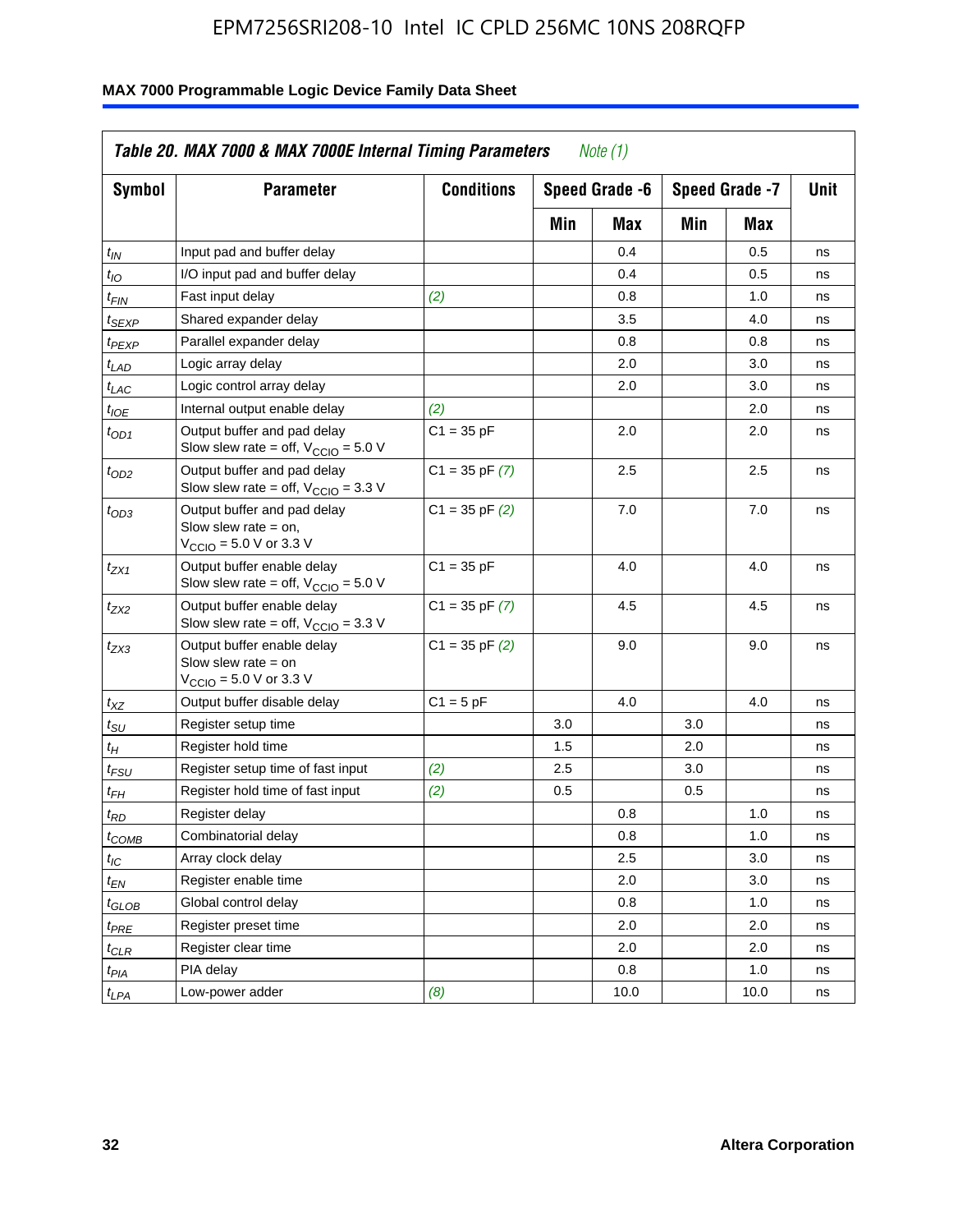| <b>Symbol</b>           | <b>Parameter</b>                            | <b>Conditions</b>  |       | <b>Speed Grade</b>      |       |                                          | <b>Unit</b> |
|-------------------------|---------------------------------------------|--------------------|-------|-------------------------|-------|------------------------------------------|-------------|
|                         |                                             |                    |       | <b>MAX 7000E (-10P)</b> |       | MAX 7000 (-10)<br><b>MAX 7000E (-10)</b> |             |
|                         |                                             |                    | Min   | <b>Max</b>              | Min   | Max                                      |             |
| t <sub>PD1</sub>        | Input to non-registered output              | $C1 = 35 pF$       |       | 10.0                    |       | 10.0                                     | ns          |
| t <sub>PD2</sub>        | I/O input to non-registered output          | $C1 = 35 pF$       |       | 10.0                    |       | 10.0                                     | ns          |
| t <sub>su</sub>         | Global clock setup time                     |                    | 7.0   |                         | 8.0   |                                          | ns          |
| tн                      | Global clock hold time                      |                    | 0.0   |                         | 0.0   |                                          | ns          |
| t <sub>FSU</sub>        | Global clock setup time of fast input       | (2)                | 3.0   |                         | 3.0   |                                          | ns          |
| $t_{FH}$                | Global clock hold time of fast input        | (2)                | 0.5   |                         | 0.5   |                                          | ns          |
| t <sub>CO1</sub>        | Global clock to output delay                | $C1 = 35 pF$       |       | 5.0                     |       | 5                                        | ns          |
| $t_{\mathsf{CH}}$       | Global clock high time                      |                    | 4.0   |                         | 4.0   |                                          | ns          |
| $t_{CL}$                | Global clock low time                       |                    | 4.0   |                         | 4.0   |                                          | ns          |
| t <sub>ASU</sub>        | Array clock setup time                      |                    | 2.0   |                         | 3.0   |                                          | ns          |
| t <sub>АН</sub>         | Array clock hold time                       |                    | 3.0   |                         | 3.0   |                                          | ns          |
| t <sub>ACO1</sub>       | Array clock to output delay                 | $C1 = 35 pF$       |       | 10.0                    |       | 10.0                                     | ns          |
| t <sub>ACH</sub>        | Array clock high time                       |                    | 4.0   |                         | 4.0   |                                          | ns          |
| $t_{\sf ACL}$           | Array clock low time                        |                    | 4.0   |                         | 4.0   |                                          | ns          |
| t <sub>CPPW</sub>       | Minimum pulse width for clear and<br>preset | (3)                | 4.0   |                         | 4.0   |                                          | ns          |
| t <sub>ODH</sub>        | Output data hold time after clock           | $C1 = 35$ pF $(4)$ | 1.0   |                         | 1.0   |                                          | ns          |
| $t_{\mathsf{CNT}}$      | Minimum global clock period                 |                    |       | 10.0                    |       | 10.0                                     | ns          |
| $f_{\mathsf{CNT}}$      | Maximum internal global clock<br>frequency  | (5)                | 100.0 |                         | 100.0 |                                          | <b>MHz</b>  |
| <b>t<sub>ACNT</sub></b> | Minimum array clock period                  |                    |       | 10.0                    |       | 10.0                                     | ns          |
| $f_{ACNT}$              | Maximum internal array clock<br>frequency   | (5)                | 100.0 |                         | 100.0 |                                          | <b>MHz</b>  |
| $f_{MAX}$               | Maximum clock frequency                     | (6)                | 125.0 |                         | 125.0 |                                          | <b>MHz</b>  |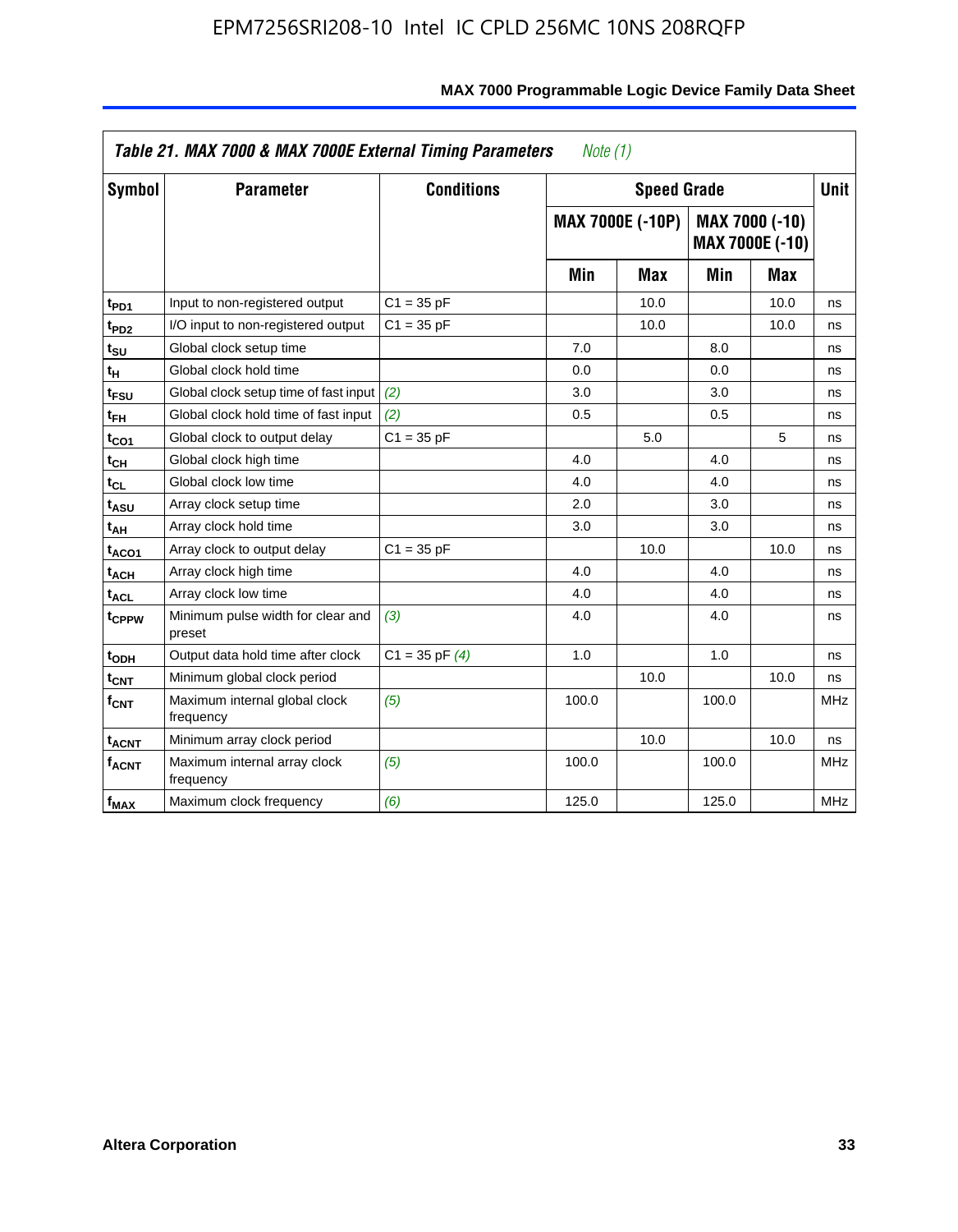| Symbol                      | <b>Parameter</b>                                                                                            | <b>Conditions</b>  |     | <b>Speed Grade</b>      |     |                                   | Unit |
|-----------------------------|-------------------------------------------------------------------------------------------------------------|--------------------|-----|-------------------------|-----|-----------------------------------|------|
|                             |                                                                                                             |                    |     | <b>MAX 7000E (-10P)</b> |     | MAX 7000 (-10)<br>MAX 7000E (-10) |      |
|                             |                                                                                                             |                    | Min | Max                     | Min | Max                               |      |
| $t_{IN}$                    | Input pad and buffer delay                                                                                  |                    |     | 0.5                     |     | 1.0                               | ns   |
| $t_{IO}$                    | I/O input pad and buffer delay                                                                              |                    |     | 0.5                     |     | 1.0                               | ns   |
| t <sub>FIN</sub>            | Fast input delay                                                                                            | (2)                |     | 1.0                     |     | 1.0                               | ns   |
| $t_{SEXP}$                  | Shared expander delay                                                                                       |                    |     | 5.0                     |     | 5.0                               | ns   |
| $t_{PEXP}$                  | Parallel expander delay                                                                                     |                    |     | 0.8                     |     | 0.8                               | ns   |
| t <sub>LAD</sub>            | Logic array delay                                                                                           |                    |     | 5.0                     |     | 5.0                               | ns   |
| $t_{LAC}$                   | Logic control array delay                                                                                   |                    |     | 5.0                     |     | 5.0                               | ns   |
| $t_{IOE}$                   | Internal output enable delay                                                                                | (2)                |     | 2.0                     |     | 2.0                               | ns   |
| $t_{OD1}$                   | Output buffer and pad delay<br>Slow slew rate $=$ off<br>V <sub>CCIO</sub> = 5.0 V                          | $C1 = 35 pF$       |     | 1.5                     |     | 2.0                               | ns   |
| $t_{OD2}$                   | Output buffer and pad delay<br>Slow slew rate $=$ off<br>$V_{\text{CCIO}} = 3.3 \text{ V}$                  | $C1 = 35$ pF $(7)$ |     | 2.0                     |     | 2.5                               | ns   |
| $t_{OD3}$                   | Output buffer and pad delay<br>Slow slew rate $=$ on<br>$V_{\text{CCIO}} = 5.0 \text{ V or } 3.3 \text{ V}$ | $C1 = 35$ pF $(2)$ |     | 5.5                     |     | 6.0                               | ns   |
| t <sub>ZX1</sub>            | Output buffer enable delay<br>Slow slew rate $=$ off<br>$VCCIO = 5.0 V$                                     | $C1 = 35 pF$       |     | 5.0                     |     | 5.0                               | ns   |
| t <sub>ZX2</sub>            | Output buffer enable delay<br>Slow slew rate $=$ off<br>$VCCIO = 3.3 V$                                     | $C1 = 35$ pF $(7)$ |     | 5.5                     |     | 5.5                               | ns   |
| t <sub>ZX3</sub>            | Output buffer enable delay<br>Slow slew rate $=$ on<br>$V_{\text{CCIO}} = 5.0 \text{ V or } 3.3 \text{ V}$  | $C1 = 35$ pF $(2)$ |     | 9.0                     |     | 9.0                               | ns   |
| $t_{XZ}$                    | Output buffer disable delay                                                                                 | $C1 = 5 pF$        |     | 5.0                     |     | 5.0                               | ns   |
| $t_{\scriptstyle\text{SU}}$ | Register setup time                                                                                         |                    | 2.0 |                         | 3.0 |                                   | ns   |
| $t_H$                       | Register hold time                                                                                          |                    | 3.0 |                         | 3.0 |                                   | ns   |
| $t_{\it FSU}$               | Register setup time of fast input                                                                           | (2)                | 3.0 |                         | 3.0 |                                   | ns   |
| $t_{FH}$                    | Register hold time of fast input                                                                            | (2)                | 0.5 |                         | 0.5 |                                   | ns   |
| t <sub>RD</sub>             | Register delay                                                                                              |                    |     | 2.0                     |     | 1.0                               | ns   |
| $t_{COMB}$                  | Combinatorial delay                                                                                         |                    |     | 2.0                     |     | 1.0                               | ns   |
| ЧC                          | Array clock delay                                                                                           |                    |     | 5.0                     |     | 5.0                               | ns   |
| $t_{EN}$                    | Register enable time                                                                                        |                    |     | 5.0                     |     | 5.0                               | ns   |
| $t_{GLOB}$                  | Global control delay                                                                                        |                    |     | 1.0                     |     | 1.0                               | ns   |
| $t_{PRE}$                   | Register preset time                                                                                        |                    |     | 3.0                     |     | 3.0                               | ns   |
| $t_{CLR}$                   | Register clear time                                                                                         |                    |     | 3.0                     |     | 3.0                               | ns   |
| t <sub>PIA</sub>            | PIA delay                                                                                                   |                    |     | 1.0                     |     | 1.0                               | ns   |
| $t_{LPA}$                   | Low-power adder                                                                                             | (8)                |     | 11.0                    |     | 11.0                              | ns   |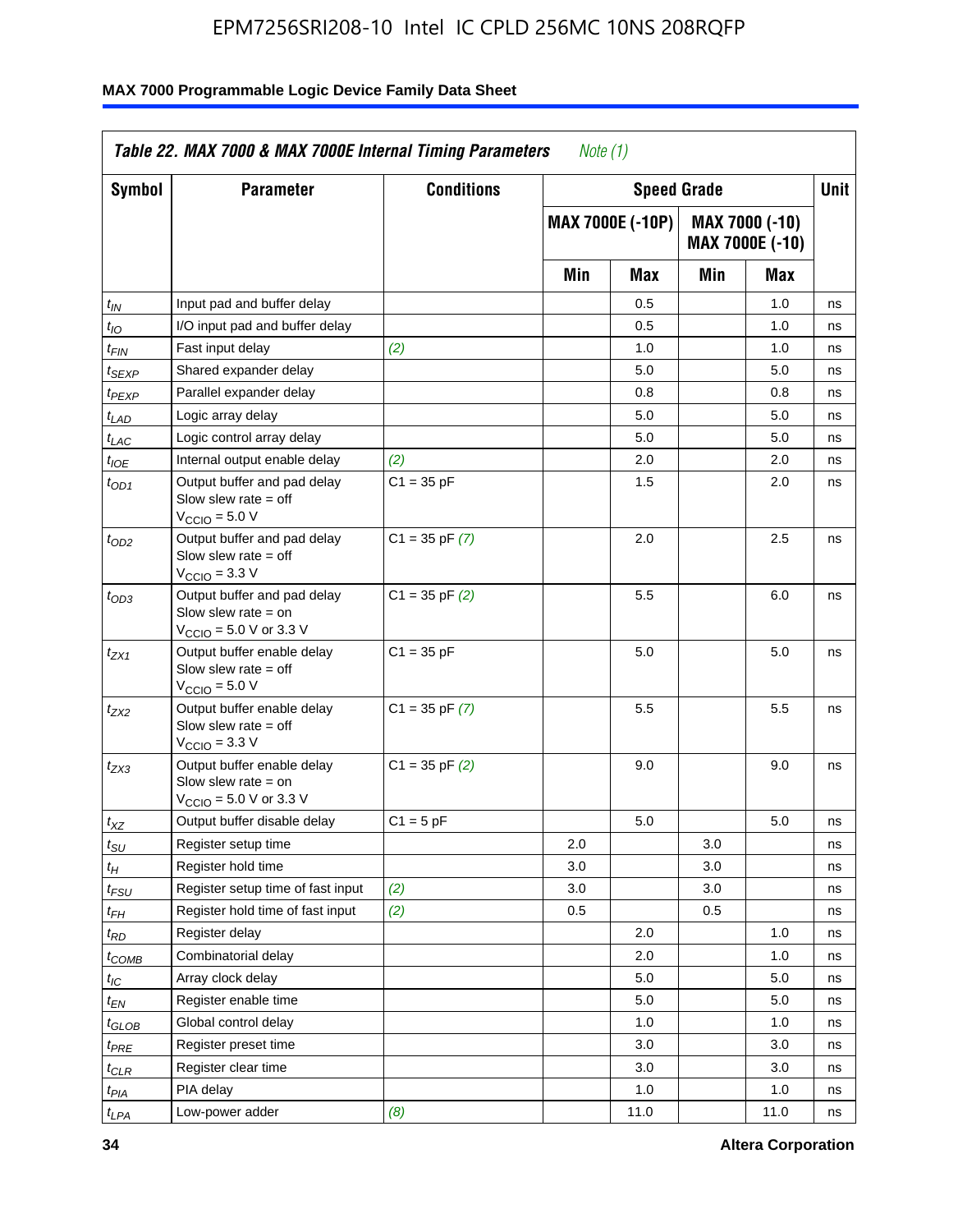| <b>Symbol</b>                 | <b>Parameter</b>                            | <b>Conditions</b>  |       | <b>Speed Grade</b>      |       |                                   | <b>Unit</b> |
|-------------------------------|---------------------------------------------|--------------------|-------|-------------------------|-------|-----------------------------------|-------------|
|                               |                                             |                    |       | <b>MAX 7000E (-12P)</b> |       | MAX 7000 (-12)<br>MAX 7000E (-12) |             |
|                               |                                             |                    | Min   | Max                     | Min   | Max                               |             |
| t <sub>PD1</sub>              | Input to non-registered output              | $C1 = 35 pF$       |       | 12.0                    |       | 12.0                              | ns          |
| t <sub>PD2</sub>              | I/O input to non-registered output          | $C1 = 35 pF$       |       | 12.0                    |       | 12.0                              | ns          |
| $t_{\scriptstyle\textrm{SU}}$ | Global clock setup time                     |                    | 7.0   |                         | 10.0  |                                   | ns          |
| tμ                            | Global clock hold time                      |                    | 0.0   |                         | 0.0   |                                   | ns          |
| t <sub>FSU</sub>              | Global clock setup time of fast input       | (2)                | 3.0   |                         | 3.0   |                                   | ns          |
| $t_{FH}$                      | Global clock hold time of fast input        | (2)                | 0.0   |                         | 0.0   |                                   | ns          |
| t <sub>CO1</sub>              | Global clock to output delay                | $C1 = 35 pF$       |       | 6.0                     |       | 6.0                               | ns          |
| $t_{\mathsf{CH}}$             | Global clock high time                      |                    | 4.0   |                         | 4.0   |                                   | ns          |
| $t_{CL}$                      | Global clock low time                       |                    | 4.0   |                         | 4.0   |                                   | ns          |
| t <sub>ASU</sub>              | Array clock setup time                      |                    | 3.0   |                         | 4.0   |                                   | ns          |
| t <sub>АН</sub>               | Array clock hold time                       |                    | 4.0   |                         | 4.0   |                                   | ns          |
| t <sub>ACO1</sub>             | Array clock to output delay                 | $C1 = 35 pF$       |       | 12.0                    |       | 12.0                              | ns          |
| <sup>t</sup> ach              | Array clock high time                       |                    | 5.0   |                         | 5.0   |                                   | ns          |
| t <sub>ACL</sub>              | Array clock low time                        |                    | 5.0   |                         | 5.0   |                                   | ns          |
| t <sub>CPPW</sub>             | Minimum pulse width for clear and<br>preset | (3)                | 5.0   |                         | 5.0   |                                   | ns          |
| t <sub>ODH</sub>              | Output data hold time after clock           | $C1 = 35$ pF $(4)$ | 1.0   |                         | 1.0   |                                   | ns          |
| $\mathfrak{t}_{\textsf{CNT}}$ | Minimum global clock period                 |                    |       | 11.0                    |       | 11.0                              | ns          |
| $f_{\mathsf{CNT}}$            | Maximum internal global clock<br>frequency  | (5)                | 90.9  |                         | 90.9  |                                   | <b>MHz</b>  |
| <b>t<sub>ACNT</sub></b>       | Minimum array clock period                  |                    |       | 11.0                    |       | 11.0                              | ns          |
| <b>f<sub>ACNT</sub></b>       | Maximum internal array clock<br>frequency   | (5)                | 90.9  |                         | 90.9  |                                   | <b>MHz</b>  |
| f <sub>MAX</sub>              | Maximum clock frequency                     | (6)                | 125.0 |                         | 125.0 |                                   | MHz         |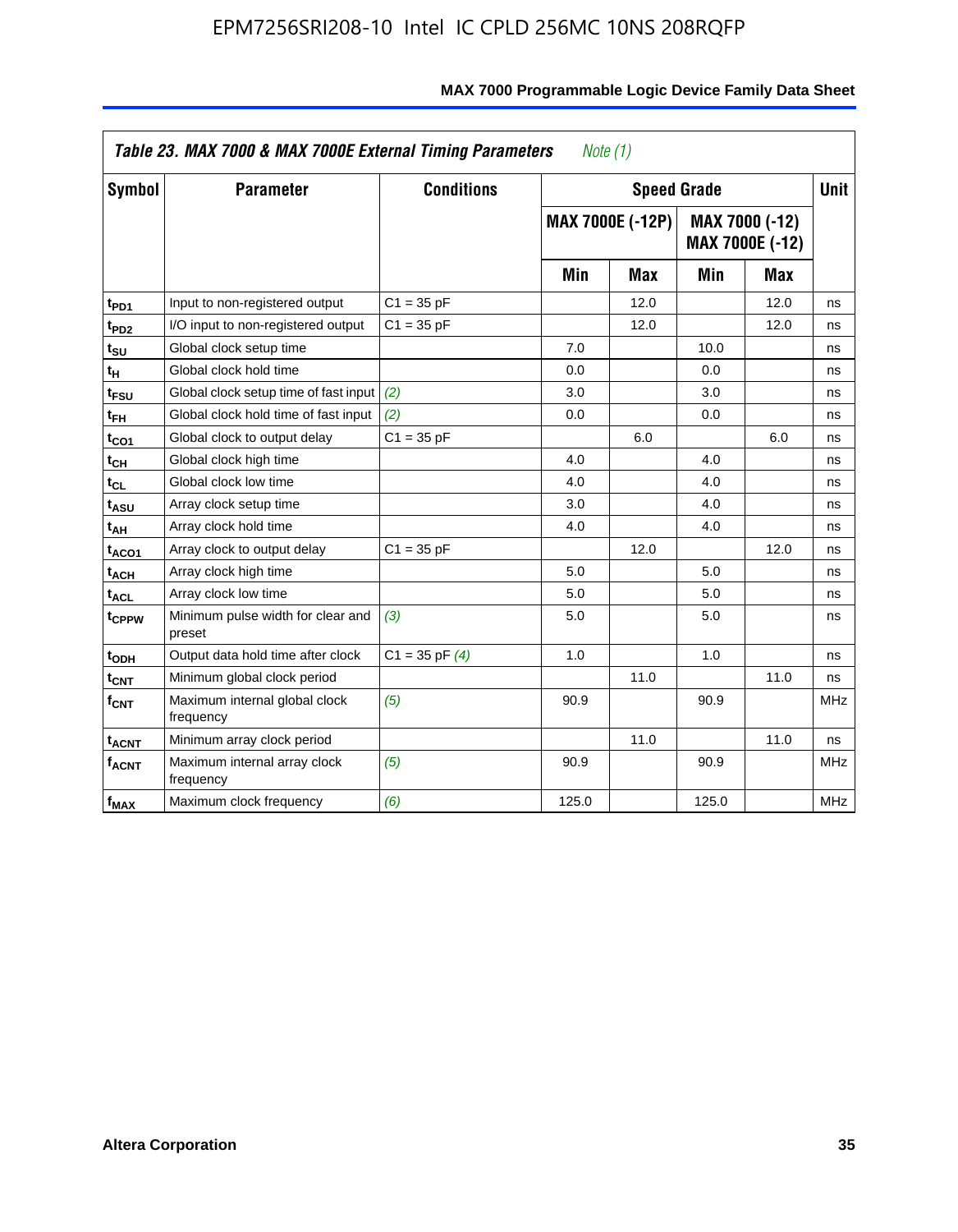| <b>Symbol</b>               | <b>Parameter</b>                                                                                            | <b>Conditions</b>  |     | <b>Speed Grade</b>      |     |                                   | Unit |
|-----------------------------|-------------------------------------------------------------------------------------------------------------|--------------------|-----|-------------------------|-----|-----------------------------------|------|
|                             |                                                                                                             |                    |     | <b>MAX 7000E (-12P)</b> |     | MAX 7000 (-12)<br>MAX 7000E (-12) |      |
|                             |                                                                                                             |                    | Min | Max                     | Min | Max                               |      |
| $t_{\mathsf{IN}}$           | Input pad and buffer delay                                                                                  |                    |     | 1.0                     |     | 2.0                               | ns   |
| $t_{IO}$                    | I/O input pad and buffer delay                                                                              |                    |     | 1.0                     |     | 2.0                               | ns   |
| $t_{\sf FIN}$               | Fast input delay                                                                                            | (2)                |     | 1.0                     |     | 1.0                               | ns   |
| t <sub>SEXP</sub>           | Shared expander delay                                                                                       |                    |     | 7.0                     |     | 7.0                               | ns   |
| t <sub>PEXP</sub>           | Parallel expander delay                                                                                     |                    |     | 1.0                     |     | 1.0                               | ns   |
| t <sub>LAD</sub>            | Logic array delay                                                                                           |                    |     | 7.0                     |     | 5.0                               | ns   |
| $t_{LAC}$                   | Logic control array delay                                                                                   |                    |     | 5.0                     |     | 5.0                               | ns   |
| $t_{IOE}$                   | Internal output enable delay                                                                                | (2)                |     | 2.0                     |     | 2.0                               | ns   |
| $t_{OD1}$                   | Output buffer and pad delay<br>Slow slew rate $=$ off<br>$V_{\text{CCIO}} = 5.0 V$                          | $C1 = 35 pF$       |     | 1.0                     |     | 3.0                               | ns   |
| $t_{OD2}$                   | Output buffer and pad delay<br>Slow slew rate $=$ off<br>$VCCIO = 3.3 V$                                    | $C1 = 35$ pF $(7)$ |     | 2.0                     |     | 4.0                               | ns   |
| $t_{OD3}$                   | Output buffer and pad delay<br>Slow slew rate $=$ on<br>$V_{\text{CCIO}} = 5.0 \text{ V or } 3.3 \text{ V}$ | $C1 = 35$ pF $(2)$ |     | 5.0                     |     | 7.0                               | ns   |
| $t_{ZX1}$                   | Output buffer enable delay<br>Slow slew rate $=$ off<br>$V_{\text{CCIO}} = 5.0 V$                           | $C1 = 35 pF$       |     | 6.0                     |     | 6.0                               | ns   |
| t <sub>ZX2</sub>            | Output buffer enable delay<br>Slow slew rate $=$ off<br>$V_{\text{CCIO}} = 3.3 \text{ V}$                   | $C1 = 35$ pF $(7)$ |     | 7.0                     |     | 7.0                               | ns   |
| $t_{ZX3}$                   | Output buffer enable delay<br>Slow slew rate $=$ on<br>$V_{\text{CCIO}} = 5.0 \text{ V or } 3.3 \text{ V}$  | $C1 = 35$ pF $(2)$ |     | 10.0                    |     | 10.0                              | ns   |
| $t_{\mathsf{XZ}}$           | Output buffer disable delay                                                                                 | $C1 = 5 pF$        |     | 6.0                     |     | 6.0                               | ns   |
| $t_{\scriptstyle\text{SU}}$ | Register setup time                                                                                         |                    | 1.0 |                         | 4.0 |                                   | ns   |
| t <sub>Η</sub>              | Register hold time                                                                                          |                    | 6.0 |                         | 4.0 |                                   | ns   |
| $t_{\mathit{FSU}}$          | Register setup time of fast input                                                                           | (2)                | 4.0 |                         | 2.0 |                                   | ns   |
| t <sub>FН</sub>             | Register hold time of fast input                                                                            | (2)                | 0.0 |                         | 2.0 |                                   | ns   |
| $t_{RD}$                    | Register delay                                                                                              |                    |     | 2.0                     |     | 1.0                               | ns   |
| $t_{COMB}$                  | Combinatorial delay                                                                                         |                    |     | 2.0                     |     | 1.0                               | ns   |
| ЧC                          | Array clock delay                                                                                           |                    |     | $5.0\,$                 |     | 5.0                               | 115  |
| $t_{EN}$                    | Register enable time                                                                                        |                    |     | 7.0                     |     | 5.0                               | ns   |
| $t_{GLOB}$                  | Global control delay                                                                                        |                    |     | 2.0                     |     | 0.0                               | ns   |
| t <sub>PRE</sub>            | Register preset time                                                                                        |                    |     | 4.0                     |     | 3.0                               | ns   |
| $t_{CLR}$                   | Register clear time                                                                                         |                    |     | 4.0                     |     | 3.0                               | ns   |
| t <sub>PIA</sub>            | PIA delay                                                                                                   |                    |     | 1.0                     |     | 1.0                               | ns   |
| $t_{LPA}$                   | Low-power adder                                                                                             | (8)                |     | 12.0                    |     | 12.0                              | ns   |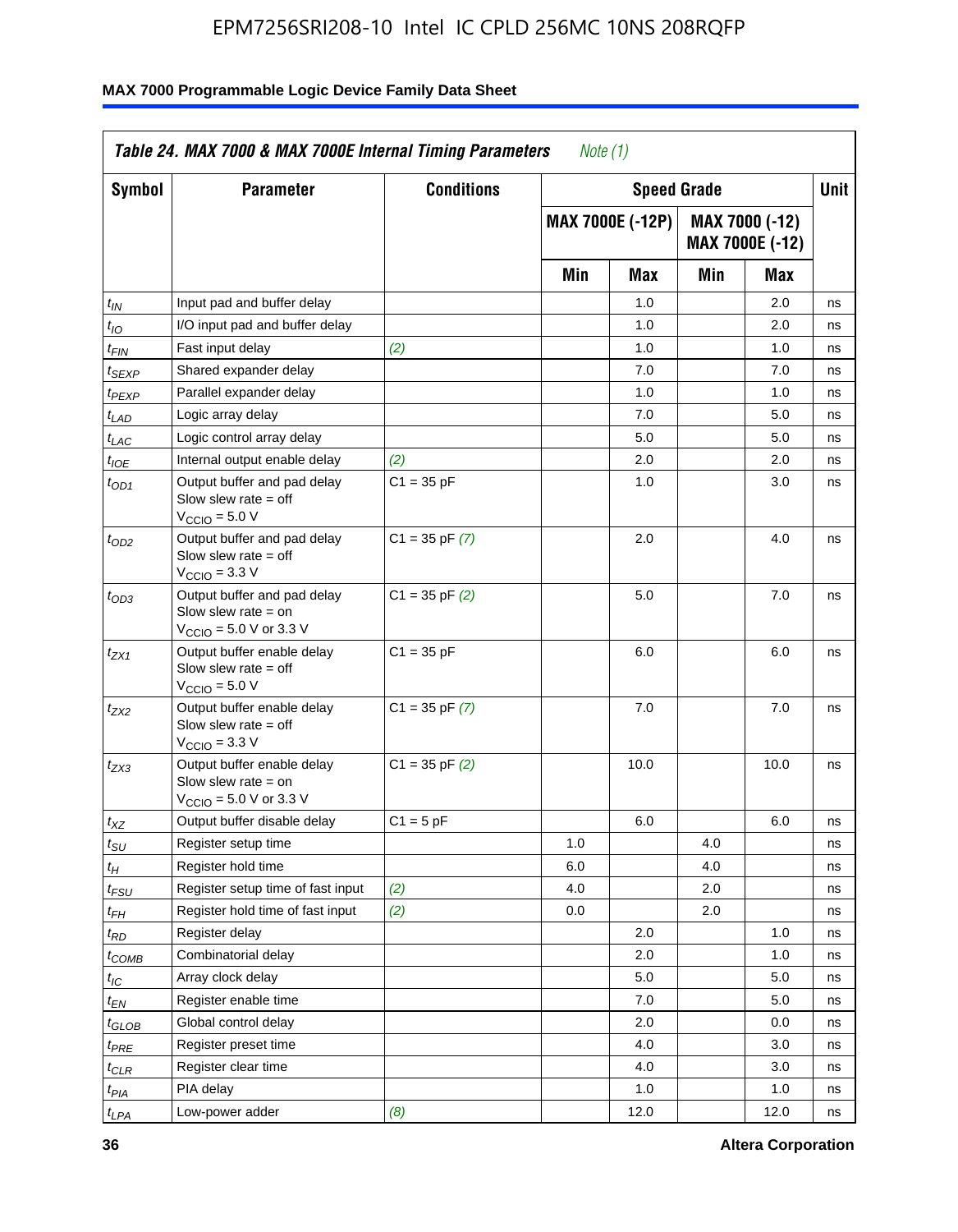| <b>Symbol</b>           | <b>Parameter</b>                            | <b>Conditions</b>  |      |            |                          | <b>Speed Grade</b> |      |            | <b>Unit</b> |
|-------------------------|---------------------------------------------|--------------------|------|------------|--------------------------|--------------------|------|------------|-------------|
|                         |                                             |                    |      | $-15$      |                          | $-15T$             |      | $-20$      |             |
|                         |                                             |                    | Min  | <b>Max</b> | Min                      | <b>Max</b>         | Min  | <b>Max</b> |             |
| t <sub>PD1</sub>        | Input to non-registered output              | $C1 = 35 pF$       |      | 15.0       |                          | 15.0               |      | 20.0       | ns          |
| t <sub>PD2</sub>        | I/O input to non-registered<br>output       | $C1 = 35 pF$       |      | 15.0       |                          | 15.0               |      | 20.0       | ns          |
| tsu                     | Global clock setup time                     |                    | 11.0 |            | 11.0                     |                    | 12.0 |            | ns          |
| $t_H$                   | Global clock hold time                      |                    | 0.0  |            | 0.0                      |                    | 0.0  |            | ns          |
| t <sub>FSU</sub>        | Global clock setup time of fast<br>input    | (2)                | 3.0  |            | -                        |                    | 5.0  |            | ns          |
| $t_{FH}$                | Global clock hold time of fast<br>input     | (2)                | 0.0  |            | $\overline{\phantom{0}}$ |                    | 0.0  |            | ns          |
| $t_{CO1}$               | Global clock to output delay                | $C1 = 35 pF$       |      | 8.0        |                          | 8.0                |      | 12.0       | ns          |
| $t_{\mathsf{CH}}$       | Global clock high time                      |                    | 5.0  |            | 6.0                      |                    | 6.0  |            | ns          |
| t <sub>CL</sub>         | Global clock low time                       |                    | 5.0  |            | 6.0                      |                    | 6.0  |            | ns          |
| t <sub>ASU</sub>        | Array clock setup time                      |                    | 4.0  |            | 4.0                      |                    | 5.0  |            | ns          |
| t <sub>АН</sub>         | Array clock hold time                       |                    | 4.0  |            | 4.0                      |                    | 5.0  |            | ns          |
| t <sub>ACO1</sub>       | Array clock to output delay                 | $C1 = 35 pF$       |      | 15.0       |                          | 15.0               |      | 20.0       | ns          |
| $t_{\sf ACH}$           | Array clock high time                       |                    | 6.0  |            | 6.5                      |                    | 8.0  |            | ns          |
| t <sub>ACL</sub>        | Array clock low time                        |                    | 6.0  |            | 6.5                      |                    | 8.0  |            | ns          |
| t <sub>CPPW</sub>       | Minimum pulse width for clear<br>and preset | (3)                | 6.0  |            | 6.5                      |                    | 8.0  |            | ns          |
| $t_{ODH}$               | Output data hold time after<br>clock        | $C1 = 35$ pF $(4)$ | 1.0  |            | 1.0                      |                    | 1.0  |            | ns          |
| $t_{\mathsf{CNT}}$      | Minimum global clock period                 |                    |      | 13.0       |                          | 13.0               |      | 16.0       | ns          |
| f <sub>CNT</sub>        | Maximum internal global clock<br>frequency  | (5)                | 76.9 |            | 76.9                     |                    | 62.5 |            | <b>MHz</b>  |
| <b>t<sub>ACNT</sub></b> | Minimum array clock period                  |                    |      | 13.0       |                          | 13.0               |      | 16.0       | ns          |
| <b>fACNT</b>            | Maximum internal array clock<br>frequency   | (5)                | 76.9 |            | 76.9                     |                    | 62.5 |            | <b>MHz</b>  |
| $f_{MAX}$               | Maximum clock frequency                     | (6)                | 100  |            | 83.3                     |                    | 83.3 |            | MHz         |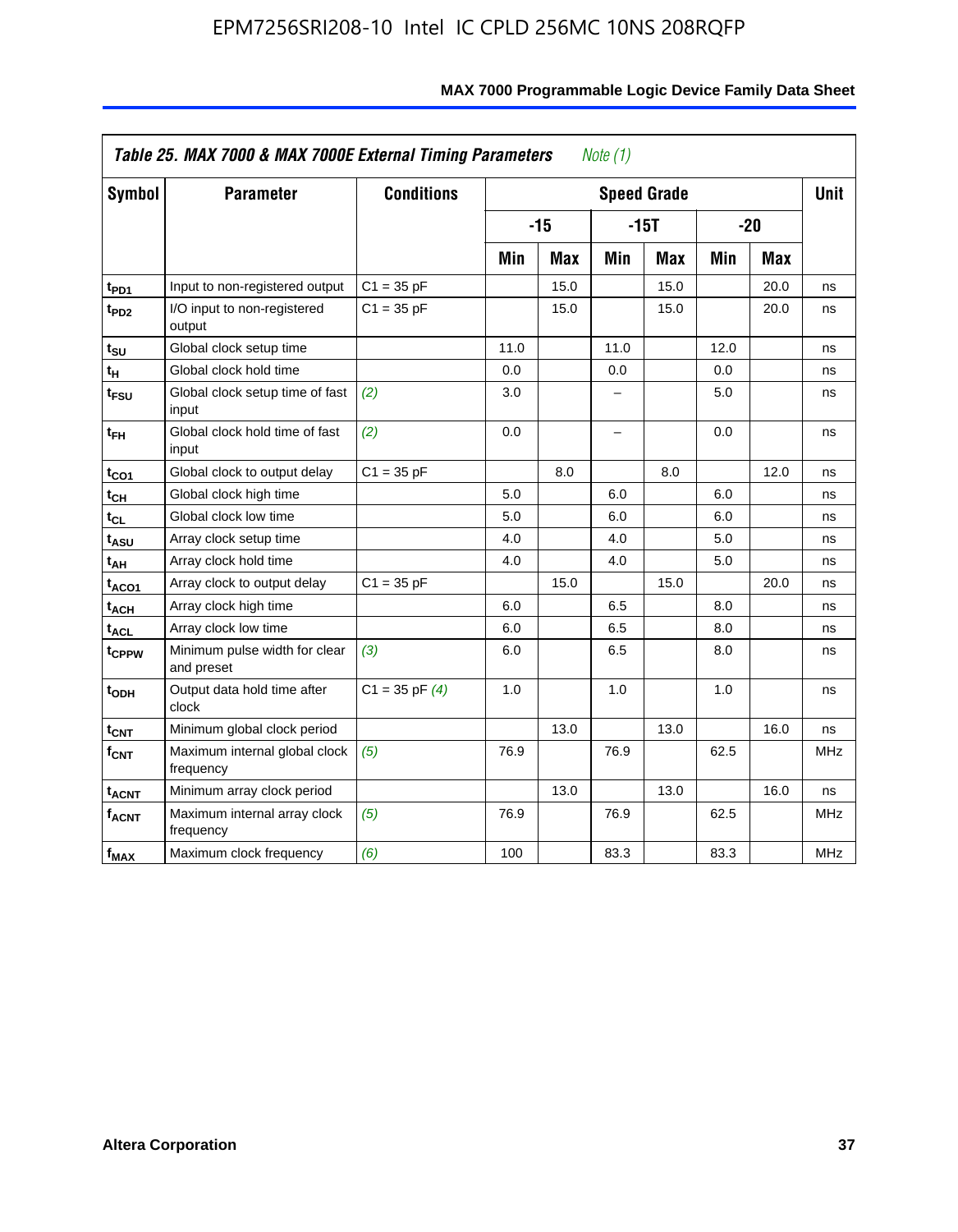| Symbol                        | <b>Parameter</b>                                                                                            | <b>Conditions</b>  |     |       |          | <b>Speed Grade</b>       |     |      | <b>Unit</b> |
|-------------------------------|-------------------------------------------------------------------------------------------------------------|--------------------|-----|-------|----------|--------------------------|-----|------|-------------|
|                               |                                                                                                             |                    |     | $-15$ |          | $-15T$                   |     | -20  |             |
|                               |                                                                                                             |                    | Min | Max   | Min      | Max                      | Min | Max  |             |
| $t_{IN}$                      | Input pad and buffer delay                                                                                  |                    |     | 2.0   |          | 2.0                      |     | 3.0  | ns          |
| $t_{IO}$                      | I/O input pad and buffer delay                                                                              |                    |     | 2.0   |          | 2.0                      |     | 3.0  | ns          |
| $t_{\textsf{FIN}}$            | Fast input delay                                                                                            | (2)                |     | 2.0   |          | $\overline{a}$           |     | 4.0  | ns          |
| $t_{SEXP}$                    | Shared expander delay                                                                                       |                    |     | 8.0   |          | 10.0                     |     | 9.0  | ns          |
| $t_{PEXP}$                    | Parallel expander delay                                                                                     |                    |     | 1.0   |          | 1.0                      |     | 2.0  | ns          |
| $t_{LAD}$                     | Logic array delay                                                                                           |                    |     | 6.0   |          | 6.0                      |     | 8.0  | ns          |
| $t_{LAC}$                     | Logic control array delay                                                                                   |                    |     | 6.0   |          | 6.0                      |     | 8.0  | ns          |
| $t_{IOE}$                     | Internal output enable delay                                                                                | (2)                |     | 3.0   |          | $\overline{\phantom{a}}$ |     | 4.0  | ns          |
| $t_{OD1}$                     | Output buffer and pad delay<br>Slow slew rate $=$ off<br>$VCCIO = 5.0 V$                                    | $C1 = 35 pF$       |     | 4.0   |          | 4.0                      |     | 5.0  | ns          |
| $t_{OD2}$                     | Output buffer and pad delay<br>Slow slew rate $=$ off<br>$V_{\text{CCIO}} = 3.3 \text{ V}$                  | $C1 = 35$ pF $(7)$ |     | 5.0   |          | L.                       |     | 6.0  | ns          |
| $t_{OD3}$                     | Output buffer and pad delay<br>Slow slew rate $=$ on<br>$V_{\text{CGIO}} = 5.0 \text{ V or } 3.3 \text{ V}$ | $C1 = 35$ pF $(2)$ |     | 8.0   |          | L.                       |     | 9.0  | ns          |
| $t_{ZX1}$                     | Output buffer enable delay<br>Slow slew rate $=$ off<br>$VCCIO = 5.0 V$                                     | $C1 = 35 pF$       |     | 6.0   |          | 6.0                      |     | 10.0 | ns          |
| $t_{ZX2}$                     | Output buffer enable delay<br>Slow slew rate $=$ off<br>$V_{\text{CCIO}} = 3.3 \text{ V}$                   | $C1 = 35$ pF $(7)$ |     | 7.0   |          | $\overline{\phantom{0}}$ |     | 11.0 | ns          |
| t <sub>ZX3</sub>              | Output buffer enable delay<br>Slow slew rate $=$ on<br>$V_{\text{CCIO}} = 5.0 \text{ V or } 3.3 \text{ V}$  | $C1 = 35$ pF $(2)$ |     | 10.0  |          | -                        |     | 14.0 | ns          |
| $t_{\mathsf{XZ}}$             | Output buffer disable delay                                                                                 | $C1 = 5$ pF        |     | 6.0   |          | 6.0                      |     | 10.0 | ns          |
| $t_{\text{SU}}$               | Register setup time                                                                                         |                    | 4.0 |       | 4.0      |                          | 4.0 |      | ns          |
| $t_H$                         | Register hold time                                                                                          |                    | 4.0 |       | 4.0      |                          | 5.0 |      | ns          |
| $t_{\mathit{FSU}}$            | Register setup time of fast input                                                                           | (2)                | 2.0 |       | $\equiv$ |                          | 4.0 |      | ns          |
| $t_{FH}$                      | Register hold time of fast input                                                                            | (2)                | 2.0 |       |          |                          | 3.0 |      | ns          |
| $t_{RD}$                      | Register delay                                                                                              |                    |     | 1.0   |          | 1.0                      |     | 1.0  | ns          |
| $t_{COMB}$                    | Combinatorial delay                                                                                         |                    |     | 1.0   |          | 1.0                      |     | 1.0  | ns          |
| $t_{\text{IC}}$               | Array clock delay                                                                                           |                    |     | 6.0   |          | 6.0                      |     | 8.0  | ns          |
| $t_{EN}$                      | Register enable time                                                                                        |                    |     | 6.0   |          | 6.0                      |     | 8.0  | ns          |
| $t_{\scriptstyle\text{GLOB}}$ | Global control delay                                                                                        |                    |     | 1.0   |          | 1.0                      |     | 3.0  | ns          |
| t <sub>PRE</sub>              | Register preset time                                                                                        |                    |     | 4.0   |          | 4.0                      |     | 4.0  | ns          |
| $t_{\sf CLR}$                 | Register clear time                                                                                         |                    |     | 4.0   |          | 4.0                      |     | 4.0  | ns          |
| $t_{PIA}$                     | PIA delay                                                                                                   |                    |     | 2.0   |          | 2.0                      |     | 3.0  | ns          |
| $t_{LPA}$                     | Low-power adder                                                                                             | (8)                |     | 13.0  |          | 15.0                     |     | 15.0 | ns          |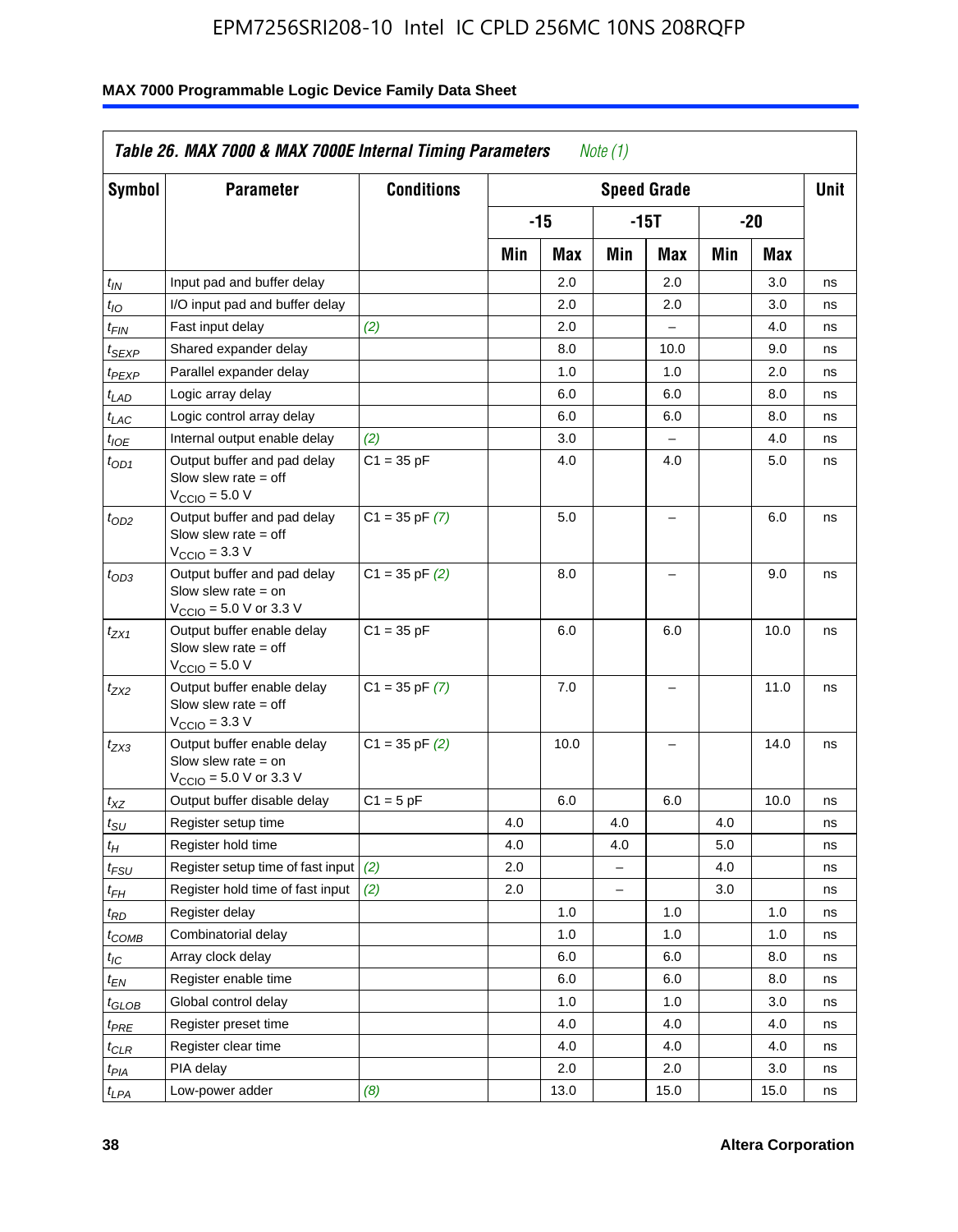**MAX 7000 Programmable Logic Device Family Data Sheet**

#### *Notes to tables:*

- (1) These values are specified under the recommended operating conditions shown in Table 14. See Figure 13 for more information on switching waveforms.
- (2) This parameter applies to MAX 7000E devices only.
- (3) This minimum pulse width for preset and clear applies for both global clear and array controls. The *tLPA* parameter must be added to this minimum width if the clear or reset signal incorporates the  $t_{LAD}$  parameter into the signal path.
- (4) This parameter is a guideline that is sample-tested only and is based on extensive device characterization. This parameter applies for both global and array clocking.
- (5) These parameters are measured with a 16-bit loadable, enabled, up/down counter programmed into each LAB.
- (6) The  $f_{MAX}$  values represent the highest frequency for pipelined data.
- (7) Operating conditions:  $V_{\text{CCIO}} = 3.3 \text{ V} \pm 10\%$  for commercial and industrial use.
- (8) The  $t_{LPA}$  parameter must be added to the  $t_{LAD}$ ,  $t_{LAC}$ ,  $t_{IC}$ ,  $t_{EN}$ ,  $t_{SEXP}$ ,  $t_{ACL}$ , and  $t_{CPPW}$  parameters for macrocells running in the low-power mode.

|                    | Table 27. EPM7032S External Timing Parameters (Part 1 of 2) |                    |       |            |       | Note (1) |                    |            |       |            |             |
|--------------------|-------------------------------------------------------------|--------------------|-------|------------|-------|----------|--------------------|------------|-------|------------|-------------|
| Symbol             | <b>Parameter</b>                                            | <b>Conditions</b>  |       |            |       |          | <b>Speed Grade</b> |            |       |            | <b>Unit</b> |
|                    |                                                             |                    |       | -5         |       | -6       |                    | -7         |       | $-10$      |             |
|                    |                                                             |                    | Min   | <b>Max</b> | Min   | Max      | Min                | <b>Max</b> | Min   | <b>Max</b> |             |
| t <sub>PD1</sub>   | Input to non-registered output                              | $C1 = 35 pF$       |       | 5.0        |       | 6.0      |                    | 7.5        |       | 10.0       | ns          |
| $t_{PD2}$          | I/O input to non-registered<br>output                       | $C1 = 35 pF$       |       | 5.0        |       | 6.0      |                    | 7.5        |       | 10.0       | ns          |
| tsu                | Global clock setup time                                     |                    | 2.9   |            | 4.0   |          | 5.0                |            | 7.0   |            | ns          |
| t <sub>H</sub>     | Global clock hold time                                      |                    | 0.0   |            | 0.0   |          | 0.0                |            | 0.0   |            | ns          |
| $t_{\text{FSU}}$   | Global clock setup time of fast<br>input                    |                    | 2.5   |            | 2.5   |          | 2.5                |            | 3.0   |            | ns          |
| $t_{FH}$           | Global clock hold time of fast<br>input                     |                    | 0.0   |            | 0.0   |          | 0.0                |            | 0.5   |            | ns          |
| $t_{CO1}$          | Global clock to output delay                                | $C1 = 35 pF$       |       | 3.2        |       | 3.5      |                    | 4.3        |       | 5.0        | ns          |
| $t_{\mathsf{CH}}$  | Global clock high time                                      |                    | 2.0   |            | 2.5   |          | 3.0                |            | 4.0   |            | ns          |
| $t_{CL}$           | Global clock low time                                       |                    | 2.0   |            | 2.5   |          | 3.0                |            | 4.0   |            | ns          |
| t <sub>ASU</sub>   | Array clock setup time                                      |                    | 0.7   |            | 0.9   |          | 1.1                |            | 2.0   |            | ns          |
| t <sub>АН</sub>    | Array clock hold time                                       |                    | 1.8   |            | 2.1   |          | 2.7                |            | 3.0   |            | ns          |
| t <sub>ACO1</sub>  | Array clock to output delay                                 | $C1 = 35 pF$       |       | 5.4        |       | 6.6      |                    | 8.2        |       | 10.0       | ns          |
| t <sub>ACH</sub>   | Array clock high time                                       |                    | 2.5   |            | 2.5   |          | 3.0                |            | 4.0   |            | ns          |
| t <sub>ACL</sub>   | Array clock low time                                        |                    | 2.5   |            | 2.5   |          | 3.0                |            | 4.0   |            | ns          |
| t <sub>CPPW</sub>  | Minimum pulse width for clear<br>and preset                 | (2)                | 2.5   |            | 2.5   |          | 3.0                |            | 4.0   |            | ns          |
| t <sub>ODH</sub>   | Output data hold time after<br>clock                        | $C1 = 35$ pF $(3)$ | 1.0   |            | 1.0   |          | 1.0                |            | 1.0   |            | ns          |
| $t_{\mathsf{CNT}}$ | Minimum global clock period                                 |                    |       | 5.7        |       | 7.0      |                    | 8.6        |       | 10.0       | ns          |
| $f_{\mathsf{CNT}}$ | Maximum internal global clock<br>frequency                  | (4)                | 175.4 |            | 142.9 |          | 116.3              |            | 100.0 |            | <b>MHz</b>  |
| t <sub>ACNT</sub>  | Minimum array clock period                                  |                    |       | 5.7        |       | 7.0      |                    | 8.6        |       | 10.0       | ns          |

### Tables 27 and 28 show the EPM7032S AC operating conditions.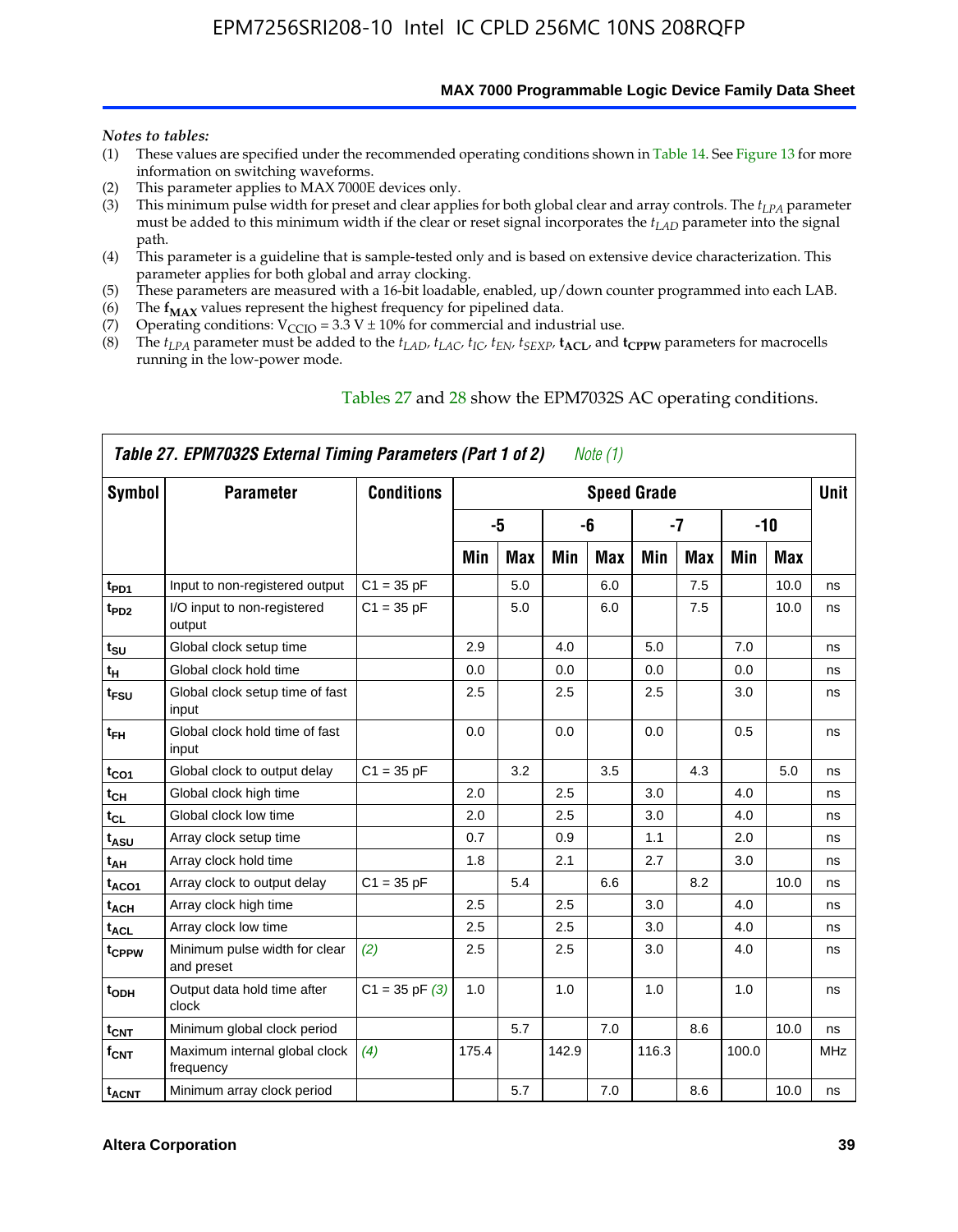| Table 27. EPM7032S External Timing Parameters (Part 2 of 2)<br>Note (1) |                                           |                   |       |                       |       |            |                    |     |       |            |            |  |  |
|-------------------------------------------------------------------------|-------------------------------------------|-------------------|-------|-----------------------|-------|------------|--------------------|-----|-------|------------|------------|--|--|
| Symbol                                                                  | <b>Parameter</b>                          | <b>Conditions</b> |       |                       |       |            | <b>Speed Grade</b> |     |       |            | Unit       |  |  |
|                                                                         |                                           |                   |       | -7<br>-10<br>-6<br>-5 |       |            |                    |     |       |            |            |  |  |
|                                                                         |                                           |                   | Min   | <b>Max</b>            | Min   | <b>Max</b> | Min                | Max | Min   | <b>Max</b> |            |  |  |
| <b>fACNT</b>                                                            | Maximum internal array clock<br>frequency | (4)               | 175.4 |                       | 142.9 |            | 116.3              |     | 100.0 |            | <b>MHz</b> |  |  |
| f <sub>MAX</sub>                                                        | Maximum clock frequency                   | (5)               | 250.0 |                       | 200.0 |            | 166.7              |     | 125.0 |            | <b>MHz</b> |  |  |

| Symbol                        | <b>Parameter</b>                     | <b>Conditions</b>  |     |            |     | <b>Speed Grade</b> |     |            |     |       | Unit |
|-------------------------------|--------------------------------------|--------------------|-----|------------|-----|--------------------|-----|------------|-----|-------|------|
|                               |                                      |                    |     | -5         |     | -6                 |     | $-7$       |     | $-10$ |      |
|                               |                                      |                    | Min | <b>Max</b> | Min | <b>Max</b>         | Min | <b>Max</b> | Min | Max   |      |
| $t_{IN}$                      | Input pad and buffer delay           |                    |     | 0.2        |     | 0.2                |     | 0.3        |     | 0.5   | ns   |
| $t_{IO}$                      | I/O input pad and buffer delay       |                    |     | 0.2        |     | 0.2                |     | 0.3        |     | 0.5   | ns   |
| $t_{\sf FIN}$                 | Fast input delay                     |                    |     | 2.2        |     | 2.1                |     | 2.5        |     | 1.0   | ns   |
| t <sub>SEXP</sub>             | Shared expander delay                |                    |     | 3.1        |     | 3.8                |     | 4.6        |     | 5.0   | ns   |
| $t_{PEXP}$                    | Parallel expander delay              |                    |     | 0.9        |     | 1.1                |     | 1.4        |     | 0.8   | ns   |
| $t_{LAD}$                     | Logic array delay                    |                    |     | 2.6        |     | 3.3                |     | 4.0        |     | 5.0   | ns   |
| $t_{LAC}$                     | Logic control array delay            |                    |     | 2.5        |     | 3.3                |     | 4.0        |     | 5.0   | ns   |
| $t_{IOE}$                     | Internal output enable delay         |                    |     | 0.7        |     | 0.8                |     | 1.0        |     | 2.0   | ns   |
| $t_{OD1}$                     | Output buffer and pad delay          | $C1 = 35 pF$       |     | 0.2        |     | 0.3                |     | 0.4        |     | 1.5   | ns   |
| $t_{OD2}$                     | Output buffer and pad delay          | $C1 = 35$ pF $(6)$ |     | 0.7        |     | 0.8                |     | 0.9        |     | 2.0   | ns   |
| $t_{OD3}$                     | Output buffer and pad delay          | $C1 = 35 pF$       |     | 5.2        |     | 5.3                |     | 5.4        |     | 5.5   | ns   |
| $t_{ZX1}$                     | Output buffer enable delay           | $C1 = 35 pF$       |     | 4.0        |     | 4.0                |     | 4.0        |     | 5.0   | ns   |
| t <sub>ZX2</sub>              | Output buffer enable delay           | $C1 = 35$ pF $(6)$ |     | 4.5        |     | 4.5                |     | 4.5        |     | 5.5   | ns   |
| t <sub>ZX3</sub>              | Output buffer enable delay           | $C1 = 35 pF$       |     | 9.0        |     | 9.0                |     | 9.0        |     | 9.0   | ns   |
| $t_{XZ}$                      | Output buffer disable delay          | $C1 = 5pF$         |     | 4.0        |     | 4.0                |     | 4.0        |     | 5.0   | ns   |
| $t_{\text{SU}}$               | Register setup time                  |                    | 0.8 |            | 1.0 |                    | 1.3 |            | 2.0 |       | ns   |
| $t_H$                         | Register hold time                   |                    | 1.7 |            | 2.0 |                    | 2.5 |            | 3.0 |       | ns   |
| $t_{\mathit{FSU}}$            | Register setup time of fast<br>input |                    | 1.9 |            | 1.8 |                    | 1.7 |            | 3.0 |       | ns   |
| t <sub>FН</sub>               | Register hold time of fast<br>input  |                    | 0.6 |            | 0.7 |                    | 0.8 |            | 0.5 |       | ns   |
| $t_{RD}$                      | Register delay                       |                    |     | 1.2        |     | 1.6                |     | 1.9        |     | 2.0   | ns   |
| $t_{COMB}$                    | Combinatorial delay                  |                    |     | 0.9        |     | 1.1                |     | 1.4        |     | 2.0   | ns   |
| $t_{IC}$                      | Array clock delay                    |                    |     | 2.7        |     | 3.4                |     | 4.2        |     | 5.0   | ns   |
| $t_{EN}$                      | Register enable time                 |                    |     | 2.6        |     | 3.3                |     | 4.0        |     | 5.0   | ns   |
| $t_{\scriptstyle\text{GLOB}}$ | Global control delay                 |                    |     | 1.6        |     | 1.4                |     | 1.7        |     | 1.0   | ns   |
| $t_{PRE}$                     | Register preset time                 |                    |     | 2.0        |     | 2.4                |     | 3.0        |     | 3.0   | ns   |
| $t_{CLR}$                     | Register clear time                  |                    |     | 2.0        |     | 2.4                |     | 3.0        |     | 3.0   | ns   |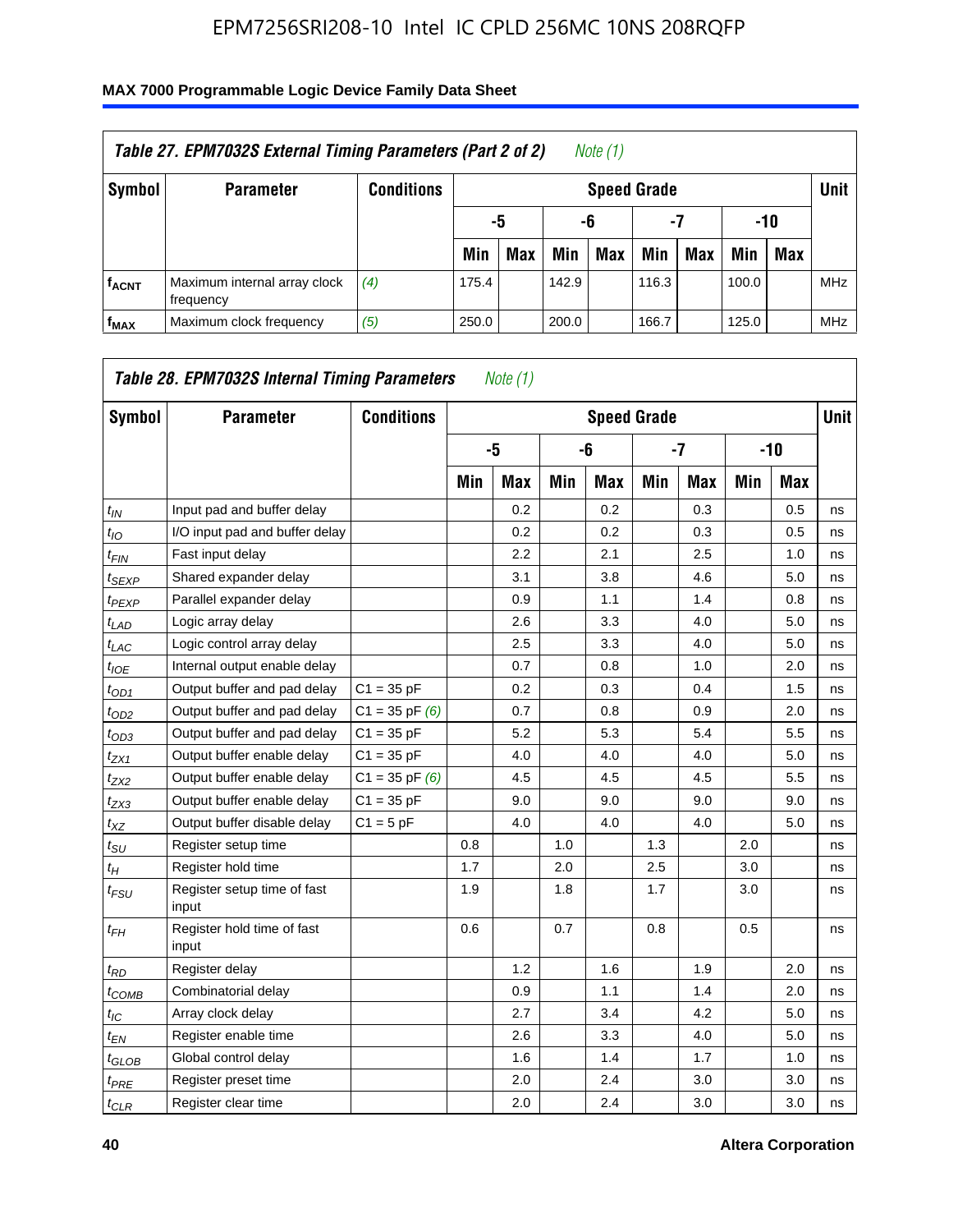| <b>Table 28. EPM7032S Internal Timing Parameters</b><br>Note $(1)$ |                                                              |                   |                          |                       |     |                    |     |            |     |            |      |  |
|--------------------------------------------------------------------|--------------------------------------------------------------|-------------------|--------------------------|-----------------------|-----|--------------------|-----|------------|-----|------------|------|--|
| Symbol                                                             | <b>Parameter</b>                                             | <b>Conditions</b> |                          |                       |     | <b>Speed Grade</b> |     |            |     |            | Unit |  |
|                                                                    |                                                              |                   |                          | -5<br>-10<br>-6<br>-7 |     |                    |     |            |     |            |      |  |
|                                                                    |                                                              |                   | Min                      | Max                   | Min | Max                | Min | <b>Max</b> | Min | <b>Max</b> |      |  |
| $t_{PIA}$                                                          | PIA delay                                                    |                   | 1.0<br>1.1<br>1.4<br>1.1 |                       |     |                    |     |            |     |            | ns   |  |
| $t_{LPA}$                                                          | Low-power adder<br>(8)<br>12.0<br>10.0<br>10.0<br>11.0<br>ns |                   |                          |                       |     |                    |     |            |     |            |      |  |

#### **MAX 7000 Programmable Logic Device Family Data Sheet**

*Notes to tables:*

(1) These values are specified under the recommended operating conditions shown in Table 14. See Figure 13 for more information on switching waveforms.

(2) This minimum pulse width for preset and clear applies for both global clear and array controls. The  $t_{LPA}$  parameter must be added to this minimum width if the clear or reset signal incorporates the *tLAD* parameter into the signal path.

(3) This parameter is a guideline that is sample-tested only and is based on extensive device characterization. This parameter applies for both global and array clocking.

(4) These parameters are measured with a 16-bit loadable, enabled, up/down counter programmed into each LAB.

(5) The  $f_{MAX}$  values represent the highest frequency for pipelined data.

(6) Operating conditions:  $V_{\text{CCIO}} = 3.3 \text{ V} \pm 10\%$  for commercial and industrial use.

(7) For EPM7064S-5, EPM7064S-6, EPM7128S-6, EPM7160S-6, EPM7160S-7, EPM7192S-7, and EPM7256S-7 devices, these values are specified for a PIA fan-out of one LAB (16 macrocells). For each additional LAB fan-out in these devices, add an additional 0.1 ns to the PIA timing value.

(8) The  $t_{LPA}$  parameter must be added to the  $t_{LAD}$ ,  $t_{LAC}$ ,  $t_{IC}$ ,  $t_{EN}$ ,  $t_{SEXP}$ ,  $t_{ACL}$ , and  $t_{CPPW}$  parameters for macrocells running in the low-power mode.

|                  | Table 29. EPM7064S External Timing Parameters (Part 1 of 2) |                   |     |     |     | Note (1)           |     |     |     |      |      |
|------------------|-------------------------------------------------------------|-------------------|-----|-----|-----|--------------------|-----|-----|-----|------|------|
| Symbol           | <b>Parameter</b>                                            | <b>Conditions</b> |     |     |     | <b>Speed Grade</b> |     |     |     |      | Unit |
|                  |                                                             |                   |     | -5  |     | -6                 |     | -7  |     | -10  |      |
|                  |                                                             |                   | Min | Max | Min | Max                | Min | Max | Min | Max  |      |
| t <sub>PD1</sub> | Input to non-registered output                              | $C1 = 35 pF$      |     | 5.0 |     | 6.0                |     | 7.5 |     | 10.0 | ns   |
| t <sub>PD2</sub> | I/O input to non-registered<br>output                       | $C1 = 35 pF$      |     | 5.0 |     | 6.0                |     | 7.5 |     | 10.0 | ns   |
| $t_{\text{SU}}$  | Global clock setup time                                     |                   | 2.9 |     | 3.6 |                    | 6.0 |     | 7.0 |      | ns   |
| $t_H$            | Global clock hold time                                      |                   | 0.0 |     | 0.0 |                    | 0.0 |     | 0.0 |      | ns   |
| t <sub>FSU</sub> | Global clock setup time of fast<br>input                    |                   | 2.5 |     | 2.5 |                    | 3.0 |     | 3.0 |      | ns   |
| $t_{FH}$         | Global clock hold time of fast<br>input                     |                   | 0.0 |     | 0.0 |                    | 0.5 |     | 0.5 |      | ns   |
| $t_{CO1}$        | Global clock to output delay                                | $C1 = 35 pF$      |     | 3.2 |     | 4.0                |     | 4.5 |     | 5.0  | ns   |
| $t_{CH}$         | Global clock high time                                      |                   | 2.0 |     | 2.5 |                    | 3.0 |     | 4.0 |      | ns   |
| $t_{CL}$         | Global clock low time                                       |                   | 2.0 |     | 2.5 |                    | 3.0 |     | 4.0 |      | ns   |
| t <sub>ASU</sub> | Array clock setup time                                      |                   | 0.7 |     | 0.9 |                    | 3.0 |     | 2.0 |      | ns   |
| $t_{AH}$         | Array clock hold time                                       |                   | 1.8 |     | 2.1 |                    | 2.0 |     | 3.0 |      | ns   |

Tables 29 and 30 show the EPM7064S AC operating conditions.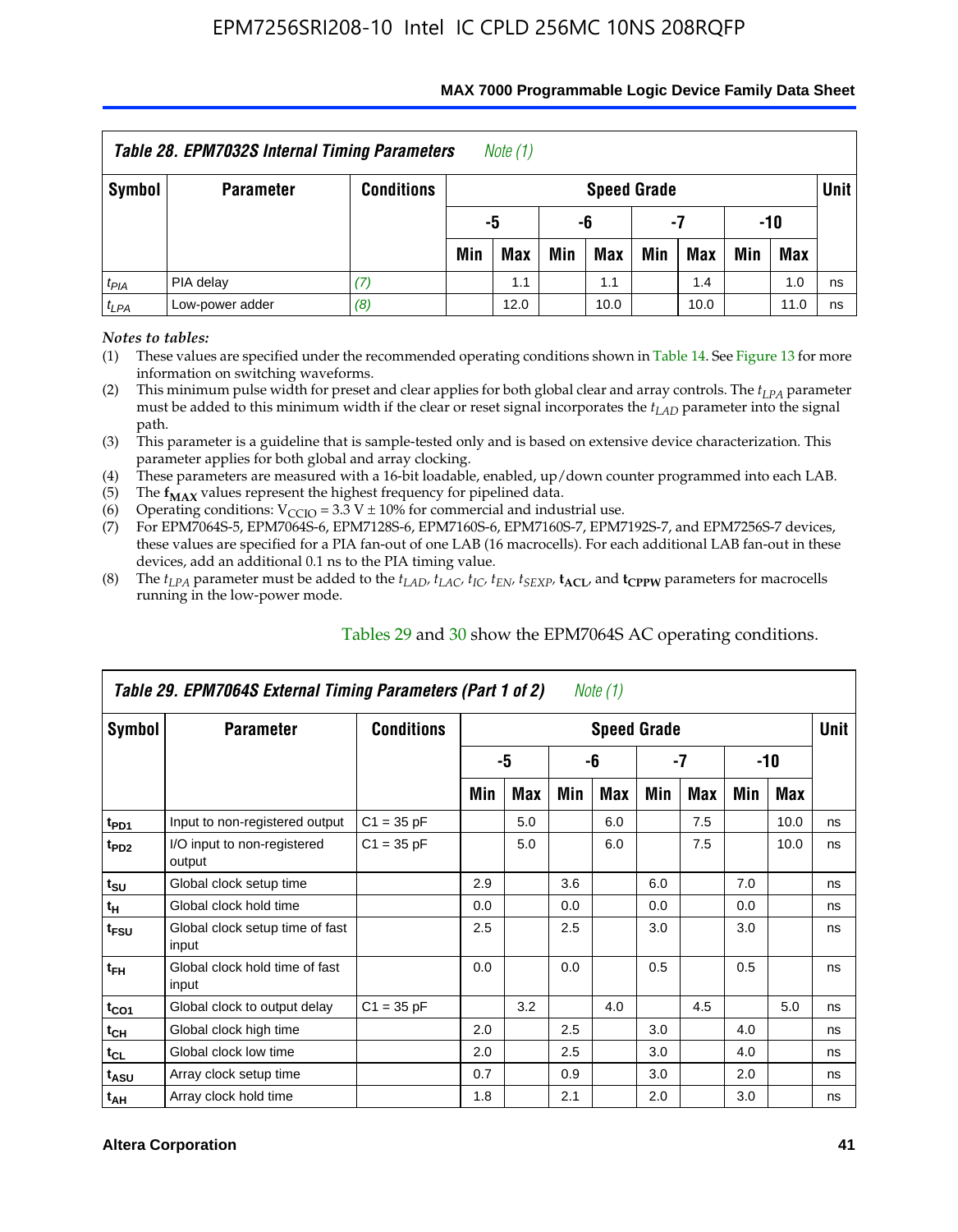|                         | Table 29. EPM7064S External Timing Parameters (Part 2 of 2) |                    |       |     |       | Note (1) |                    |     |       |      |             |
|-------------------------|-------------------------------------------------------------|--------------------|-------|-----|-------|----------|--------------------|-----|-------|------|-------------|
| Symbol                  | <b>Parameter</b>                                            | <b>Conditions</b>  |       |     |       |          | <b>Speed Grade</b> |     |       |      | <b>Unit</b> |
|                         |                                                             |                    |       | -5  |       | -6       |                    | -7  |       | -10  |             |
|                         |                                                             |                    | Min   | Max | Min   | Max      | Min                | Max | Min   | Max  |             |
| t <sub>ACO1</sub>       | Array clock to output delay                                 | $C1 = 35 pF$       |       | 5.4 |       | 6.7      |                    | 7.5 |       | 10.0 | ns          |
| $t_{ACH}$               | Array clock high time                                       |                    | 2.5   |     | 2.5   |          | 3.0                |     | 4.0   |      | ns          |
| $t_{\sf ACL}$           | Array clock low time                                        |                    | 2.5   |     | 2.5   |          | 3.0                |     | 4.0   |      | ns          |
| t <sub>CPPW</sub>       | Minimum pulse width for clear<br>and preset                 | (2)                | 2.5   |     | 2.5   |          | 3.0                |     | 4.0   |      | ns          |
| t <sub>ODH</sub>        | Output data hold time after<br>clock                        | $C1 = 35$ pF $(3)$ | 1.0   |     | 1.0   |          | 1.0                |     | 1.0   |      | ns          |
| $t_{\text{CNT}}$        | Minimum global clock period                                 |                    |       | 5.7 |       | 7.1      |                    | 8.0 |       | 10.0 | ns          |
| $f_{\text{CNT}}$        | Maximum internal global clock<br>frequency                  | (4)                | 175.4 |     | 140.8 |          | 125.0              |     | 100.0 |      | <b>MHz</b>  |
| <b>t<sub>ACNT</sub></b> | Minimum array clock period                                  |                    |       | 5.7 |       | 7.1      |                    | 8.0 |       | 10.0 | ns          |
| <b>f<sub>ACNT</sub></b> | Maximum internal array clock<br>frequency                   | (4)                | 175.4 |     | 140.8 |          | 125.0              |     | 100.0 |      | <b>MHz</b>  |
| f <sub>MAX</sub>        | Maximum clock frequency                                     | (5)                | 250.0 |     | 200.0 |          | 166.7              |     | 125.0 |      | <b>MHz</b>  |

|                   | Table 30. EPM7064S Internal Timing Parameters (Part 1 of 2) |                    |     |            |     | Note (1)           |     |               |     |            |             |
|-------------------|-------------------------------------------------------------|--------------------|-----|------------|-----|--------------------|-----|---------------|-----|------------|-------------|
| Symbol            | <b>Parameter</b>                                            | <b>Conditions</b>  |     |            |     | <b>Speed Grade</b> |     |               |     |            | <b>Unit</b> |
|                   |                                                             |                    |     | -5         |     | -6                 |     | -7            |     | -10        |             |
|                   |                                                             |                    | Min | <b>Max</b> | Min | Max                | Min | <b>Max</b>    | Min | <b>Max</b> |             |
| $t_{IN}$          | Input pad and buffer delay                                  |                    |     | 0.2        |     | 0.2                |     | $0.5^{\circ}$ |     | 0.5        | ns          |
| $t_{IO}$          | I/O input pad and buffer delay                              |                    |     | 0.2        |     | 0.2                |     | 0.5           |     | 0.5        | ns          |
| $t_{FIN}$         | Fast input delay                                            |                    |     | 2.2        |     | 2.6                |     | 1.0           |     | 1.0        | ns          |
| t <sub>SEXP</sub> | Shared expander delay                                       |                    |     | 3.1        |     | 3.8                |     | 4.0           |     | 5.0        | ns          |
| $t_{PEXP}$        | Parallel expander delay                                     |                    |     | 0.9        |     | 1.1                |     | 0.8           |     | 0.8        | ns          |
| $t_{LAD}$         | Logic array delay                                           |                    |     | 2.6        |     | 3.2                |     | 3.0           |     | 5.0        | ns          |
| $t_{LAC}$         | Logic control array delay                                   |                    |     | 2.5        |     | 3.2                |     | 3.0           |     | 5.0        | ns          |
| $t_{IOE}$         | Internal output enable delay                                |                    |     | 0.7        |     | 0.8                |     | 2.0           |     | 2.0        | ns          |
| $t_{OD1}$         | Output buffer and pad delay                                 | $C1 = 35 pF$       |     | 0.2        |     | 0.3                |     | 2.0           |     | 1.5        | ns          |
| $t_{OD2}$         | Output buffer and pad delay                                 | $C1 = 35$ pF $(6)$ |     | 0.7        |     | 0.8                |     | 2.5           |     | 2.0        | ns          |
| $t_{OD3}$         | Output buffer and pad delay                                 | $C1 = 35 pF$       |     | 5.2        |     | 5.3                |     | 7.0           |     | 5.5        | ns          |
| $t_{ZX1}$         | Output buffer enable delay                                  | $C1 = 35 pF$       |     | 4.0        |     | 4.0                |     | 4.0           |     | 5.0        | ns          |
| $t_{ZX2}$         | Output buffer enable delay                                  | $C1 = 35$ pF $(6)$ |     | 4.5        |     | 4.5                |     | 4.5           |     | 5.5        | ns          |
| $t_{ZX3}$         | Output buffer enable delay                                  | $C1 = 35 pF$       |     | 9.0        |     | 9.0                |     | 9.0           |     | 9.0        | ns          |
| $t_{XZ}$          | Output buffer disable delay                                 | $C1 = 5pF$         |     | 4.0        |     | 4.0                |     | 4.0           |     | 5.0        | ns          |
| $t_{SU}$          | Register setup time                                         |                    | 0.8 |            | 1.0 |                    | 3.0 |               | 2.0 |            | ns          |
| $t_H$             | Register hold time                                          |                    | 1.7 |            | 2.0 |                    | 2.0 |               | 3.0 |            | ns          |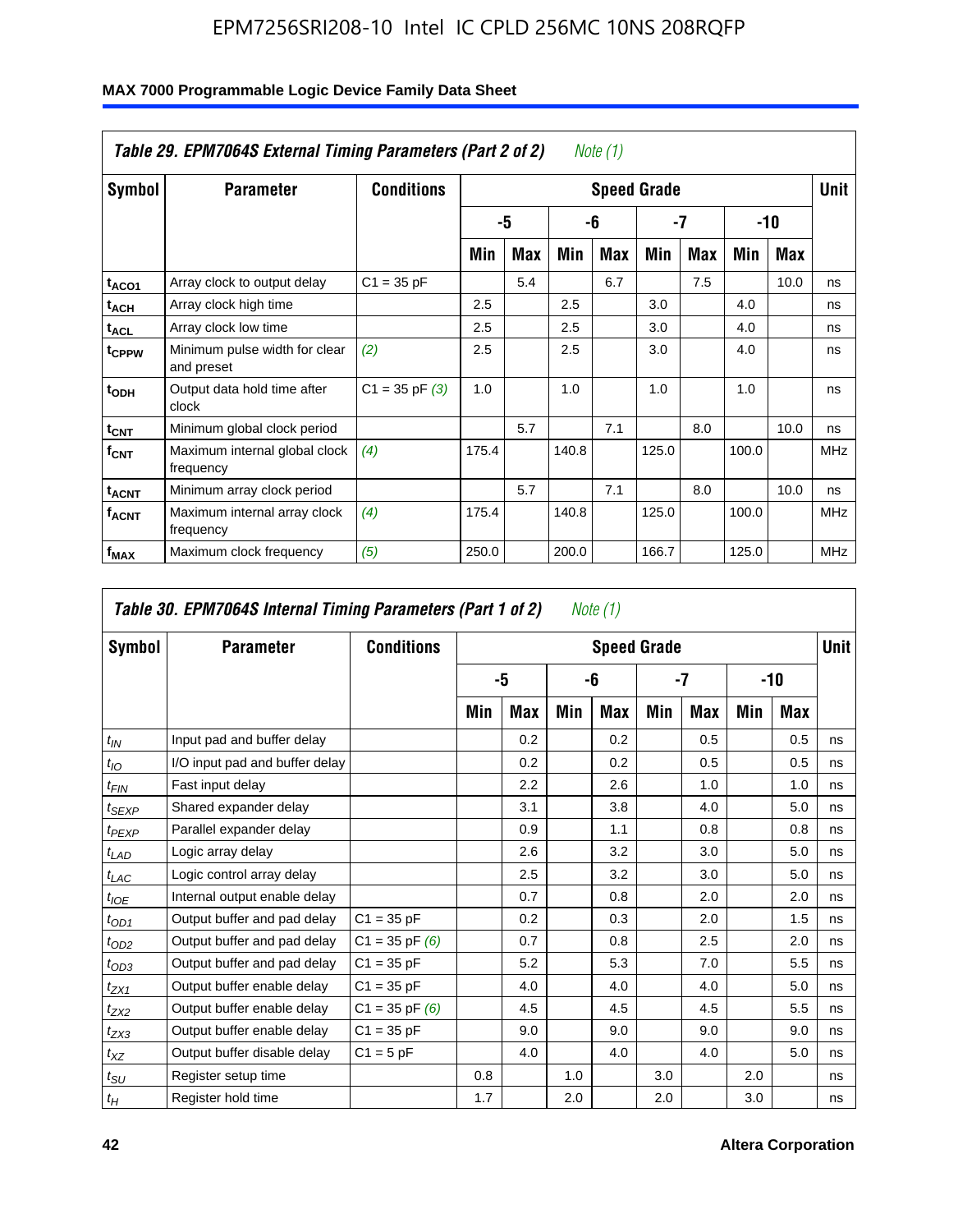|               | Table 30. EPM7064S Internal Timing Parameters (Part 2 of 2) |                   |     |            |     | Note (1)           |     |            |     |            |             |
|---------------|-------------------------------------------------------------|-------------------|-----|------------|-----|--------------------|-----|------------|-----|------------|-------------|
| <b>Symbol</b> | <b>Parameter</b>                                            | <b>Conditions</b> |     |            |     | <b>Speed Grade</b> |     |            |     |            | <b>Unit</b> |
|               |                                                             |                   |     | -5         |     | -6                 |     | -7         |     | -10        |             |
|               |                                                             |                   | Min | <b>Max</b> | Min | <b>Max</b>         | Min | <b>Max</b> | Min | <b>Max</b> |             |
| $t_{FSU}$     | Register setup time of fast<br>input                        |                   | 1.9 |            | 1.8 |                    | 3.0 |            | 3.0 |            | ns          |
| $t_{FH}$      | Register hold time of fast<br>input                         |                   | 0.6 |            | 0.7 |                    | 0.5 |            | 0.5 |            | ns          |
| $t_{RD}$      | Register delay                                              |                   |     | 1.2        |     | 1.6                |     | 1.0        |     | 2.0        | ns          |
| $t_{COMB}$    | Combinatorial delay                                         |                   |     | 0.9        |     | 1.0                |     | 1.0        |     | 2.0        | ns          |
| $t_{IC}$      | Array clock delay                                           |                   |     | 2.7        |     | 3.3                |     | 3.0        |     | 5.0        | ns          |
| $t_{EN}$      | Register enable time                                        |                   |     | 2.6        |     | 3.2                |     | 3.0        |     | 5.0        | ns          |
| $t_{GLOB}$    | Global control delay                                        |                   |     | 1.6        |     | 1.9                |     | 1.0        |     | 1.0        | ns          |
| $t_{PRE}$     | Register preset time                                        |                   |     | 2.0        |     | 2.4                |     | 2.0        |     | 3.0        | ns          |
| $t_{CLR}$     | Register clear time                                         |                   |     | 2.0        |     | 2.4                |     | 2.0        |     | 3.0        | ns          |
| $t_{PIA}$     | PIA delay                                                   | (7)               |     | 1.1        |     | 1.3                |     | 1.0        |     | 1.0        | ns          |
| $t_{LPA}$     | Low-power adder                                             | (8)               |     | 12.0       |     | 11.0               |     | 10.0       |     | 11.0       | ns          |

#### **MAX 7000 Programmable Logic Device Family Data Sheet**

#### *Notes to tables:*

- (1) These values are specified under the recommended operating conditions shown in Table 14. See Figure 13 for more information on switching waveforms.
- (2) This minimum pulse width for preset and clear applies for both global clear and array controls. The  $t_{LPA}$  parameter must be added to this minimum width if the clear or reset signal incorporates the *t<sub>LAD</sub>* parameter into the signal path.
- (3) This parameter is a guideline that is sample-tested only and is based on extensive device characterization. This parameter applies for both global and array clocking.
- (4) These parameters are measured with a 16-bit loadable, enabled, up/down counter programmed into each LAB.
- (5) The  $f_{MAX}$  values represent the highest frequency for pipelined data.
- (6) Operating conditions:  $V_{\text{CGO}} = 3.3 \text{ V} \pm 10\%$  for commercial and industrial use.
- (7) For EPM7064S-5, EPM7064S-6, EPM7128S-6, EPM7160S-6, EPM7160S-7, EPM7192S-7, and EPM7256S-7 devices, these values are specified for a PIA fan-out of one LAB (16 macrocells). For each additional LAB fan-out in these devices, add an additional 0.1 ns to the PIA timing value.
- (8) The  $t_{LPA}$  parameter must be added to the  $t_{LAD}$ ,  $t_{LAC}$ ,  $t_{IC}$ ,  $t_{EN}$ ,  $t_{SEXP}$ ,  $t_{ACL}$ , and  $t_{CPPW}$  parameters for macrocells running in the low-power mode.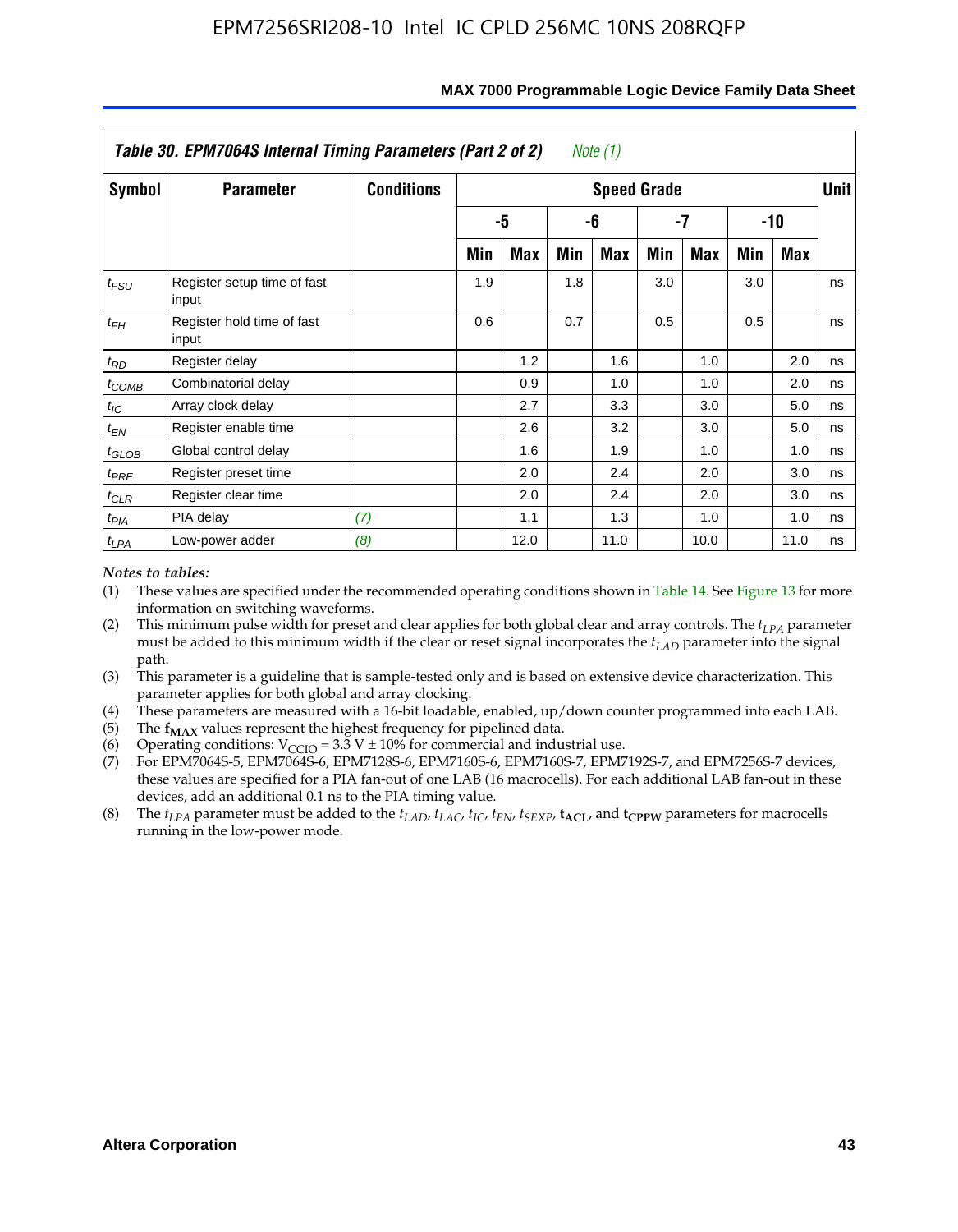### **MAX 7000 Programmable Logic Device Family Data Sheet**

|                         | Table 31. EPM7128S External Timing Parameters |                    |       | Note $(1)$ |       |            |                    |            |       |            |             |
|-------------------------|-----------------------------------------------|--------------------|-------|------------|-------|------------|--------------------|------------|-------|------------|-------------|
| <b>Symbol</b>           | <b>Parameter</b>                              | <b>Conditions</b>  |       |            |       |            | <b>Speed Grade</b> |            |       |            | <b>Unit</b> |
|                         |                                               |                    |       | -6         |       | $-7$       |                    | $-10$      |       | $-15$      |             |
|                         |                                               |                    | Min   | <b>Max</b> | Min   | <b>Max</b> | Min                | <b>Max</b> | Min   | <b>Max</b> |             |
| t <sub>PD1</sub>        | Input to non-registered output                | $C1 = 35 pF$       |       | 6.0        |       | 7.5        |                    | 10.0       |       | 15.0       | ns          |
| t <sub>PD2</sub>        | I/O input to non-registered<br>output         | $C1 = 35 pF$       |       | 6.0        |       | 7.5        |                    | 10.0       |       | 15.0       | ns          |
| tsu                     | Global clock setup time                       |                    | 3.4   |            | 6.0   |            | 7.0                |            | 11.0  |            | ns          |
| t <sub>Η</sub>          | Global clock hold time                        |                    | 0.0   |            | 0.0   |            | 0.0                |            | 0.0   |            | ns          |
| t <sub>FSU</sub>        | Global clock setup time of fast<br>input      |                    | 2.5   |            | 3.0   |            | 3.0                |            | 3.0   |            | ns          |
| $t_{FH}$                | Global clock hold time of fast<br>input       |                    | 0.0   |            | 0.5   |            | 0.5                |            | 0.0   |            | ns          |
| $t_{CO1}$               | Global clock to output delay                  | $C1 = 35 pF$       |       | 4.0        |       | 4.5        |                    | 5.0        |       | 8.0        | ns          |
| $t_{CH}$                | Global clock high time                        |                    | 3.0   |            | 3.0   |            | 4.0                |            | 5.0   |            | ns          |
| $t_{CL}$                | Global clock low time                         |                    | 3.0   |            | 3.0   |            | 4.0                |            | 5.0   |            | ns          |
| t <sub>ASU</sub>        | Array clock setup time                        |                    | 0.9   |            | 3.0   |            | 2.0                |            | 4.0   |            | ns          |
| t <sub>АН</sub>         | Array clock hold time                         |                    | 1.8   |            | 2.0   |            | 5.0                |            | 4.0   |            | ns          |
| t <sub>ACO1</sub>       | Array clock to output delay                   | $C1 = 35 pF$       |       | 6.5        |       | 7.5        |                    | 10.0       |       | 15.0       | ns          |
| $t_{\sf ACH}$           | Array clock high time                         |                    | 3.0   |            | 3.0   |            | 4.0                |            | 6.0   |            | ns          |
| t <sub>ACL</sub>        | Array clock low time                          |                    | 3.0   |            | 3.0   |            | 4.0                |            | 6.0   |            | ns          |
| t <sub>CPPW</sub>       | Minimum pulse width for clear<br>and preset   | (2)                | 3.0   |            | 3.0   |            | 4.0                |            | 6.0   |            | ns          |
| t <sub>ODH</sub>        | Output data hold time after<br>clock          | $C1 = 35$ pF $(3)$ | 1.0   |            | 1.0   |            | 1.0                |            | 1.0   |            | ns          |
| $t_{\text{CNT}}$        | Minimum global clock period                   |                    |       | 6.8        |       | 8.0        |                    | 10.0       |       | 13.0       | ns          |
| $f_{CNT}$               | Maximum internal global clock<br>frequency    | (4)                | 147.1 |            | 125.0 |            | 100.0              |            | 76.9  |            | <b>MHz</b>  |
| <b>t<sub>ACNT</sub></b> | Minimum array clock period                    |                    |       | 6.8        |       | 8.0        |                    | 10.0       |       | 13.0       | ns          |
| <b>f<sub>ACNT</sub></b> | Maximum internal array clock<br>frequency     | (4)                | 147.1 |            | 125.0 |            | 100.0              |            | 76.9  |            | <b>MHz</b>  |
| f <sub>MAX</sub>        | Maximum clock frequency                       | (5)                | 166.7 |            | 166.7 |            | 125.0              |            | 100.0 |            | MHz         |

## Tables 31 and 32 show the EPM7128S AC operating conditions.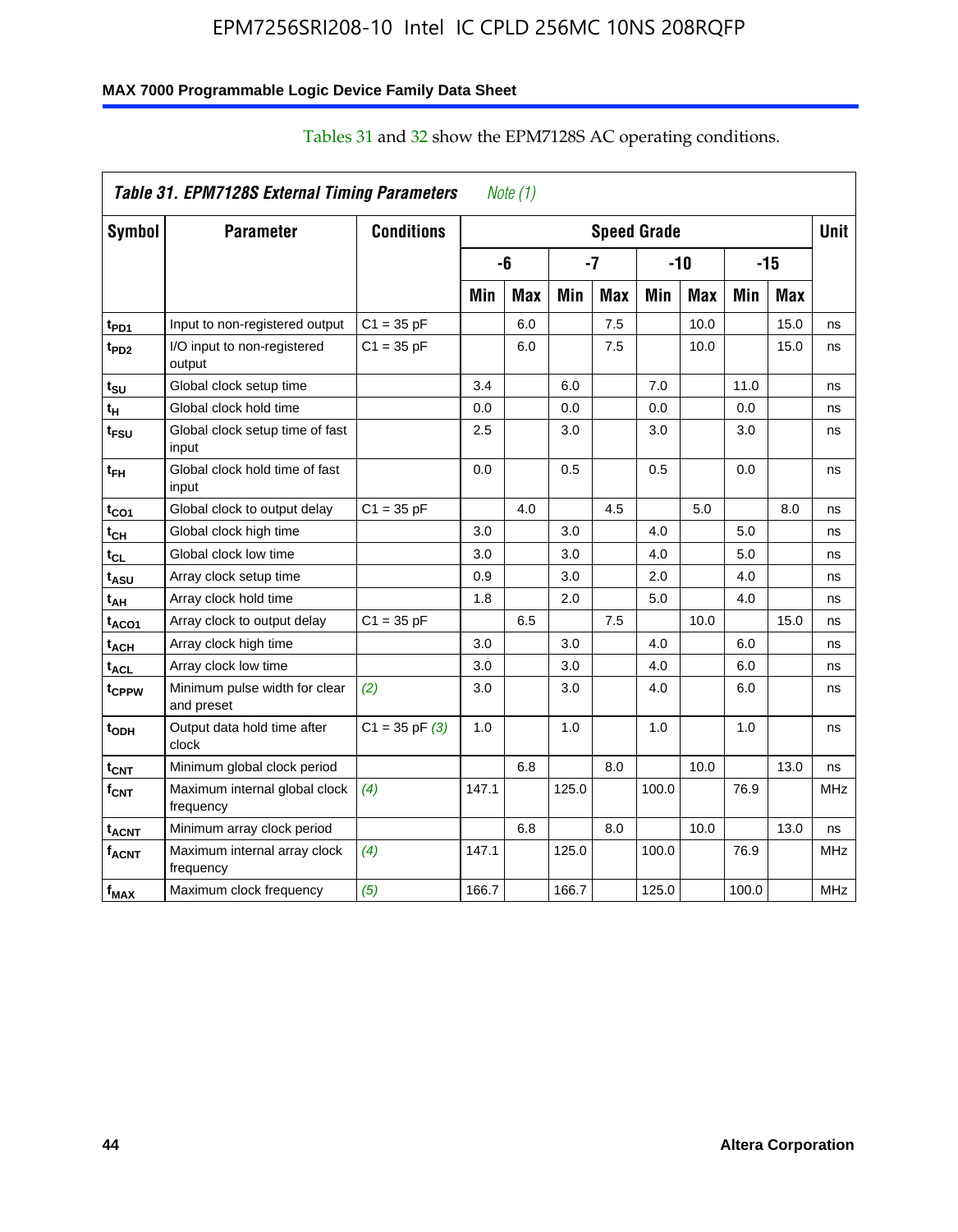|                            | Table 32. EPM7128S Internal Timing Parameters |                    |     | Note $(1)$ |     |                    |     |            |     |            |             |
|----------------------------|-----------------------------------------------|--------------------|-----|------------|-----|--------------------|-----|------------|-----|------------|-------------|
| Symbol                     | <b>Parameter</b>                              | <b>Conditions</b>  |     |            |     | <b>Speed Grade</b> |     |            |     |            | <b>Unit</b> |
|                            |                                               |                    |     | -6         |     | $-7$               |     | $-10$      |     | $-15$      |             |
|                            |                                               |                    | Min | <b>Max</b> | Min | <b>Max</b>         | Min | <b>Max</b> | Min | <b>Max</b> |             |
| $t_{IN}$                   | Input pad and buffer delay                    |                    |     | 0.2        |     | 0.5                |     | 0.5        |     | 2.0        | ns          |
| $t_{IO}$                   | I/O input pad and buffer delay                |                    |     | 0.2        |     | 0.5                |     | 0.5        |     | 2.0        | ns          |
| $t_{\textit{FIN}}$         | Fast input delay                              |                    |     | 2.6        |     | 1.0                |     | 1.0        |     | 2.0        | ns          |
| t <sub>SEXP</sub>          | Shared expander delay                         |                    |     | 3.7        |     | 4.0                |     | 5.0        |     | 8.0        | ns          |
| t <sub>PEXP</sub>          | Parallel expander delay                       |                    |     | 1.1        |     | 0.8                |     | 0.8        |     | 1.0        | ns          |
| t <sub>LAD</sub>           | Logic array delay                             |                    |     | 3.0        |     | 3.0                |     | 5.0        |     | 6.0        | ns          |
| $t_{LAC}$                  | Logic control array delay                     |                    |     | 3.0        |     | 3.0                |     | 5.0        |     | 6.0        | ns          |
| $t_{IOE}$                  | Internal output enable delay                  |                    |     | 0.7        |     | 2.0                |     | 2.0        |     | 3.0        | ns          |
| $t_{OD1}$                  | Output buffer and pad delay                   | $C1 = 35 pF$       |     | 0.4        |     | 2.0                |     | 1.5        |     | 4.0        | ns          |
| $t_{OD2}$                  | Output buffer and pad delay                   | $C1 = 35$ pF $(6)$ |     | 0.9        |     | 2.5                |     | 2.0        |     | 5.0        | ns          |
| $t_{OD3}$                  | Output buffer and pad delay                   | $C1 = 35 pF$       |     | 5.4        |     | 7.0                |     | 5.5        |     | 8.0        | ns          |
| $t_{ZX1}$                  | Output buffer enable delay                    | $C1 = 35 pF$       |     | 4.0        |     | 4.0                |     | 5.0        |     | 6.0        | ns          |
| t <sub>ZX2</sub>           | Output buffer enable delay                    | $C1 = 35$ pF $(6)$ |     | 4.5        |     | 4.5                |     | 5.5        |     | 7.0        | ns          |
| tzx3                       | Output buffer enable delay                    | $C1 = 35 pF$       |     | 9.0        |     | 9.0                |     | 9.0        |     | 10.0       | ns          |
| $t_{\mathsf{XZ}}$          | Output buffer disable delay                   | $C1 = 5pF$         |     | 4.0        |     | 4.0                |     | 5.0        |     | 6.0        | ns          |
| $t_{\text{SU}}$            | Register setup time                           |                    | 1.0 |            | 3.0 |                    | 2.0 |            | 4.0 |            | ns          |
| $t_H$                      | Register hold time                            |                    | 1.7 |            | 2.0 |                    | 5.0 |            | 4.0 |            | ns          |
| $t_{\mathit{FSU}}$         | Register setup time of fast<br>input          |                    | 1.9 |            | 3.0 |                    | 3.0 |            | 2.0 |            | ns          |
| $t_{FH}$                   | Register hold time of fast<br>input           |                    | 0.6 |            | 0.5 |                    | 0.5 |            | 1.0 |            | ns          |
| $t_{RD}$                   | Register delay                                |                    |     | 1.4        |     | 1.0                |     | 2.0        |     | 1.0        | ns          |
| $t_{\sf COMB}$             | Combinatorial delay                           |                    |     | 1.0        |     | 1.0                |     | 2.0        |     | 1.0        | ns          |
| $t_{\mathcal{IC}}$         | Array clock delay                             |                    |     | 3.1        |     | 3.0                |     | 5.0        |     | 6.0        | ns          |
| t <sub>EN</sub>            | Register enable time                          |                    |     | 3.0        |     | 3.0                |     | 5.0        |     | 6.0        | ns          |
| $t_{\scriptstyle\rm GLOB}$ | Global control delay                          |                    |     | 2.0        |     | 1.0                |     | 1.0        |     | 1.0        | ns          |
| $t_{PRE}$                  | Register preset time                          |                    |     | 2.4        |     | 2.0                |     | 3.0        |     | 4.0        | ns          |
| $t_{CLR}$                  | Register clear time                           |                    |     | 2.4        |     | 2.0                |     | 3.0        |     | 4.0        | ns          |
| t <sub>PIA</sub>           | PIA delay                                     | (7)                |     | 1.4        |     | 1.0                |     | 1.0        |     | 2.0        | ns          |
| $t_{LPA}$                  | Low-power adder                               | (8)                |     | 11.0       |     | 10.0               |     | 11.0       |     | 13.0       | ns          |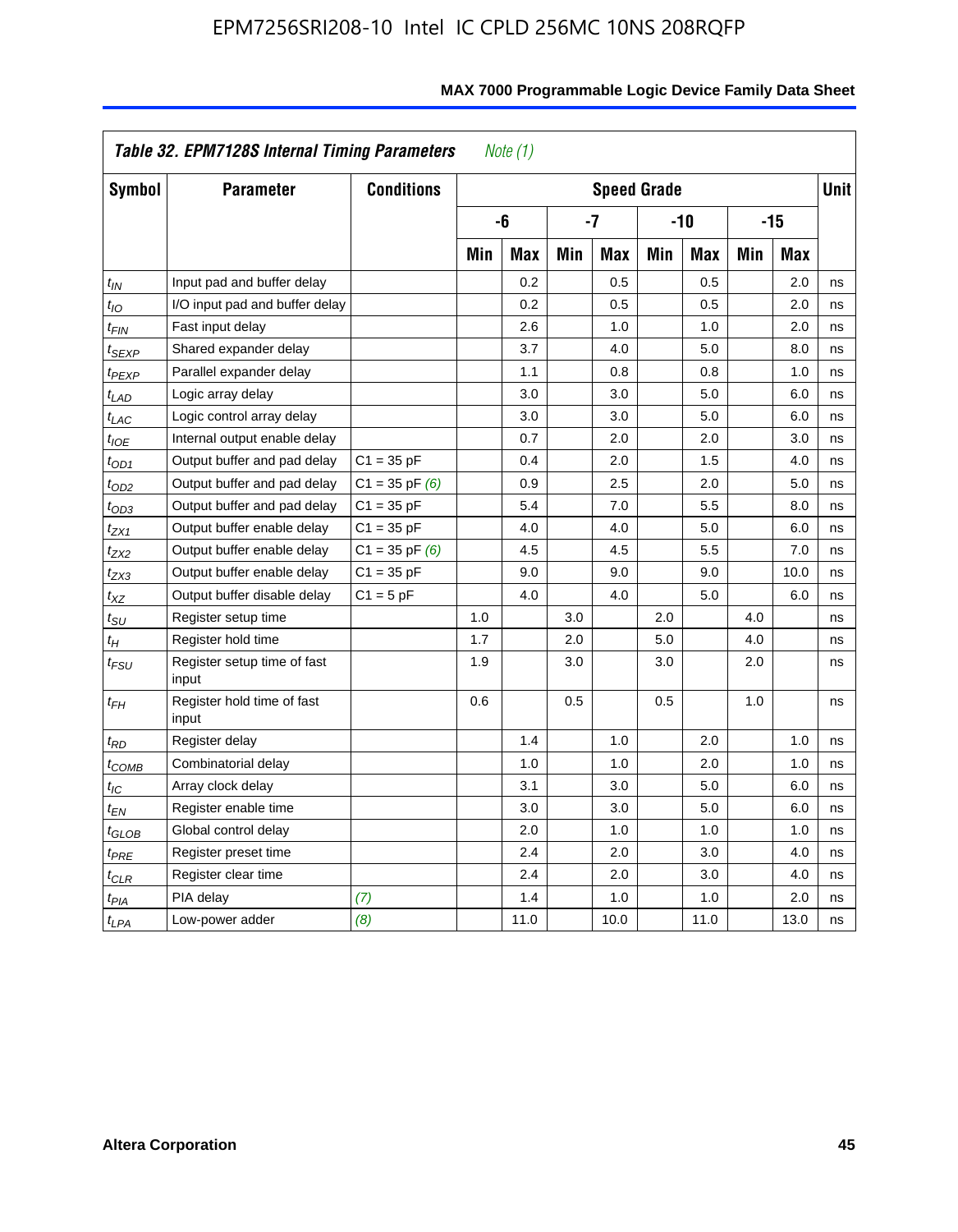#### **MAX 7000 Programmable Logic Device Family Data Sheet**

*Notes to tables:*

- (1) These values are specified under the recommended operating conditions shown in Table 14. See Figure 13 for more information on switching waveforms.
- (2) This minimum pulse width for preset and clear applies for both global clear and array controls. The  $t_{LPA}$  parameter must be added to this minimum width if the clear or reset signal incorporates the *tLAD* parameter into the signal path.
- (3) This parameter is a guideline that is sample-tested only and is based on extensive device characterization. This parameter applies for both global and array clocking.
- (4) These parameters are measured with a 16-bit loadable, enabled, up/down counter programmed into each LAB.
- (5) The  $f_{MAX}$  values represent the highest frequency for pipelined data.
- (6) Operating conditions:  $V_{\text{CCIO}} = 3.3 \text{ V} \pm 10\%$  for commercial and industrial use.
- (7) For EPM7064S-5, EPM7064S-6, EPM7128S-6, EPM7160S-6, EPM7160S-7, EPM7192S-7, and EPM7256S-7 devices, these values are specified for a PIA fan-out of one LAB (16 macrocells). For each additional LAB fan-out in these devices, add an additional 0.1 ns to the PIA timing value.
- (8) The  $t_{LPA}$  parameter must be added to the  $t_{LAD}$ ,  $t_{LAC}$ ,  $t_{IC}$ ,  $t_{EN}$ ,  $t_{SEXP}$ ,  $t_{ACL}$ , and  $t_{CPPW}$  parameters for macrocells running in the low-power mode.

|                  | Table 33. EPM7160S External Timing Parameters (Part 1 of 2) |                    |       |            |       | Note (1)   |                    |            |      |      |            |
|------------------|-------------------------------------------------------------|--------------------|-------|------------|-------|------------|--------------------|------------|------|------|------------|
| Symbol           | <b>Parameter</b>                                            | <b>Conditions</b>  |       |            |       |            | <b>Speed Grade</b> |            |      |      | Unit       |
|                  |                                                             |                    |       | -6         |       | -7         |                    | -10        |      | -15  |            |
|                  |                                                             |                    | Min   | <b>Max</b> | Min   | <b>Max</b> | Min                | <b>Max</b> | Min  | Max  |            |
| t <sub>PD1</sub> | Input to non-registered output                              | $C1 = 35 pF$       |       | 6.0        |       | 7.5        |                    | 10.0       |      | 15.0 | ns         |
| t <sub>PD2</sub> | I/O input to non-registered<br>output                       | $C1 = 35 pF$       |       | 6.0        |       | 7.5        |                    | 10.0       |      | 15.0 | ns         |
| $t_{\text{SU}}$  | Global clock setup time                                     |                    | 3.4   |            | 4.2   |            | 7.0                |            | 11.0 |      | ns         |
| $t_H$            | Global clock hold time                                      |                    | 0.0   |            | 0.0   |            | 0.0                |            | 0.0  |      | ns         |
| t <sub>FSU</sub> | Global clock setup time of fast<br>input                    |                    | 2.5   |            | 3.0   |            | 3.0                |            | 3.0  |      | ns         |
| $t_{FH}$         | Global clock hold time of fast<br>input                     |                    | 0.0   |            | 0.0   |            | 0.5                |            | 0.0  |      | ns         |
| $t_{CO1}$        | Global clock to output delay                                | $C1 = 35 pF$       |       | 3.9        |       | 4.8        |                    | 5          |      | 8    | ns         |
| $t_{CH}$         | Global clock high time                                      |                    | 3.0   |            | 3.0   |            | 4.0                |            | 5.0  |      | ns         |
| $t_{CL}$         | Global clock low time                                       |                    | 3.0   |            | 3.0   |            | 4.0                |            | 5.0  |      | ns         |
| t <sub>ASU</sub> | Array clock setup time                                      |                    | 0.9   |            | 1.1   |            | 2.0                |            | 4.0  |      | ns         |
| t <sub>АН</sub>  | Array clock hold time                                       |                    | 1.7   |            | 2.1   |            | 3.0                |            | 4.0  |      | ns         |
| $t_{ACO1}$       | Array clock to output delay                                 | $C1 = 35 pF$       |       | 6.4        |       | 7.9        |                    | 10.0       |      | 15.0 | ns         |
| $t_{ACH}$        | Array clock high time                                       |                    | 3.0   |            | 3.0   |            | 4.0                |            | 6.0  |      | ns         |
| $t_{\sf ACL}$    | Array clock low time                                        |                    | 3.0   |            | 3.0   |            | 4.0                |            | 6.0  |      | ns         |
| tcppw            | Minimum pulse width for clear<br>and preset                 | (2)                | 2.5   |            | 3.0   |            | 4.0                |            | 6.0  |      | ns         |
| t <sub>ODH</sub> | Output data hold time after<br>clock                        | $C1 = 35$ pF $(3)$ | 1.0   |            | 1.0   |            | 1.0                |            | 1.0  |      | ns         |
| $t_{\text{CNT}}$ | Minimum global clock period                                 |                    |       | 6.7        |       | 8.2        |                    | 10.0       |      | 13.0 | ns         |
| $f_{\text{CNT}}$ | Maximum internal global clock<br>frequency                  | (4)                | 149.3 |            | 122.0 |            | 100.0              |            | 76.9 |      | <b>MHz</b> |

### Tables 33 and 34 show the EPM7160S AC operating conditions.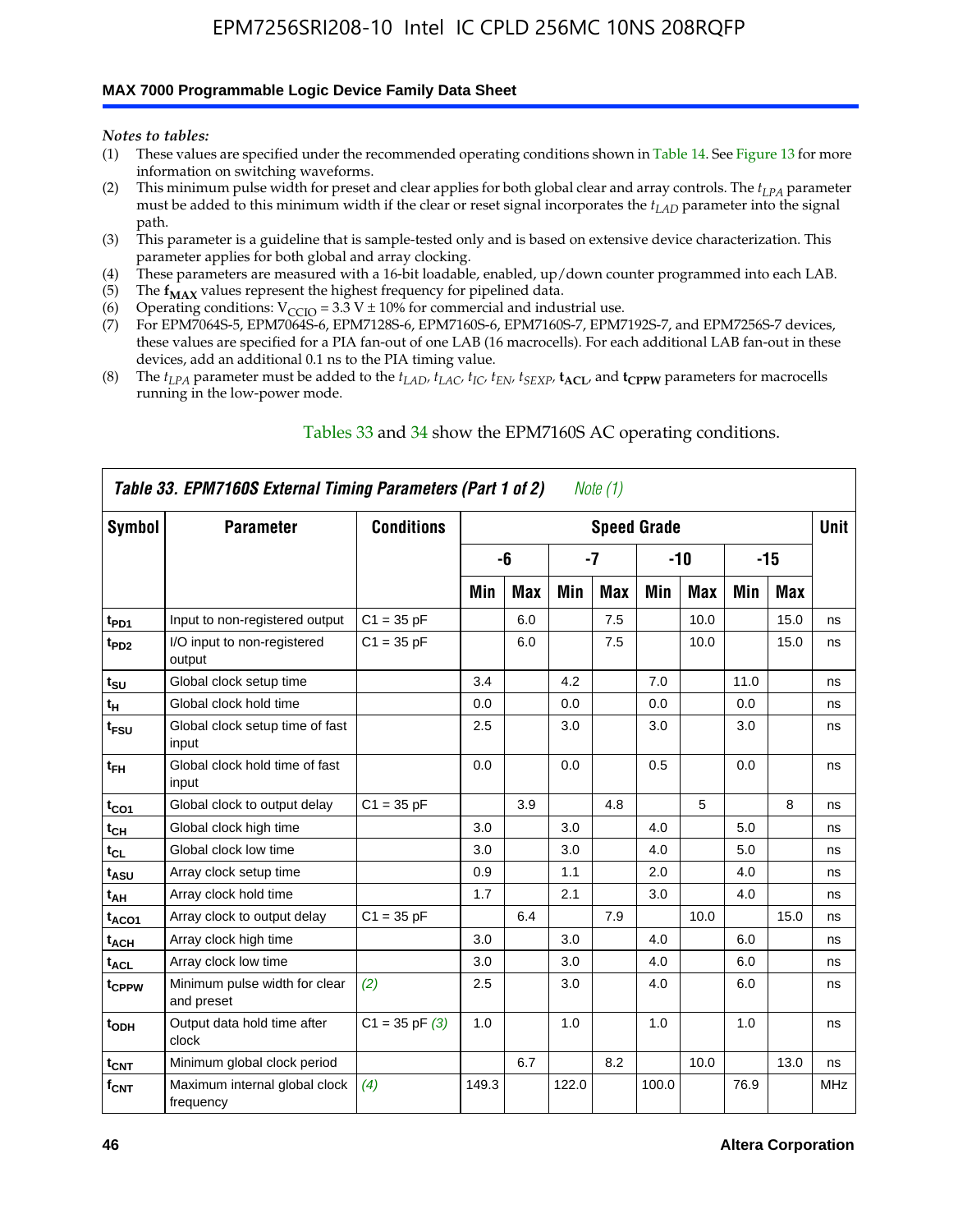|                         | Table 33. EPM7160S External Timing Parameters (Part 2 of 2) |                   |       |            |       | Note $(1)$         |       |      |       |            |             |
|-------------------------|-------------------------------------------------------------|-------------------|-------|------------|-------|--------------------|-------|------|-------|------------|-------------|
| Symbol                  | <b>Parameter</b>                                            | <b>Conditions</b> |       |            |       | <b>Speed Grade</b> |       |      |       |            | <b>Unit</b> |
|                         |                                                             |                   |       | -6         | -7    |                    | -10   |      |       | -15        |             |
|                         |                                                             |                   | Min   | <b>Max</b> | Min   | Max                | Min   | Max  | Min   | <b>Max</b> |             |
| <b>t<sub>ACNT</sub></b> | Minimum array clock period                                  |                   |       | 6.7        |       | 8.2                |       | 10.0 |       | 13.0       | ns          |
| <b>f<sub>ACNT</sub></b> | Maximum internal array clock<br>frequency                   | (4)               | 149.3 |            | 122.0 |                    | 100.0 |      | 76.9  |            | <b>MHz</b>  |
| $f_{MAX}$               | Maximum clock frequency                                     | (5)               | 166.7 |            | 166.7 |                    | 125.0 |      | 100.0 |            | <b>MHz</b>  |

| Symbol       | <b>Parameter</b>                     | <b>Conditions</b>  |     |            |     | <b>Speed Grade</b> |     |            |     |       | <b>Unit</b> |
|--------------|--------------------------------------|--------------------|-----|------------|-----|--------------------|-----|------------|-----|-------|-------------|
|              |                                      |                    |     | -6         |     | $-7$               |     | $-10$      |     | $-15$ |             |
|              |                                      |                    | Min | <b>Max</b> | Min | Max                | Min | <b>Max</b> | Min | Max   |             |
| $t_{IN}$     | Input pad and buffer delay           |                    |     | 0.2        |     | 0.3                |     | 0.5        |     | 2.0   | ns          |
| $t_{IO}$     | I/O input pad and buffer delay       |                    |     | 0.2        |     | 0.3                |     | 0.5        |     | 2.0   | ns          |
| $t_{FIN}$    | Fast input delay                     |                    |     | 2.6        |     | 3.2                |     | 1.0        |     | 2.0   | ns          |
| $t_{SEXP}$   | Shared expander delay                |                    |     | 3.6        |     | 4.3                |     | 5.0        |     | 8.0   | ns          |
| $t_{PEXP}$   | Parallel expander delay              |                    |     | 1.0        |     | 1.3                |     | 0.8        |     | 1.0   | ns          |
| $t_{LAD}$    | Logic array delay                    |                    |     | 2.8        |     | 3.4                |     | 5.0        |     | 6.0   | ns          |
| $t_{LAC}$    | Logic control array delay            |                    |     | 2.8        |     | 3.4                |     | 5.0        |     | 6.0   | ns          |
| $t_{IOE}$    | Internal output enable delay         |                    |     | 0.7        |     | 0.9                |     | 2.0        |     | 3.0   | ns          |
| $t_{OD1}$    | Output buffer and pad delay          | $C1 = 35 pF$       |     | 0.4        |     | 0.5                |     | 1.5        |     | 4.0   | ns          |
| $t_{OD2}$    | Output buffer and pad delay          | $C1 = 35$ pF $(6)$ |     | 0.9        |     | 1.0                |     | 2.0        |     | 5.0   | ns          |
| $t_{OD3}$    | Output buffer and pad delay          | $C1 = 35 pF$       |     | 5.4        |     | 5.5                |     | 5.5        |     | 8.0   | ns          |
| $t_{ZX1}$    | Output buffer enable delay           | $C1 = 35 pF$       |     | 4.0        |     | 4.0                |     | 5.0        |     | 6.0   | ns          |
| $t_{ZX2}$    | Output buffer enable delay           | $C1 = 35$ pF $(6)$ |     | 4.5        |     | 4.5                |     | 5.5        |     | 7.0   | ns          |
| $t_{ZX3}$    | Output buffer enable delay           | $C1 = 35 pF$       |     | 9.0        |     | 9.0                |     | 9.0        |     | 10.0  | ns          |
| $t_{XZ}$     | Output buffer disable delay          | $C1 = 5pF$         |     | 4.0        |     | 4.0                |     | 5.0        |     | 6.0   | ns          |
| $t_{\rm SU}$ | Register setup time                  |                    | 1.0 |            | 1.2 |                    | 2.0 |            | 4.0 |       | ns          |
| $t_H$        | Register hold time                   |                    | 1.6 |            | 2.0 |                    | 3.0 |            | 4.0 |       | ns          |
| $t_{FSU}$    | Register setup time of fast<br>input |                    | 1.9 |            | 2.2 |                    | 3.0 |            | 2.0 |       | ns          |
| $t_{FH}$     | Register hold time of fast<br>input  |                    | 0.6 |            | 0.8 |                    | 0.5 |            | 1.0 |       | ns          |
| $t_{RD}$     | Register delay                       |                    |     | 1.3        |     | 1.6                |     | 2.0        |     | 1.0   | ns          |
| $t_{COMB}$   | Combinatorial delay                  |                    |     | 1.0        |     | 1.3                |     | 2.0        |     | 1.0   | ns          |
| $t_{IC}$     | Array clock delay                    |                    |     | 2.9        |     | 3.5                |     | 5.0        |     | 6.0   | ns          |
| $t_{EN}$     | Register enable time                 |                    |     | 2.8        |     | 3.4                |     | 5.0        |     | 6.0   | ns          |
| $t_{GLOB}$   | Global control delay                 |                    |     | 2.0        |     | 2.4                |     | 1.0        |     | 1.0   | ns          |
| $t_{PRE}$    | Register preset time                 |                    |     | 2.4        |     | 3.0                |     | 3.0        |     | 4.0   | ns          |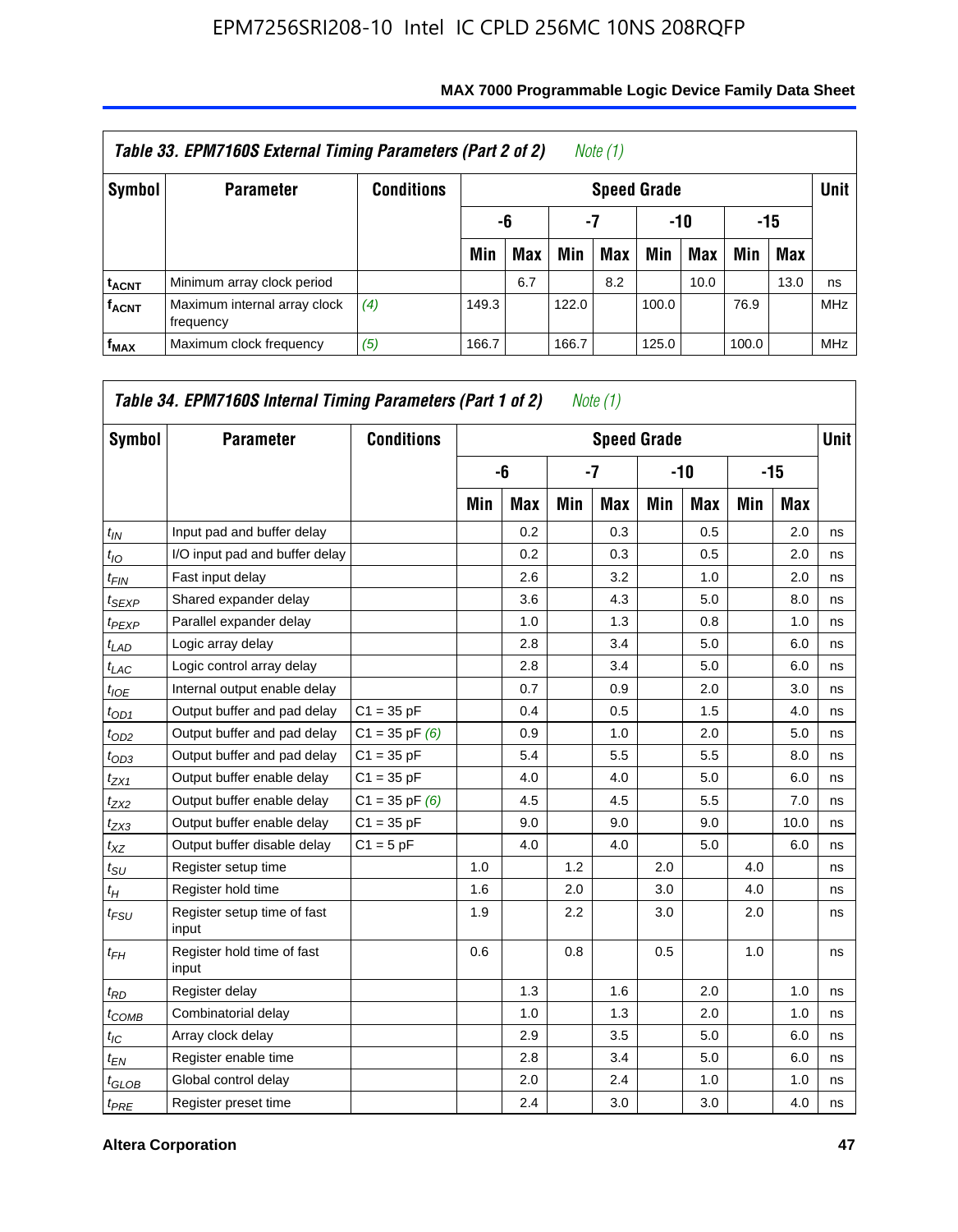#### **MAX 7000 Programmable Logic Device Family Data Sheet**

|           | Table 34. EPM7160S Internal Timing Parameters (Part 2 of 2) |                   |     |      |     | Note (1)           |     |      |     |      |             |
|-----------|-------------------------------------------------------------|-------------------|-----|------|-----|--------------------|-----|------|-----|------|-------------|
| Symbol    | <b>Parameter</b>                                            | <b>Conditions</b> |     |      |     | <b>Speed Grade</b> |     |      |     |      | <b>Unit</b> |
|           |                                                             |                   |     | -6   | -7  |                    |     | -10  | -15 |      |             |
|           |                                                             |                   | Min | Max  | Min | <b>Max</b>         | Min | Max  | Min | Max  |             |
| $t_{CLR}$ | Register clear time                                         |                   |     | 2.4  |     | 3.0                |     | 3.0  |     | 4.0  | ns          |
| $t_{PIA}$ | PIA delay                                                   | (7)               |     | 1.6  |     | 2.0                |     | 1.0  |     | 2.0  | ns          |
| $t_{LPA}$ | Low-power adder                                             | (8)               |     | 11.0 |     | 10.0               |     | 11.0 |     | 13.0 | ns          |

#### *Notes to tables:*

- (1) These values are specified under the recommended operating conditions shown in Table 14. See Figure 13 for more information on switching waveforms.
- (2) This minimum pulse width for preset and clear applies for both global clear and array controls. The  $t_{LPA}$  parameter must be added to this minimum width if the clear or reset signal incorporates the *t<sub>LAD</sub>* parameter into the signal path.
- (3) This parameter is a guideline that is sample-tested only and is based on extensive device characterization. This parameter applies for both global and array clocking.
- (4) These parameters are measured with a 16-bit loadable, enabled, up/down counter programmed into each LAB.
- (5) The  $f_{MAX}$  values represent the highest frequency for pipelined data.
- (6) Operating conditions:  $V_{\text{CCIO}} = 3.3 V \pm 10\%$  for commercial and industrial use.
- (7) For EPM7064S-5, EPM7064S-6, EPM7128S-6, EPM7160S-6, EPM7160S-7, EPM7192S-7, and EPM7256S-7 devices, these values are specified for a PIA fan-out of one LAB (16 macrocells). For each additional LAB fan-out in these devices, add an additional 0.1 ns to the PIA timing value.
- (8) The  $t_{LPA}$  parameter must be added to the  $t_{LAP}$ ,  $t_{LAC}$ ,  $t_{IC}$ ,  $t_{EN}$ ,  $t_{SEXP}$ ,  $t_{ACL}$ , and  $t_{CPPW}$  parameters for macrocells running in the low-power mode.

|                             | Table 35. EPM7192S External Timing Parameters (Part 1 of 2) |                   |     |      | Note (1) |                    |      |       |             |
|-----------------------------|-------------------------------------------------------------|-------------------|-----|------|----------|--------------------|------|-------|-------------|
| Symbol                      | <b>Parameter</b>                                            | <b>Conditions</b> |     |      |          | <b>Speed Grade</b> |      |       | <b>Unit</b> |
|                             |                                                             |                   |     | $-7$ |          | -10                |      | $-15$ |             |
|                             |                                                             |                   | Min | Max  | Min      | <b>Max</b>         | Min  | Max   |             |
| t <sub>PD1</sub>            | Input to non-registered output                              | $C1 = 35 pF$      |     | 7.5  |          | 10.0               |      | 15.0  | ns          |
| $t_{PD2}$                   | I/O input to non-registered<br>output                       | $C1 = 35 pF$      |     | 7.5  |          | 10.0               |      | 15.0  | ns          |
| $t_{\scriptstyle\text{SU}}$ | Global clock setup time                                     |                   | 4.1 |      | 7.0      |                    | 11.0 |       | ns          |
| $t_H$                       | Global clock hold time                                      |                   | 0.0 |      | 0.0      |                    | 0.0  |       | ns          |
| t <sub>FSU</sub>            | Global clock setup time of fast<br>input                    |                   | 3.0 |      | 3.0      |                    | 3.0  |       | ns          |
| $t_{FH}$                    | Global clock hold time of fast<br>input                     |                   | 0.0 |      | 0.5      |                    | 0.0  |       | ns          |
| $t_{CO1}$                   | Global clock to output delay                                | $C1 = 35 pF$      |     | 4.7  |          | 5.0                |      | 8.0   | ns          |
| $t_{CH}$                    | Global clock high time                                      |                   | 3.0 |      | 4.0      |                    | 5.0  |       | ns          |
| $t_{CL}$                    | Global clock low time                                       |                   | 3.0 |      | 4.0      |                    | 5.0  |       | ns          |
| t <sub>ASU</sub>            | Array clock setup time                                      |                   | 1.0 |      | 2.0      |                    | 4.0  |       | ns          |

### Tables 35 and 36 show the EPM7192S AC operating conditions.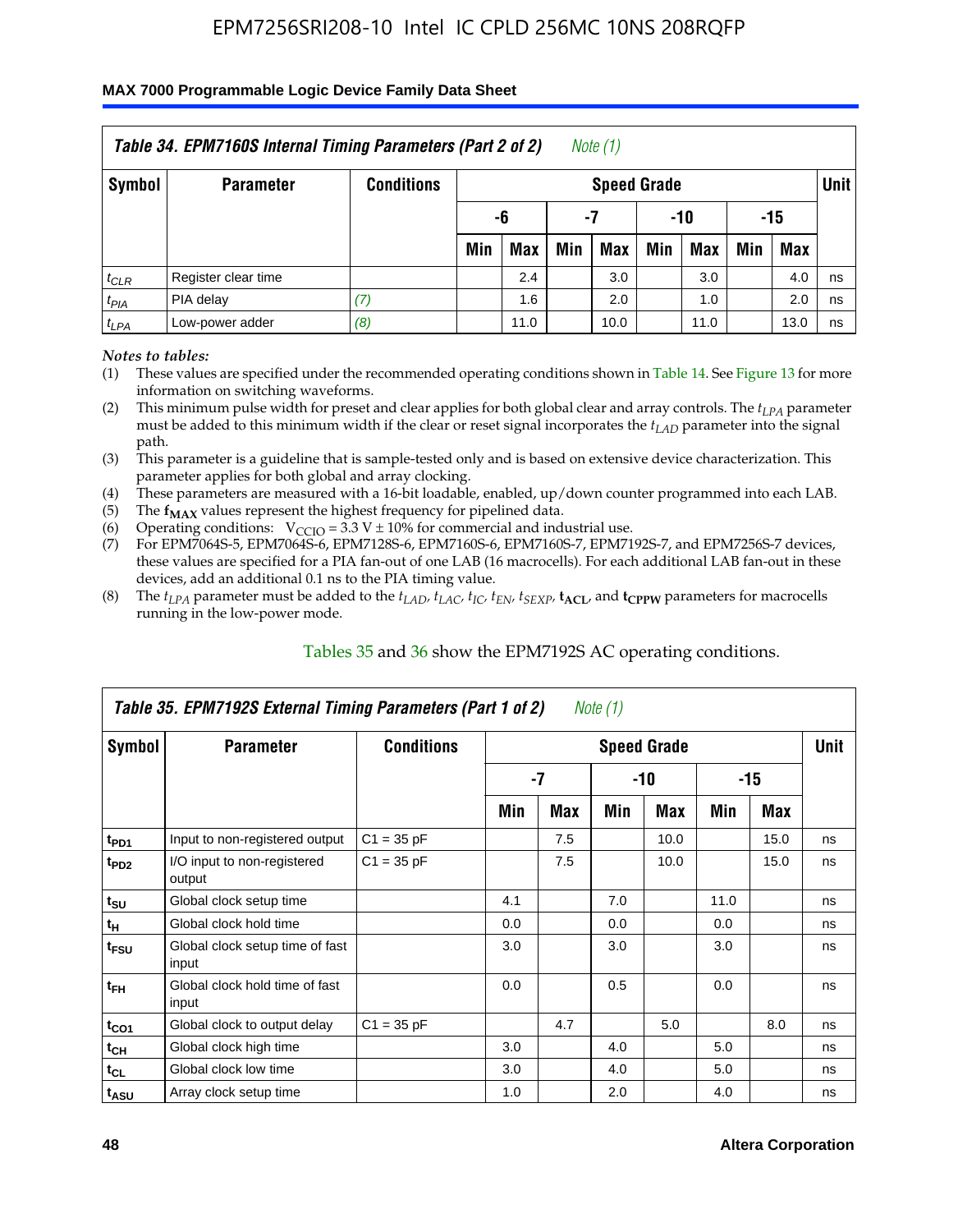|                         | Table 35. EPM7192S External Timing Parameters (Part 2 of 2) |                    |       |     | Note (1) |                    |       |      |             |
|-------------------------|-------------------------------------------------------------|--------------------|-------|-----|----------|--------------------|-------|------|-------------|
| Symbol                  | <b>Parameter</b>                                            | <b>Conditions</b>  |       |     |          | <b>Speed Grade</b> |       |      | <b>Unit</b> |
|                         |                                                             |                    |       | -7  |          | -10                |       | -15  |             |
|                         |                                                             |                    | Min   | Max | Min      | Max                | Min   | Max  |             |
| t <sub>АН</sub>         | Array clock hold time                                       |                    | 1.8   |     | 3.0      |                    | 4.0   |      | ns          |
| t <sub>ACO1</sub>       | Array clock to output delay                                 | $C1 = 35 pF$       |       | 7.8 |          | 10.0               |       | 15.0 | ns          |
| $t_{\sf ACH}$           | Array clock high time                                       |                    | 3.0   |     | 4.0      |                    | 6.0   |      | ns          |
| $t_{\sf ACL}$           | Array clock low time                                        |                    | 3.0   |     | 4.0      |                    | 6.0   |      | ns          |
| t <sub>CPPW</sub>       | Minimum pulse width for clear<br>and preset                 | (2)                | 3.0   |     | 4.0      |                    | 6.0   |      | ns          |
| $t_{ODH}$               | Output data hold time after<br>clock                        | $C1 = 35$ pF $(3)$ | 1.0   |     | 1.0      |                    | 1.0   |      | ns          |
| $t_{\mathsf{CNT}}$      | Minimum global clock period                                 |                    |       | 8.0 |          | 10.0               |       | 13.0 | ns          |
| $f_{\text{CNT}}$        | Maximum internal global clock<br>frequency                  | (4)                | 125.0 |     | 100.0    |                    | 76.9  |      | <b>MHz</b>  |
| $t_{ACNT}$              | Minimum array clock period                                  |                    |       | 8.0 |          | 10.0               |       | 13.0 | ns          |
| <b>f<sub>ACNT</sub></b> | Maximum internal array clock<br>frequency                   | (4)                | 125.0 |     | 100.0    |                    | 76.9  |      | <b>MHz</b>  |
| f <sub>MAX</sub>        | Maximum clock frequency                                     | (5)                | 166.7 |     | 125.0    |                    | 100.0 |      | <b>MHz</b>  |

### **MAX 7000 Programmable Logic Device Family Data Sheet**

|                 | Table 36. EPM7192S Internal Timing Parameters (Part 1 of 2) |                    |     | Note (1) |     |                    |     |       |      |
|-----------------|-------------------------------------------------------------|--------------------|-----|----------|-----|--------------------|-----|-------|------|
| Symbol          | <b>Parameter</b>                                            | <b>Conditions</b>  |     |          |     | <b>Speed Grade</b> |     |       | Unit |
|                 |                                                             |                    |     | -7       |     | -10                |     | $-15$ |      |
|                 |                                                             |                    | Min | Max      | Min | Max                | Min | Max   |      |
| $t_{IN}$        | Input pad and buffer delay                                  |                    |     | 0.3      |     | 0.5                |     | 2.0   | ns   |
| $t_{IO}$        | I/O input pad and buffer delay                              |                    |     | 0.3      |     | 0.5                |     | 2.0   | ns   |
| $t_{FIN}$       | Fast input delay                                            |                    |     | 3.2      |     | 1.0                |     | 2.0   | ns   |
| $t_{SEXP}$      | Shared expander delay                                       |                    |     | 4.2      |     | 5.0                |     | 8.0   | ns   |
| $t_{PEXP}$      | Parallel expander delay                                     |                    |     | 1.2      |     | 0.8                |     | 1.0   | ns   |
| $t_{LAD}$       | Logic array delay                                           |                    |     | 3.1      |     | 5.0                |     | 6.0   | ns   |
| $t_{LAC}$       | Logic control array delay                                   |                    |     | 3.1      |     | 5.0                |     | 6.0   | ns   |
| $t_{IOE}$       | Internal output enable delay                                |                    |     | 0.9      |     | 2.0                |     | 3.0   | ns   |
| $t_{OD1}$       | Output buffer and pad delay                                 | $C1 = 35 pF$       |     | 0.5      |     | 1.5                |     | 4.0   | ns   |
| $t_{OD2}$       | Output buffer and pad delay                                 | $C1 = 35$ pF $(6)$ |     | 1.0      |     | 2.0                |     | 5.0   | ns   |
| $t_{OD3}$       | Output buffer and pad delay                                 | $C1 = 35 pF$       |     | 5.5      |     | 5.5                |     | 7.0   | ns   |
| $t_{ZX1}$       | Output buffer enable delay                                  | $C1 = 35 pF$       |     | 4.0      |     | 5.0                |     | 6.0   | ns   |
| $t_{ZX2}$       | Output buffer enable delay                                  | $C1 = 35$ pF $(6)$ |     | 4.5      |     | 5.5                |     | 7.0   | ns   |
| $t_{ZX3}$       | Output buffer enable delay                                  | $C1 = 35 pF$       |     | 9.0      |     | 9.0                |     | 10.0  | ns   |
| $t_{XZ}$        | Output buffer disable delay                                 | $C1 = 5pF$         |     | 4.0      |     | 5.0                |     | 6.0   | ns   |
| $t_{\text{SU}}$ | Register setup time                                         |                    | 1.1 |          | 2.0 |                    | 4.0 |       | ns   |

**F**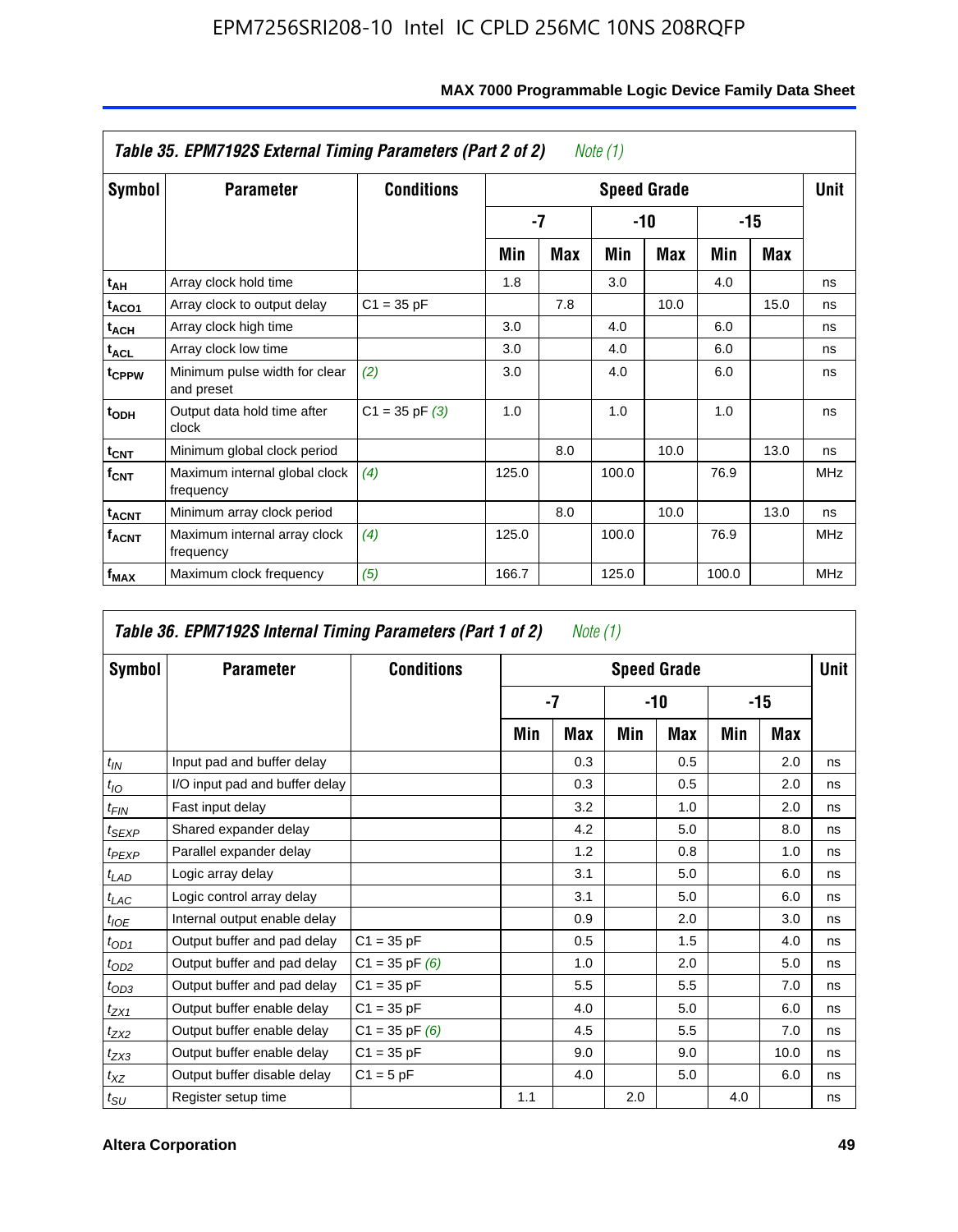|                    | Table 36. EPM7192S Internal Timing Parameters (Part 2 of 2) |                   |     | Note (1) |     |                    |     |       |      |
|--------------------|-------------------------------------------------------------|-------------------|-----|----------|-----|--------------------|-----|-------|------|
| Symbol             | <b>Parameter</b>                                            | <b>Conditions</b> |     |          |     | <b>Speed Grade</b> |     |       | Unit |
|                    |                                                             |                   |     | -7       |     | -10                |     | $-15$ |      |
|                    |                                                             |                   | Min | Max      | Min | Max                | Min | Max   |      |
| $t_H$              | Register hold time                                          |                   | 1.7 |          | 3.0 |                    | 4.0 |       | ns   |
| $t_{\mathit{FSU}}$ | Register setup time of fast<br>input                        |                   | 2.3 |          | 3.0 |                    | 2.0 |       | ns   |
| $t_{FH}$           | Register hold time of fast<br>input                         |                   | 0.7 |          | 0.5 |                    | 1.0 |       | ns   |
| $t_{RD}$           | Register delay                                              |                   |     | 1.4      |     | 2.0                |     | 1.0   | ns   |
| $t_{COMB}$         | Combinatorial delay                                         |                   |     | 1.2      |     | 2.0                |     | 1.0   | ns   |
| $t_{IC}$           | Array clock delay                                           |                   |     | 3.2      |     | 5.0                |     | 6.0   | ns   |
| $t_{EN}$           | Register enable time                                        |                   |     | 3.1      |     | 5.0                |     | 6.0   | ns   |
| $t_{GLOB}$         | Global control delay                                        |                   |     | 2.5      |     | 1.0                |     | 1.0   | ns   |
| $t_{PRE}$          | Register preset time                                        |                   |     | 2.7      |     | 3.0                |     | 4.0   | ns   |
| $t_{CLR}$          | Register clear time                                         |                   |     | 2.7      |     | 3.0                |     | 4.0   | ns   |
| t <sub>PIA</sub>   | PIA delay                                                   | (7)               |     | 2.4      |     | 1.0                |     | 2.0   | ns   |
| $t_{LPA}$          | Low-power adder                                             | (8)               |     | 10.0     |     | 11.0               |     | 13.0  | ns   |

#### **MAX 7000 Programmable Logic Device Family Data Sheet**

#### *Notes to tables:*

- (1) These values are specified under the recommended operating conditions shown in Table 14. See Figure 13 for more information on switching waveforms.
- (2) This minimum pulse width for preset and clear applies for both global clear and array controls. The *tLPA* parameter must be added to this minimum width if the clear or reset signal incorporates the *t<sub>LAD</sub>* parameter into the signal path.
- (3) This parameter is a guideline that is sample-tested only and is based on extensive device characterization. This parameter applies for both global and array clocking.
- (4) These parameters are measured with a 16-bit loadable, enabled, up/down counter programmed into each LAB.
- (5) The  $f_{MAX}$  values represent the highest frequency for pipelined data.
- (6) Operating conditions:  $V_{\text{CCIO}} = 3.3 \text{ V} \pm 10\%$  for commercial and industrial use.
- (7) For EPM7064S-5, EPM7064S-6, EPM7128S-6, EPM7160S-6, EPM7160S-7, EPM7192S-7, and EPM7256S-7 devices, these values are specified for a PIA fan-out of one LAB (16 macrocells). For each additional LAB fan-out in these devices, add an additional 0.1 ns to the PIA timing value.
- (8) The  $t_{LPA}$  parameter must be added to the  $t_{LAD}$ ,  $t_{LAC}$ ,  $t_{IC}$ ,  $t_{EN}$ ,  $t_{SIX}$ ,  $t_{ACL}$ , and  $t_{CPW}$  parameters for macrocells running in the low-power mode.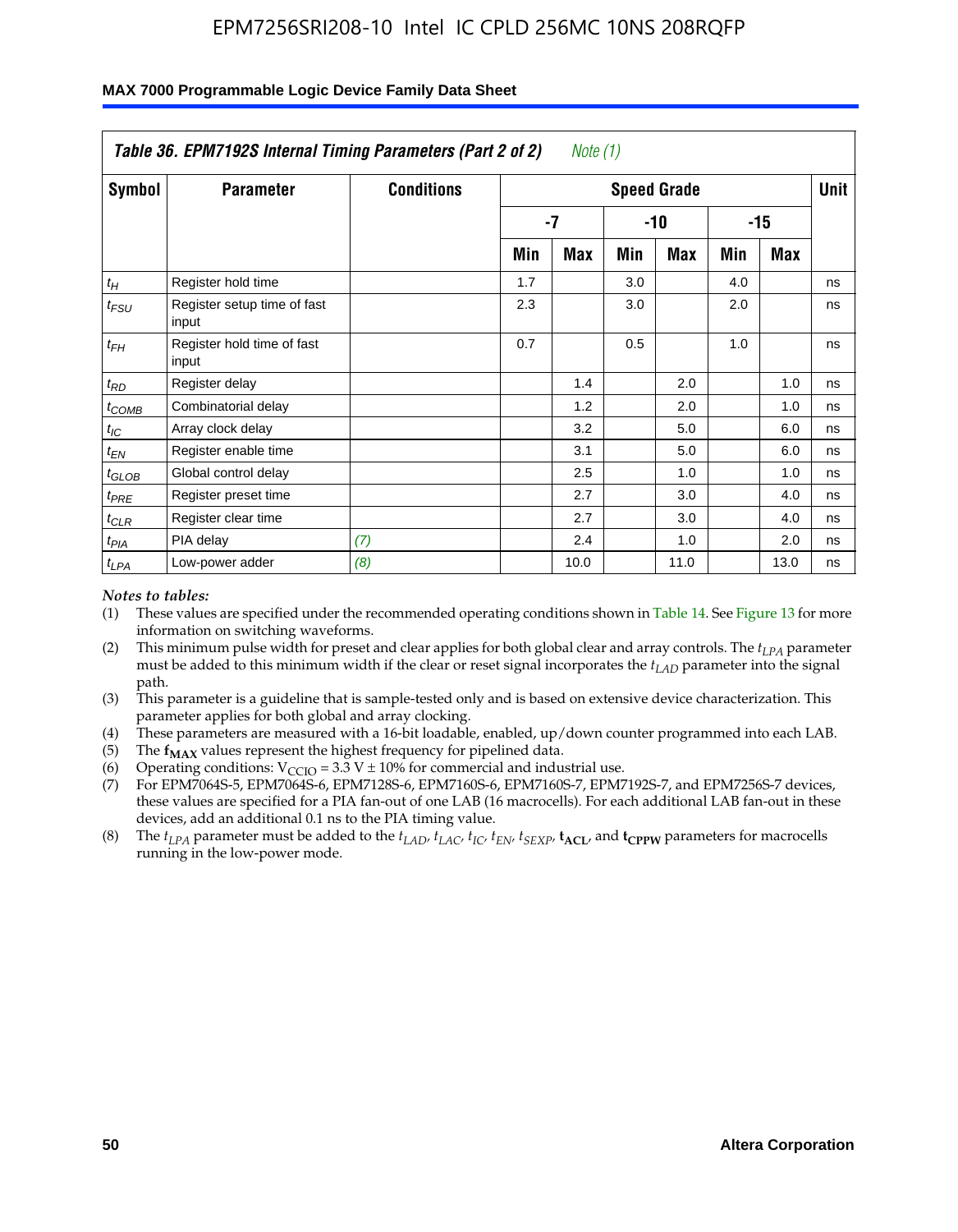|                    | <b>Table 37. EPM7256S External Timing Parameters</b> |                    | Note $(1)$ |     |                    |      |       |            |            |
|--------------------|------------------------------------------------------|--------------------|------------|-----|--------------------|------|-------|------------|------------|
| Symbol             | <b>Parameter</b>                                     | <b>Conditions</b>  |            |     | <b>Speed Grade</b> |      |       |            | Unit       |
|                    |                                                      |                    | $-7$       |     | $-10$              |      | $-15$ |            |            |
|                    |                                                      |                    | Min        | Max | Min                | Max  | Min   | <b>Max</b> |            |
| t <sub>PD1</sub>   | Input to non-registered output                       | $C1 = 35 pF$       |            | 7.5 |                    | 10.0 |       | 15.0       | ns         |
| t <sub>PD2</sub>   | I/O input to non-registered<br>output                | $C1 = 35 pF$       |            | 7.5 |                    | 10.0 |       | 15.0       | ns         |
| t <sub>su</sub>    | Global clock setup time                              |                    | 3.9        |     | 7.0                |      | 11.0  |            | ns         |
| $t_H$              | Global clock hold time                               |                    | 0.0        |     | 0.0                |      | 0.0   |            | ns         |
| t <sub>FSU</sub>   | Global clock setup time of fast<br>input             |                    | 3.0        |     | 3.0                |      | 3.0   |            | ns         |
| $t_{FH}$           | Global clock hold time of fast<br>input              |                    | 0.0        |     | 0.5                |      | 0.0   |            | ns         |
| $t_{CO1}$          | Global clock to output delay                         | $C1 = 35 pF$       |            | 4.7 |                    | 5.0  |       | 8.0        | ns         |
| $t_{CH}$           | Global clock high time                               |                    | 3.0        |     | 4.0                |      | 5.0   |            | ns         |
| $t_{CL}$           | Global clock low time                                |                    | 3.0        |     | 4.0                |      | 5.0   |            | ns         |
| t <sub>ASU</sub>   | Array clock setup time                               |                    | 0.8        |     | 2.0                |      | 4.0   |            | ns         |
| $t_{AH}$           | Array clock hold time                                |                    | 1.9        |     | 3.0                |      | 4.0   |            | ns         |
| t <sub>ACO1</sub>  | Array clock to output delay                          | $C1 = 35 pF$       |            | 7.8 |                    | 10.0 |       | 15.0       | ns         |
| $t_{ACH}$          | Array clock high time                                |                    | 3.0        |     | 4.0                |      | 6.0   |            | ns         |
| $t_{\text{ACL}}$   | Array clock low time                                 |                    | 3.0        |     | 4.0                |      | 6.0   |            | ns         |
| t <sub>CPPW</sub>  | Minimum pulse width for clear<br>and preset          | (2)                | 3.0        |     | 4.0                |      | 6.0   |            | ns         |
| t <sub>ODH</sub>   | Output data hold time after<br>clock                 | $C1 = 35$ pF $(3)$ | 1.0        |     | 1.0                |      | 1.0   |            | ns         |
| $t_{\text{CNT}}$   | Minimum global clock period                          |                    |            | 7.8 |                    | 10.0 |       | 13.0       | ns         |
| $f_{\mathsf{CNT}}$ | Maximum internal global clock<br>frequency           | (4)                | 128.2      |     | 100.0              |      | 76.9  |            | <b>MHz</b> |
| t <sub>ACNT</sub>  | Minimum array clock period                           |                    |            | 7.8 |                    | 10.0 |       | 13.0       | ns         |
| f <sub>ACNT</sub>  | Maximum internal array clock<br>frequency            | (4)                | 128.2      |     | 100.0              |      | 76.9  |            | <b>MHz</b> |
| $f_{MAX}$          | Maximum clock frequency                              | (5)                | 166.7      |     | 125.0              |      | 100.0 |            | <b>MHz</b> |

## Tables 37 and 38 show the EPM7256S AC operating conditions.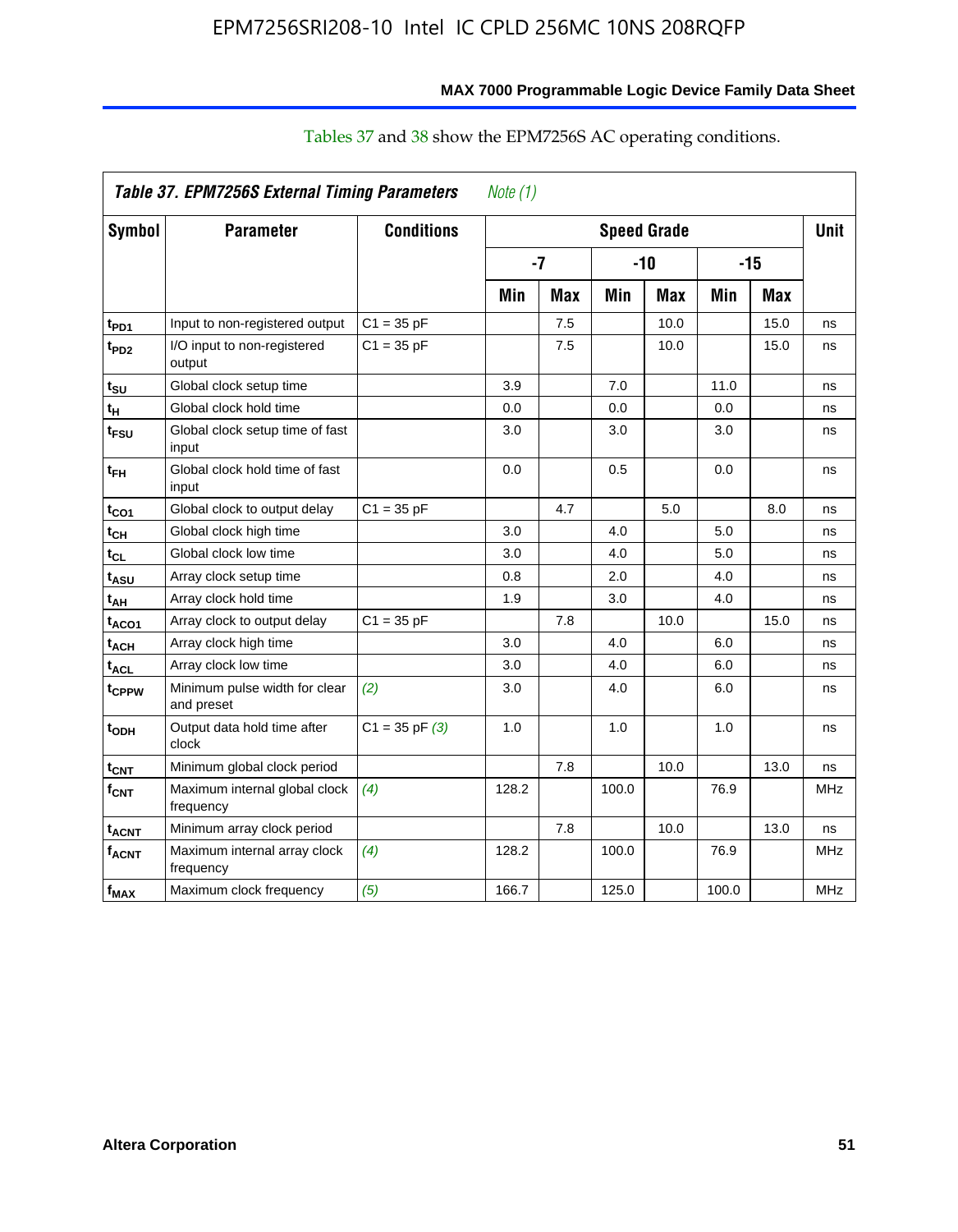|                   | Table 38. EPM7256S Internal Timing Parameters |                    | Note (1) |      |     |                    |     |       |      |
|-------------------|-----------------------------------------------|--------------------|----------|------|-----|--------------------|-----|-------|------|
| Symbol            | <b>Parameter</b>                              | <b>Conditions</b>  |          |      |     | <b>Speed Grade</b> |     |       | Unit |
|                   |                                               |                    |          | $-7$ |     | -10                |     | $-15$ |      |
|                   |                                               |                    | Min      | Max  | Min | Max                | Min | Max   |      |
| $t_{IN}$          | Input pad and buffer delay                    |                    |          | 0.3  |     | 0.5                |     | 2.0   | ns   |
| $t_{1O}$          | I/O input pad and buffer delay                |                    |          | 0.3  |     | 0.5                |     | 2.0   | ns   |
| t <sub>FIN</sub>  | Fast input delay                              |                    |          | 3.4  |     | 1.0                |     | 2.0   | ns   |
| t <sub>SEXP</sub> | Shared expander delay                         |                    |          | 3.9  |     | 5.0                |     | 8.0   | ns   |
| t <sub>PEXP</sub> | Parallel expander delay                       |                    |          | 1.1  |     | 0.8                |     | 1.0   | ns   |
| t <sub>LAD</sub>  | Logic array delay                             |                    |          | 2.6  |     | 5.0                |     | 6.0   | ns   |
| $t_{LAC}$         | Logic control array delay                     |                    |          | 2.6  |     | 5.0                |     | 6.0   | ns   |
| $t_{IOE}$         | Internal output enable delay                  |                    |          | 0.8  |     | 2.0                |     | 3.0   | ns   |
| t <sub>OD1</sub>  | Output buffer and pad delay                   | $C1 = 35 pF$       |          | 0.5  |     | 1.5                |     | 4.0   | ns   |
| t <sub>OD2</sub>  | Output buffer and pad delay                   | $C1 = 35$ pF $(6)$ |          | 1.0  |     | 2.0                |     | 5.0   | ns   |
| $t_{OD3}$         | Output buffer and pad delay                   | $C1 = 35 pF$       |          | 5.5  |     | 5.5                |     | 8.0   | ns   |
| $t_{ZX1}$         | Output buffer enable delay                    | $C1 = 35 pF$       |          | 4.0  |     | 5.0                |     | 6.0   | ns   |
| t <sub>ZX2</sub>  | Output buffer enable delay                    | $C1 = 35$ pF $(6)$ |          | 4.5  |     | 5.5                |     | 7.0   | ns   |
| $t_{ZX3}$         | Output buffer enable delay                    | $C1 = 35 pF$       |          | 9.0  |     | 9.0                |     | 10.0  | ns   |
| $t_{XZ}$          | Output buffer disable delay                   | $C1 = 5pF$         |          | 4.0  |     | 5.0                |     | 6.0   | ns   |
| $t_{\rm SU}$      | Register setup time                           |                    | 1.1      |      | 2.0 |                    | 4.0 |       | ns   |
| $t_H$             | Register hold time                            |                    | 1.6      |      | 3.0 |                    | 4.0 |       | ns   |
| t <sub>FSU</sub>  | Register setup time of fast<br>input          |                    | 2.4      |      | 3.0 |                    | 2.0 |       | ns   |
| $t_{FH}$          | Register hold time of fast<br>input           |                    | 0.6      |      | 0.5 |                    | 1.0 |       | ns   |
| $t_{RD}$          | Register delay                                |                    |          | 1.1  |     | 2.0                |     | 1.0   | ns   |
| t <sub>COMB</sub> | Combinatorial delay                           |                    |          | 1.1  |     | 2.0                |     | 1.0   | ns   |
| t <sub>IC</sub>   | Array clock delay                             |                    |          | 2.9  |     | 5.0                |     | 6.0   | ns   |
| t <sub>EN</sub>   | Register enable time                          |                    |          | 2.6  |     | 5.0                |     | 6.0   | ns   |
| t <sub>GLOB</sub> | Global control delay                          |                    |          | 2.8  |     | 1.0                |     | 1.0   | ns   |
| $t_{PRE}$         | Register preset time                          |                    |          | 2.7  |     | 3.0                |     | 4.0   | ns   |
| $t_{\sf CLR}$     | Register clear time                           |                    |          | 2.7  |     | 3.0                |     | 4.0   | ns   |
| $t_{PIA}$         | PIA delay                                     | (7)                |          | 3.0  |     | 1.0                |     | 2.0   | ns   |
| $t_{LPA}$         | Low-power adder                               | (8)                |          | 10.0 |     | 11.0               |     | 13.0  | ns   |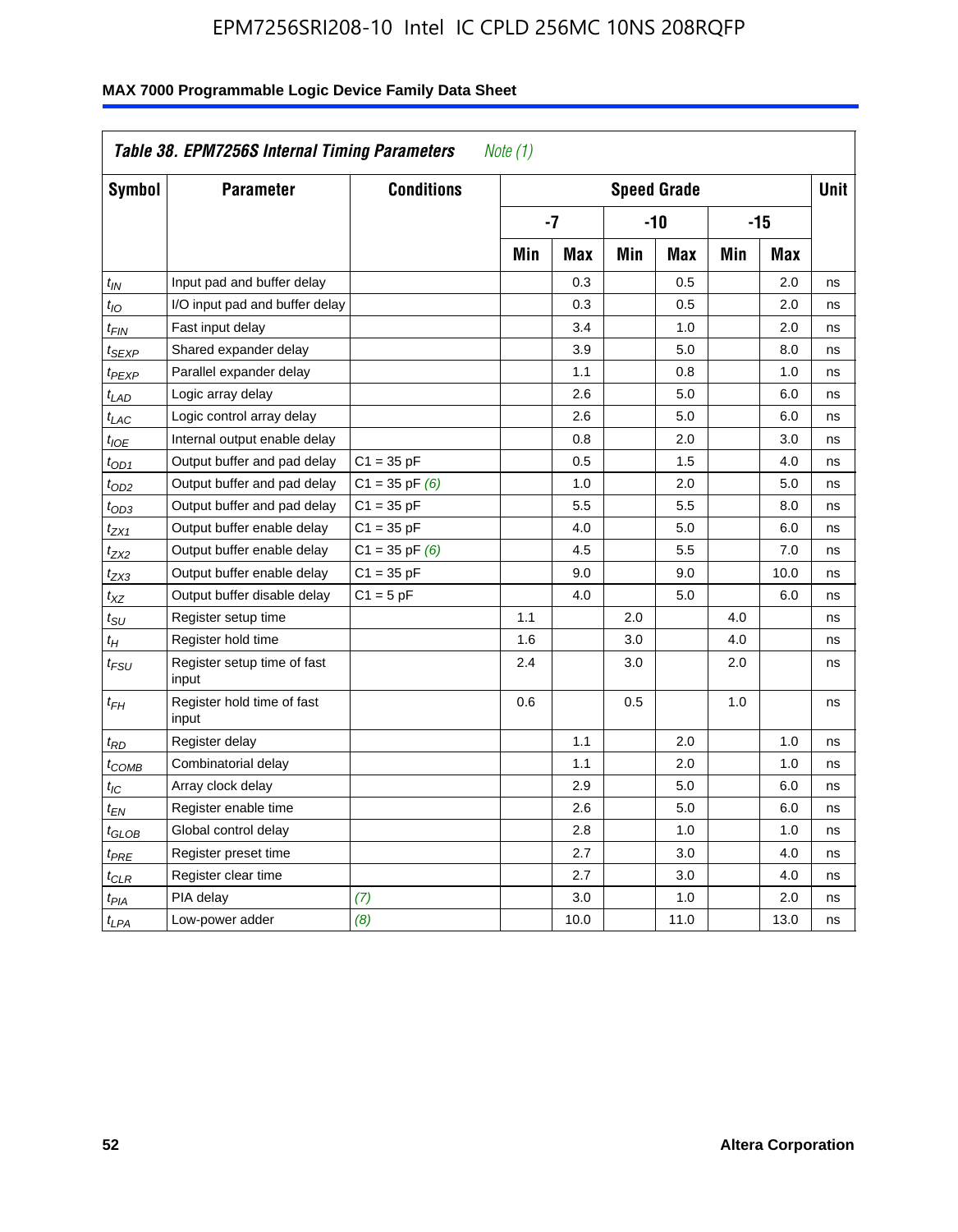**MAX 7000 Programmable Logic Device Family Data Sheet**

#### *Notes to tables:*

- (1) These values are specified under the recommended operating conditions shown in Table 14. See Figure 13 for more information on switching waveforms.
- (2) This minimum pulse width for preset and clear applies for both global clear and array controls. The  $t_{LPA}$  parameter must be added to this minimum width if the clear or reset signal incorporates the *tLAD* parameter into the signal path.
- (3) This parameter is a guideline that is sample-tested only and is based on extensive device characterization. This parameter applies for both global and array clocking.
- (4) These parameters are measured with a 16-bit loadable, enabled, up/down counter programmed into each LAB.
- (5) The  $f_{MAX}$  values represent the highest frequency for pipelined data.
- (6) Operating conditions:  $V_{\text{CCIO}} = 3.3 \text{ V} \pm 10\%$  for commercial and industrial use.
- (7) For EPM7064S-5, EPM7064S-6, EPM7128S-6, EPM7160S-6, EPM7160S-7, EPM7192S-7, and EPM7256S-7 devices, these values are specified for a PIA fan-out of one LAB (16 macrocells). For each additional LAB fan-out in these devices, add an additional 0.1 ns to the PIA timing value.
- (8) The  $t_{LPA}$  parameter must be added to the  $t_{LAD}$ ,  $t_{LAC}$ ,  $t_{IC}$ ,  $t_{EN}$ ,  $t_{SEXP}$ ,  $t_{ACL}$ , and  $t_{CPPW}$  parameters for macrocells running in the low-power mode.

## **Power Consumption**

[Supply power \(P\) versus frequency \(](http://www.altera.com/literature/an/an074.pdf) $f_{MAX}$  in MHz) for MAX 7000 devices is calculated with the following equation:

 $P = P_{INT} + P_{IO} = I_{CCLNT} \times V_{CC} + P_{IO}$ 

The  $P_{IO}$  value, which depends on the device output load characteristics and switching frequency, can be calculated using the guidelines given in *Application Note 74 (Evaluating Power for Altera Devices)*.

The  $I_{\text{CCINT}}$  value, which depends on the switching frequency and the application logic, is calculated with the following equation:

 $I_{\text{CCTNT}} =$ 

 $A \times MC_{TON} + B \times (MC_{DEFU} - MC_{TON}) + C \times MC_{LISED} \times f_{MAX} \times tog_{LC}$ 

The parameters in this equation are shown below:

| $MC$ <sub>TON</sub> | = Number of macrocells with the Turbo Bit option turned on, |
|---------------------|-------------------------------------------------------------|
|                     | as reported in the MAX+PLUS II Report File (.rpt)           |
| MC <sub>DFV</sub>   | = Number of macrocells in the device                        |
| $MC_{\rm{LISED}}$   | = Total number of macrocells in the design, as reported     |
|                     | in the MAX+PLUS II Report File (.rpt)                       |
| $f_{MAX}$           | = Highest clock frequency to the device                     |
| $tog_{LC}$          | = Average ratio of logic cells toggling at each clock       |
|                     | (typically 0.125)                                           |
| A, B, C             | $=$ Constants, shown in Table 39                            |
|                     |                                                             |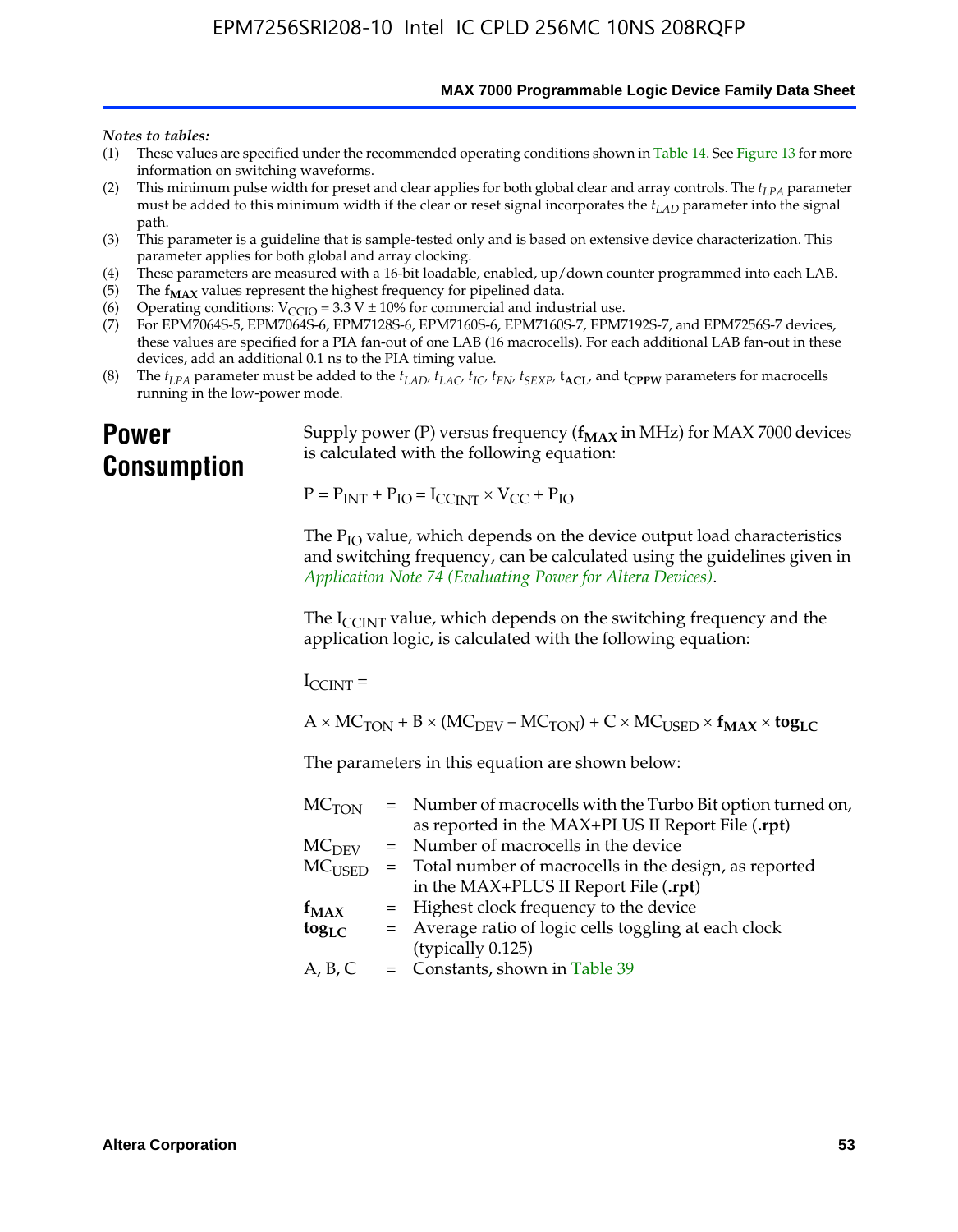| Table 39. MAX 7000 I <sub>CC</sub> Equation Constants |      |      |       |  |  |
|-------------------------------------------------------|------|------|-------|--|--|
| <b>Device</b>                                         | A    | B    | C     |  |  |
| EPM7032                                               | 1.87 | 0.52 | 0.144 |  |  |
| EPM7064                                               | 1.63 | 0.74 | 0.144 |  |  |
| EPM7096                                               | 1.63 | 0.74 | 0.144 |  |  |
| <b>EPM7128E</b>                                       | 1.17 | 0.54 | 0.096 |  |  |
| EPM7160E                                              | 1.17 | 0.54 | 0.096 |  |  |
| <b>EPM7192E</b>                                       | 1.17 | 0.54 | 0.096 |  |  |
| <b>EPM7256E</b>                                       | 1.17 | 0.54 | 0.096 |  |  |
| <b>EPM7032S</b>                                       | 0.93 | 0.40 | 0.040 |  |  |
| EPM7064S                                              | 0.93 | 0.40 | 0.040 |  |  |
| <b>EPM7128S</b>                                       | 0.93 | 0.40 | 0.040 |  |  |
| <b>EPM7160S</b>                                       | 0.93 | 0.40 | 0.040 |  |  |
| <b>EPM7192S</b>                                       | 0.93 | 0.40 | 0.040 |  |  |
| <b>EPM7256S</b>                                       | 0.93 | 0.40 | 0.040 |  |  |

This calculation provides an  $I_{CC}$  estimate based on typical conditions using a pattern of a 16-bit, loadable, enabled, up/down counter in each LAB with no output load. Actual  $I_{CC}$  values should be verified during operation because this measurement is sensitive to the actual pattern in the device and the environmental operating conditions.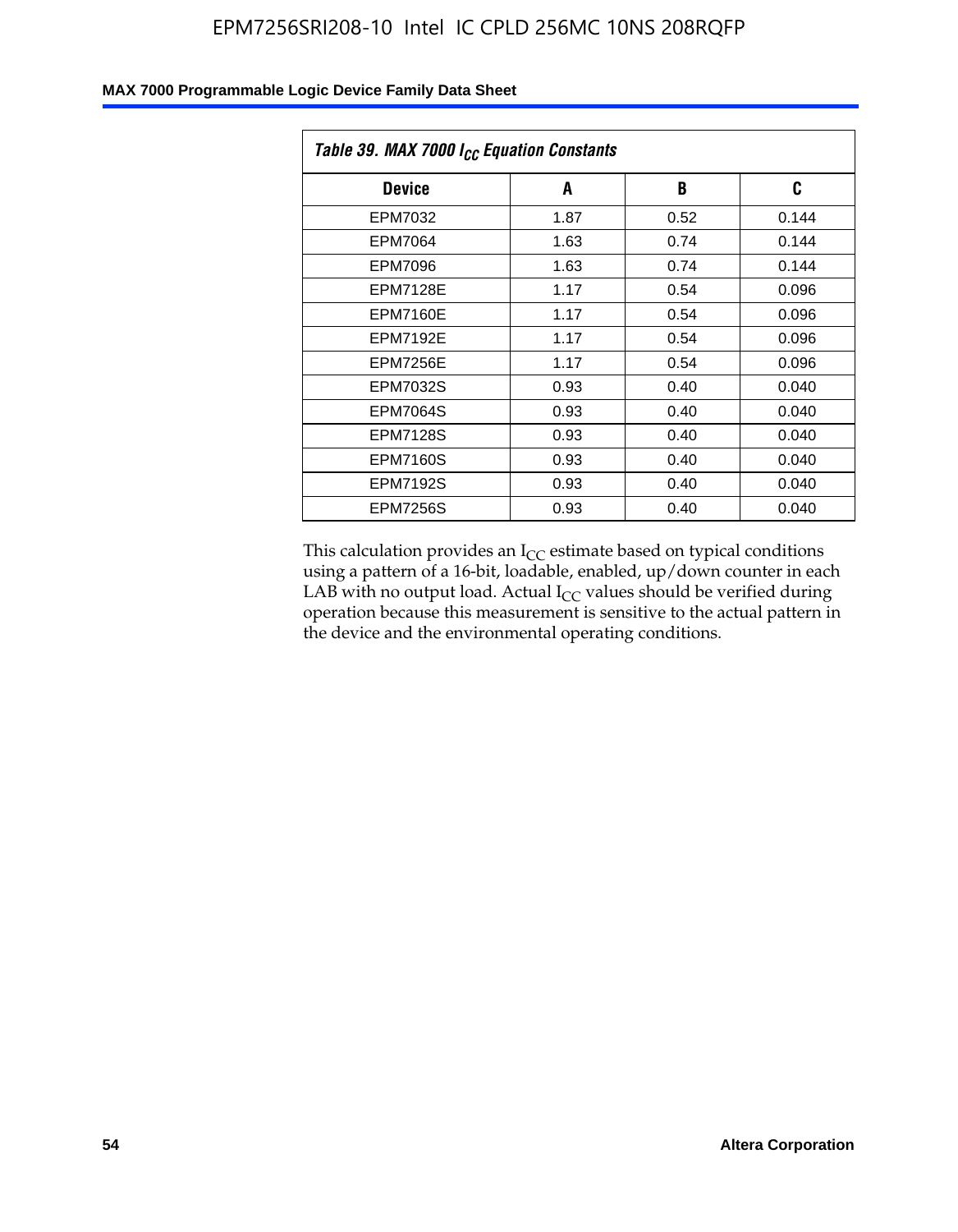**MAX 7000 Programmable Logic Device Family Data Sheet**

Figure 14 shows typical supply current versus frequency for MAX 7000 devices.

*Figure 14. I<sub>CC</sub> vs. Frequency for MAX 7000 Devices (Part 1 of 2)* 



**EPM7096**

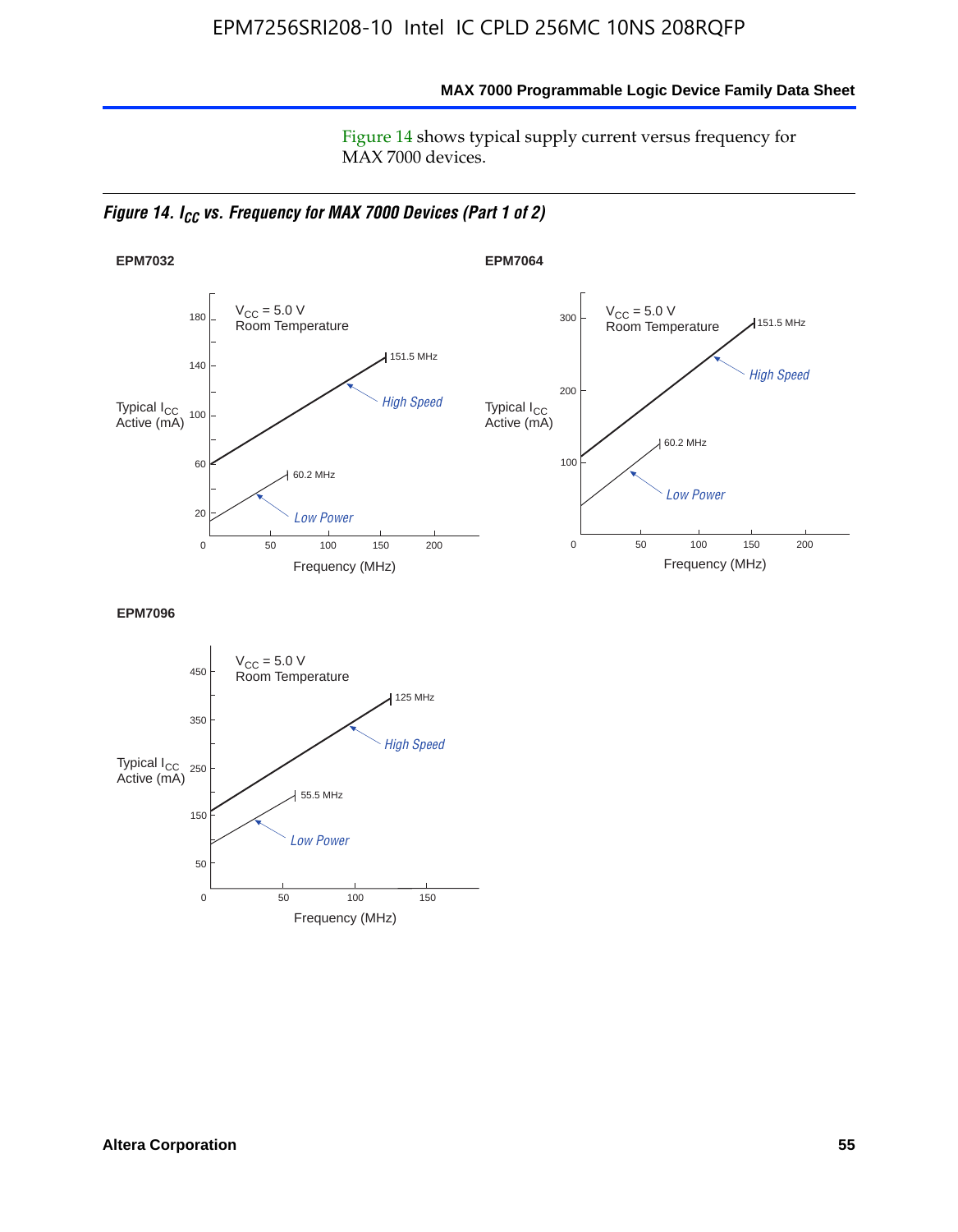

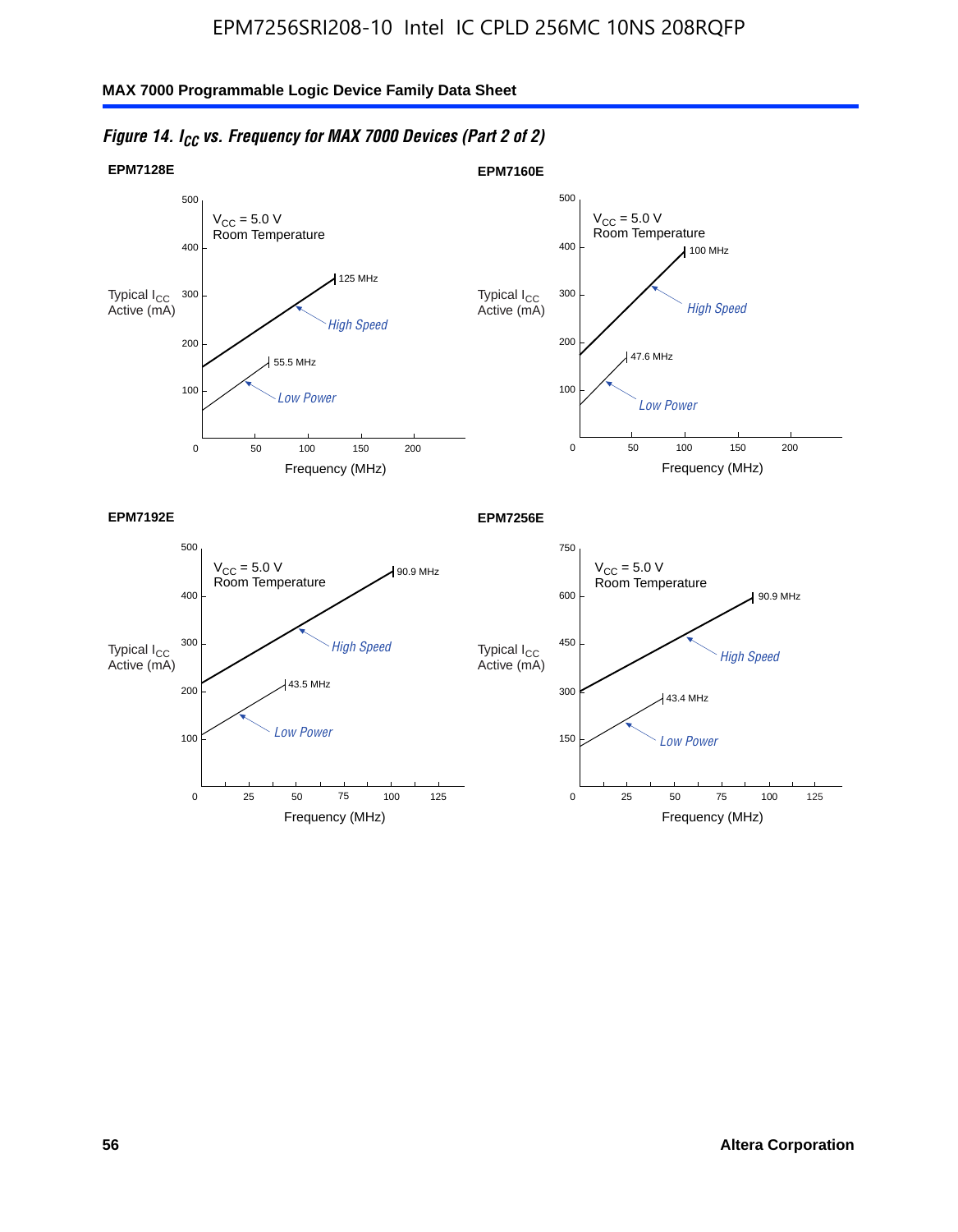Figure 15 shows typical supply current versus frequency for MAX 7000S devices.

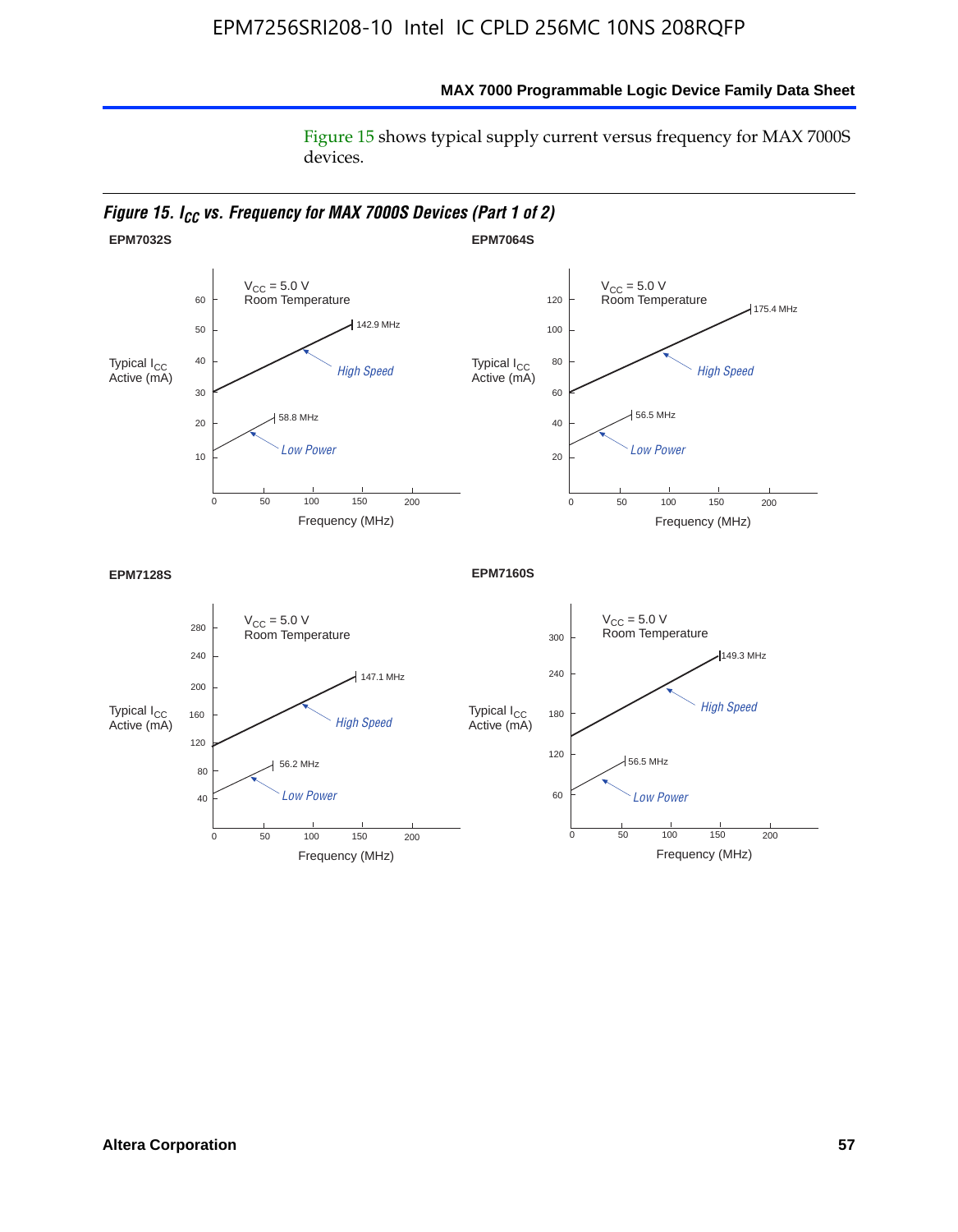#### **EPM7192S** V<sub>CC</sub> = 5.0 V<br>Room Temperature 0 Frequency (MHz) High Speed Low Power 25 100 125 125.0 MHz 55.6 MHz 60 120 180 240 300 50 75 **EPM7256S** V<sub>CC</sub> = 5.0 V<br>Room Temperature 0 Frequency (MHz) High Speed Low Power 25 100 125 128.2 MHz 56.2 MHz 100 200 300 400 50 75 Typical I<sub>CC</sub><br>Active (mA) Typical I<sub>CC</sub> Typical I<sub>CC</sub> Typical I<sub>C</sub> Typical I<sub>C</sub> Typical I<sub>C</sub> Typical I<sub>C</sub> Typical I<sub>C</sub> Typical I<sub>C</sub> Typical I<sub>C</sub> Typical I<sub>C</sub> Typical I<sub>C</sub> Typical I<sub>C</sub> Typical I<sub>C</sub> Typical I<sub>C</sub> Typical I<sub>C</sub> Typical I<sub>C</sub> Typical I<sub>C</sub> Typical I<sub>CC</sub><br>Active (mA)

## *Figure 15. I<sub>CC</sub> vs. Frequency for MAX 7000S Devices (Part 2 of 2)*

## **Device Pin-Outs**

See the Altera web site (**http://www.altera.com**) or the *Altera Digital Library* for pin-out information.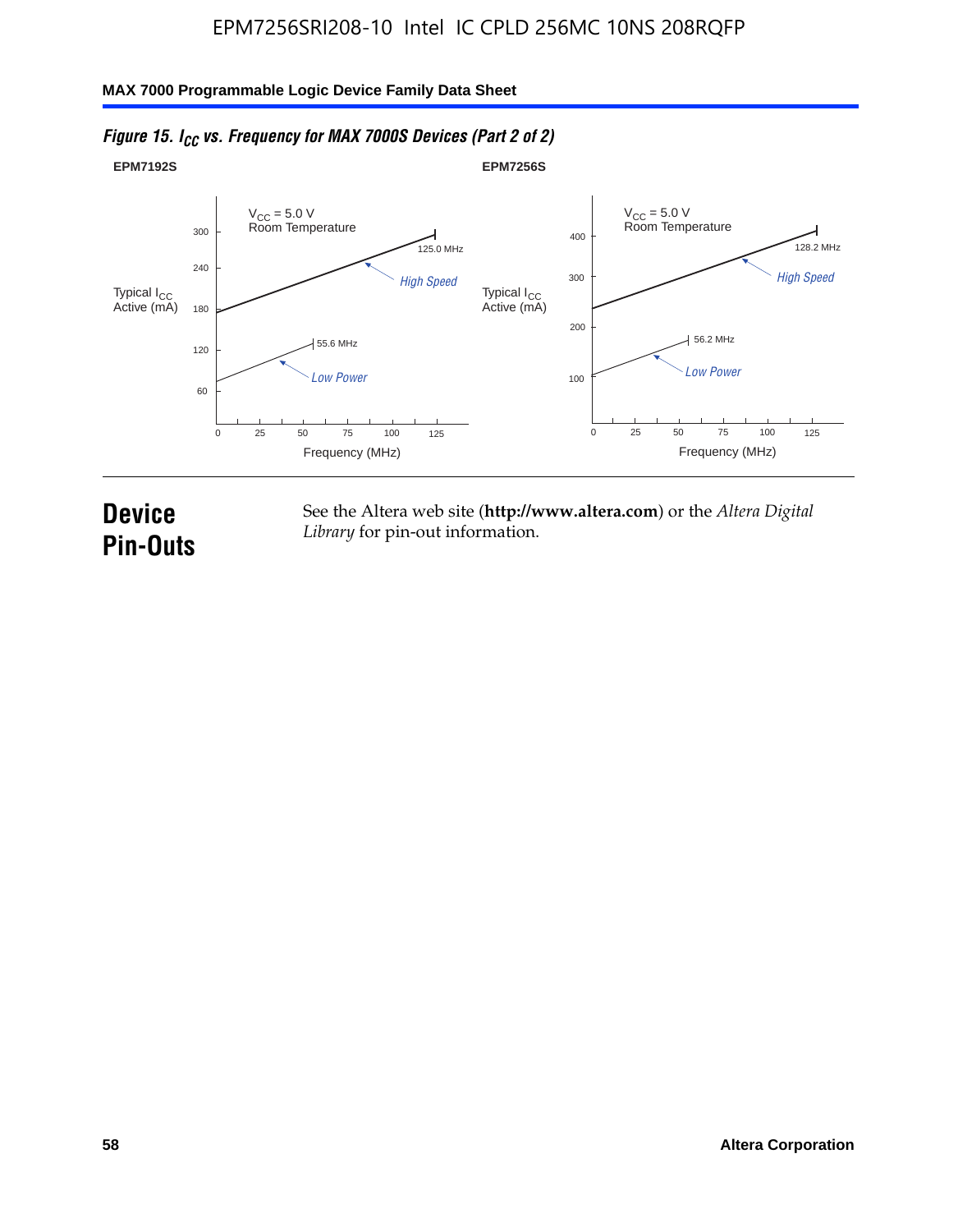Figures 16 through 22 show the package pin-out diagrams for MAX 7000 devices.



#### *Notes:*

- (1) The pin functions shown in parenthesis are only available in MAX 7000E and MAX 7000S devices.
- (2) JTAG ports are available in MAX 7000S devices only.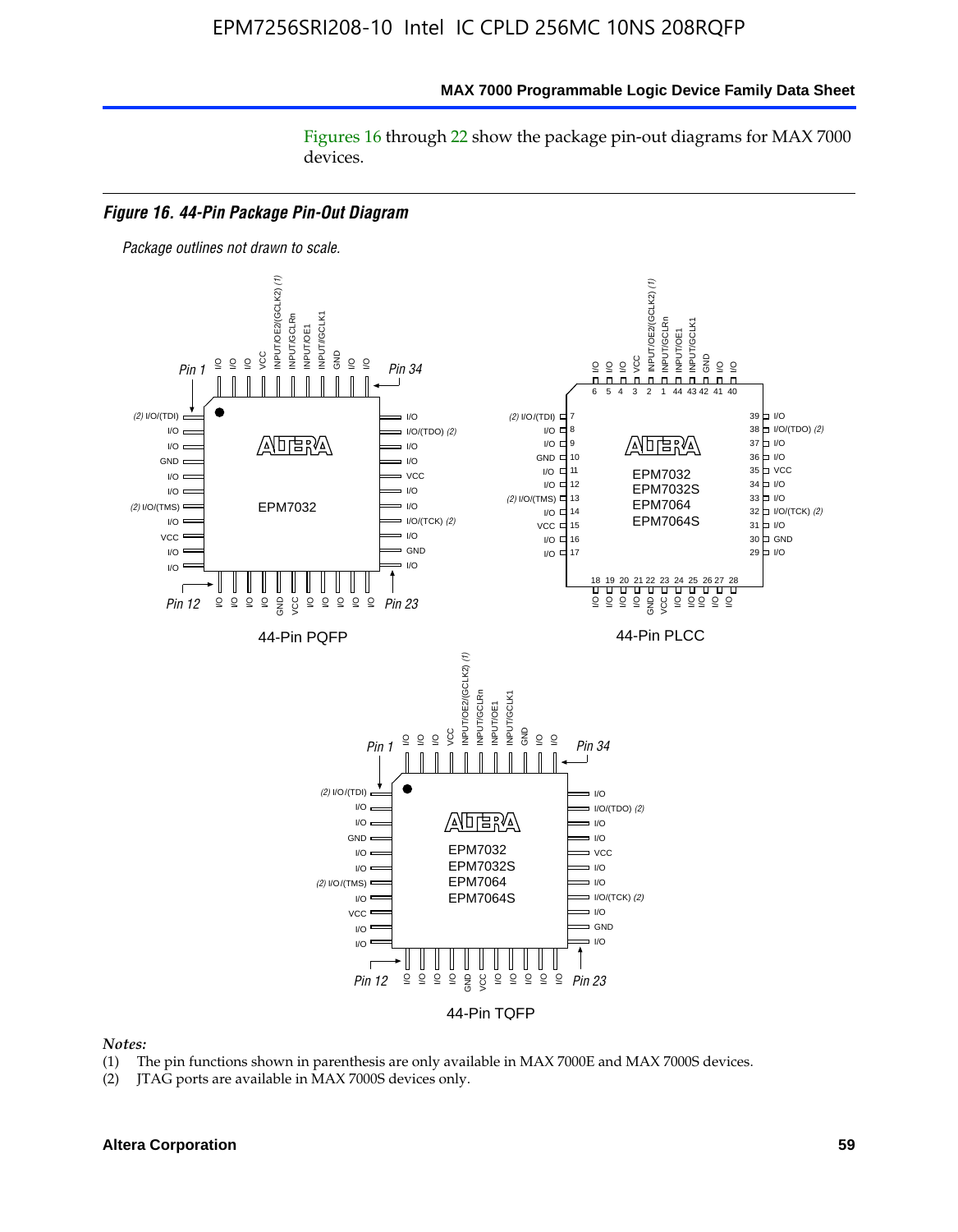### *Figure 17. 68-Pin Package Pin-Out Diagram*

*Package outlines not drawn to scale.*



## *Notes:*<br>(1) T

- The pin functions shown in parenthesis are only available in MAX 7000E and MAX 7000S devices.
- (2) JTAG ports are available in MAX 7000S devices only.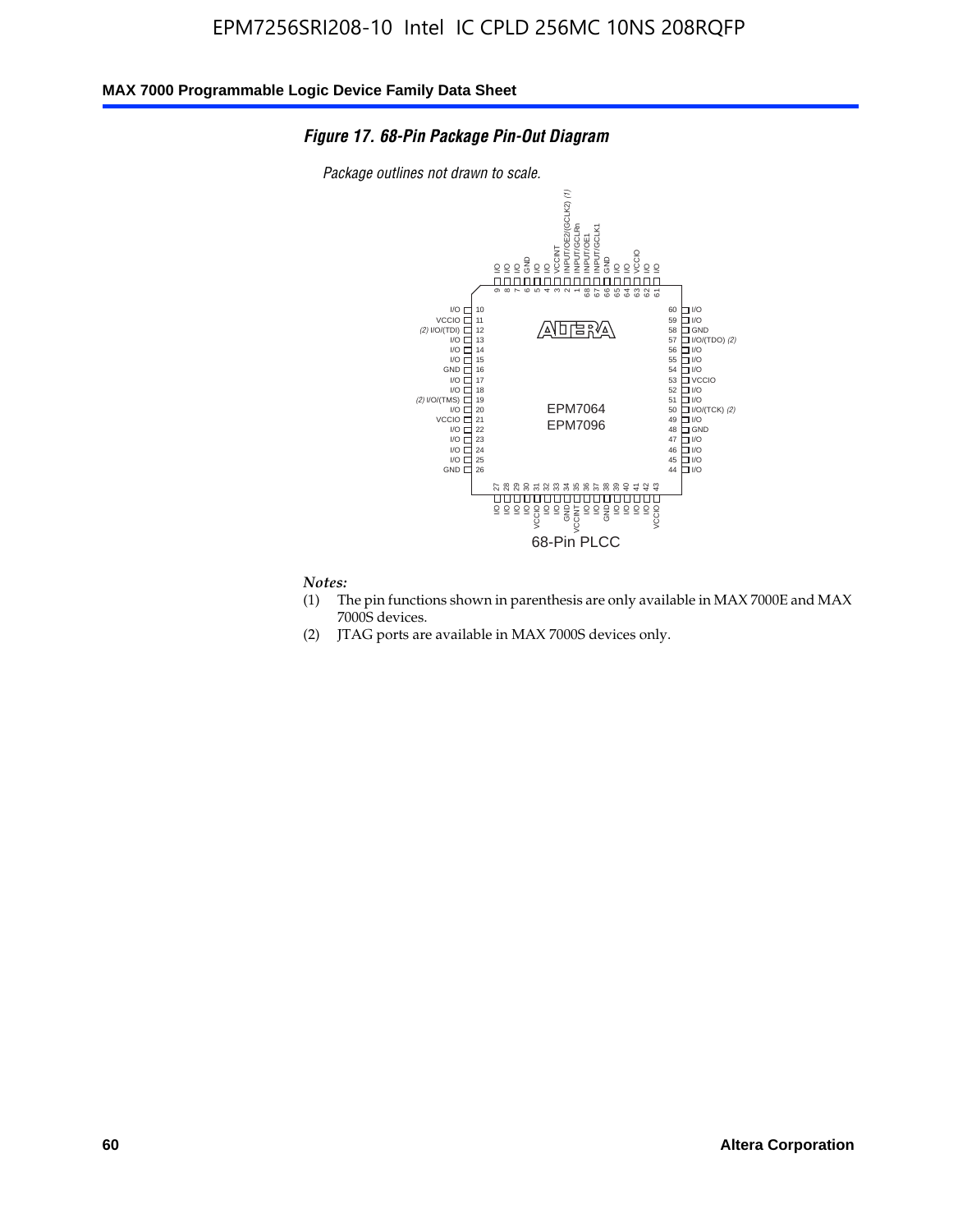### *Figure 18. 84-Pin Package Pin-Out Diagram*

*Package outline not drawn to scale.*



84-Pin PLCC

*Notes:*

- (1) Pins 6, 39, 46, and 79 are no-connect (N.C.) pins on EPM7096, EPM7160E, and EPM7160S devices.
- (2) The pin functions shown in parenthesis are only available in MAX 7000E and MAX 7000S devices.
-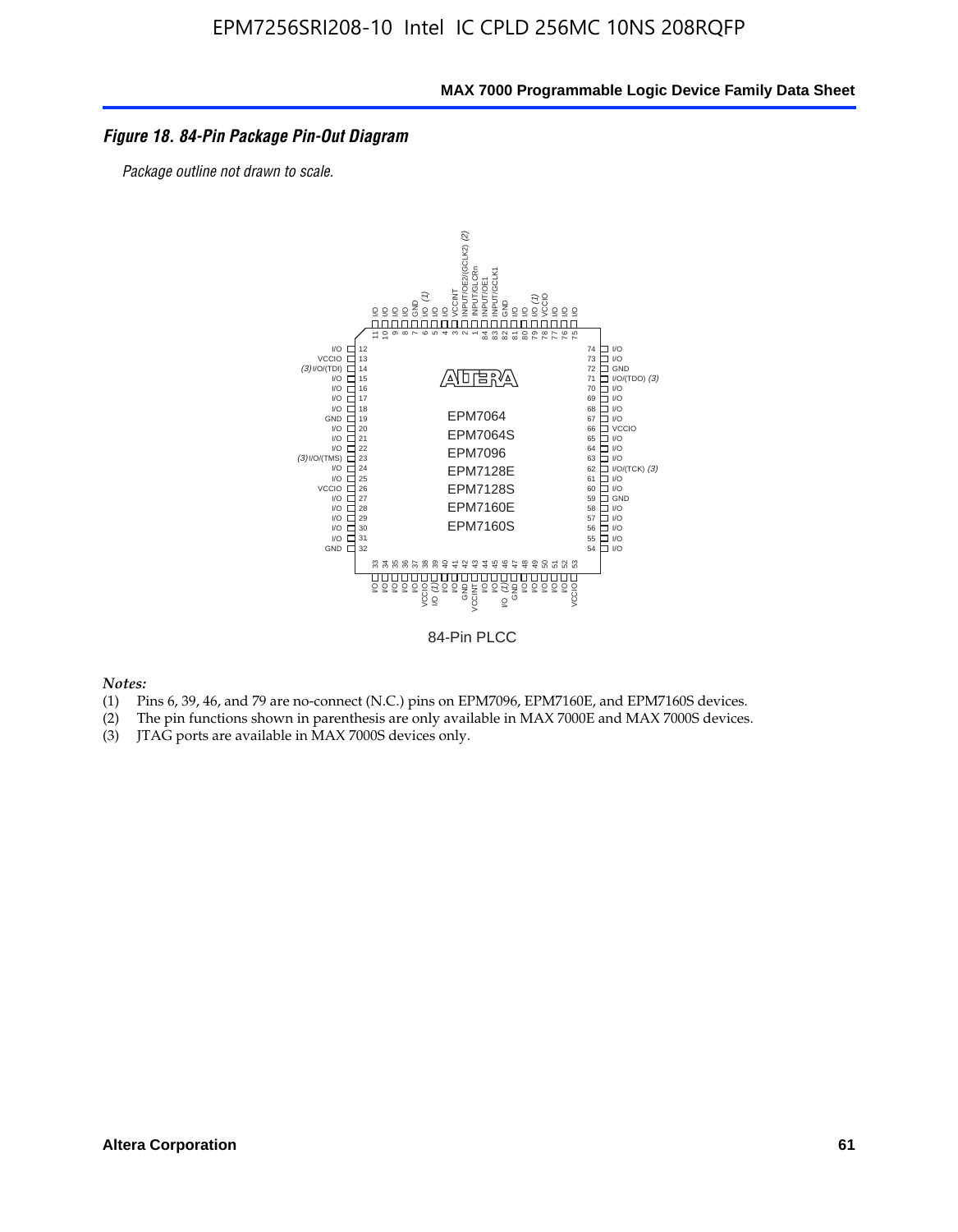### *Figure 19. 100-Pin Package Pin-Out Diagram*

*Package outline not drawn to scale.*



### *Figure 20. 160-Pin Package Pin-Out Diagram*

*Package outline not drawn to scale.*

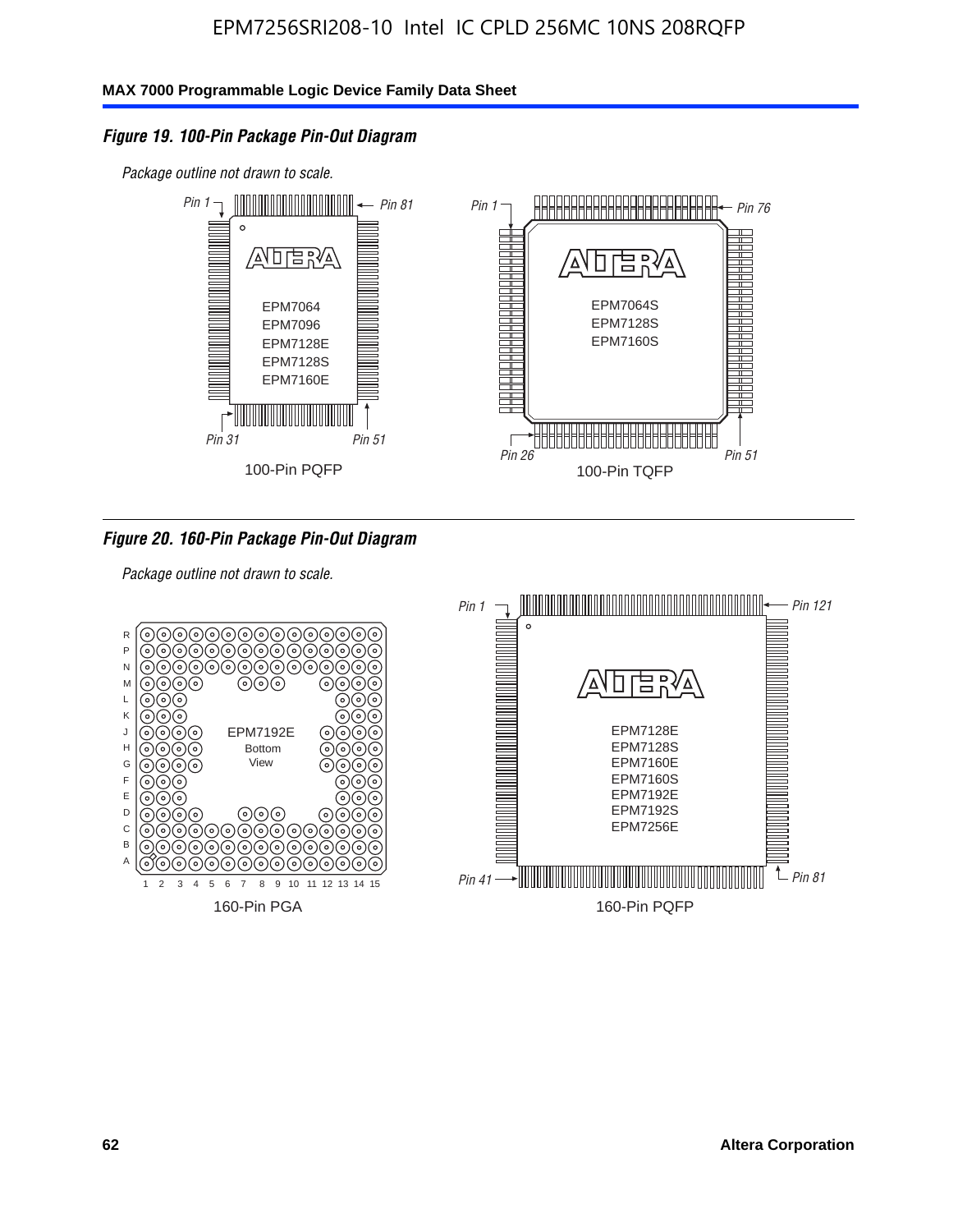### *Figure 21. 192-Pin Package Pin-Out Diagram*

*Package outline not drawn to scale.*



*Figure 22. 208-Pin Package Pin-Out Diagram*

*Package outline not drawn to scale.*

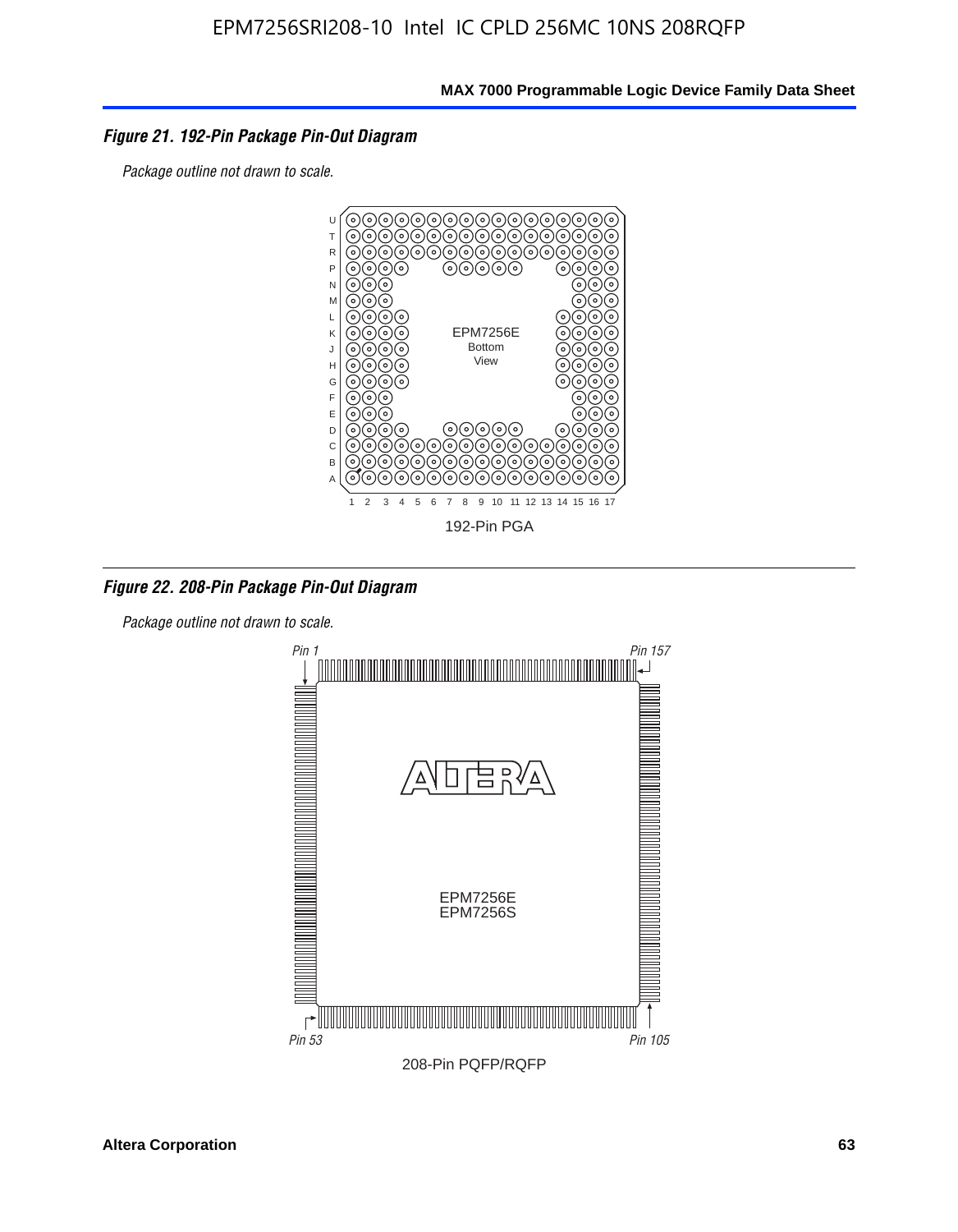#### **MAX 7000 Programmable Logic Device Family Data Sheet**

## **Revision History**

The information contained in the *MAX 7000 Programmable Logic Device Family Data Sheet* version 6.7 supersedes information published in previous versions. The following changes were made in the *MAX 7000 Programmable Logic Device Family Data Sheet* version 6.7:

## **Version 6.7**

The following changes were made in the *MAX 7000 Programmable Logic Device Family Data Sheet* version 6.7:

■ Reference to *AN 88: Using the Jam Language for ISP & ICR via an Embedded Processor* has been replaced by *AN 122: Using Jam STAPL for ISP & ICR via an Embedded Processor*.

## **Version 6.6**

The following changes were made in the *MAX 7000 Programmable Logic Device Family Data Sheet* version 6.6:

- Added Tables 6 through 8.
- Added "Programming Sequence" section on page 17 and "Programming Times" section on page 18.

## **Version 6.5**

The following changes were made in the *MAX 7000 Programmable Logic Device Family Data Sheet* version 6.5:

Updated text on page 16.

## **Version 6.4**

The following changes were made in the *MAX 7000 Programmable Logic Device Family Data Sheet* version 6.4:

■ Added *Note (5)* on page 28.

### **Version 6.3**

The following changes were made in the *MAX 7000 Programmable Logic Device Family Data Sheet* version 6.3:

■ Updated the "Open-Drain Output Option (MAX 7000S Devices Only)" section on page 20.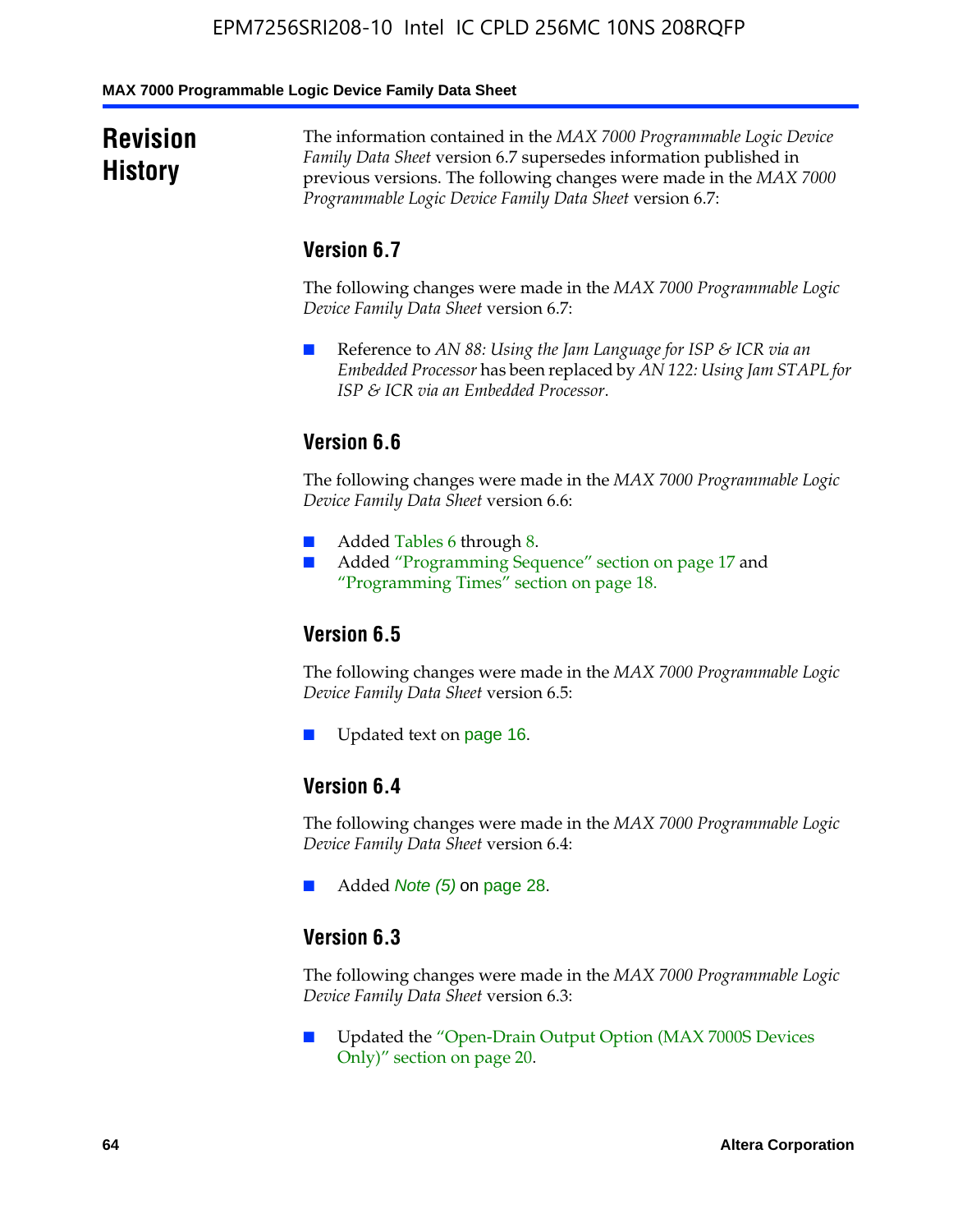

*Notes:*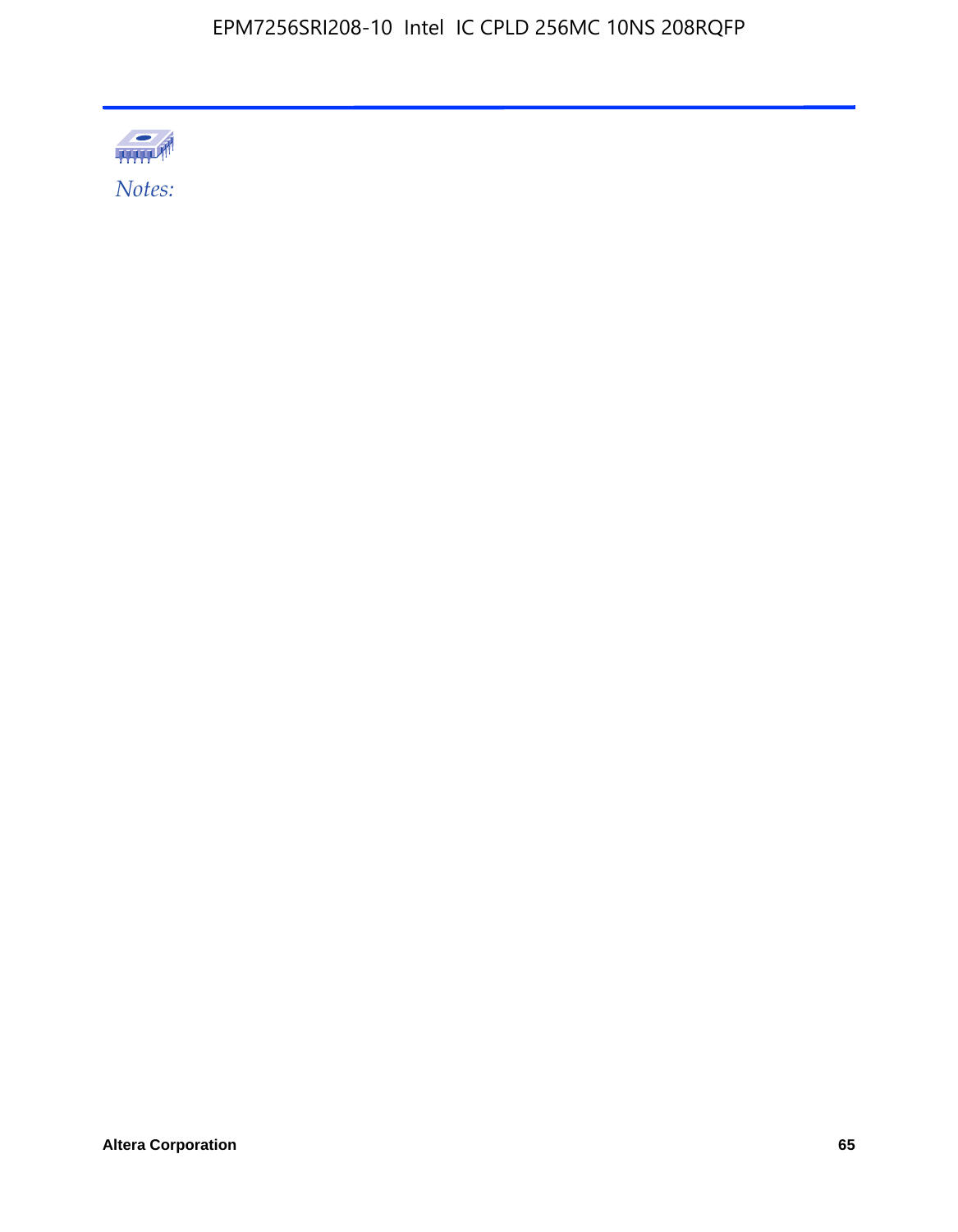

101 Innovation Drive San Jose, CA 95134 (408) 544-7000 www.altera.com Applications Hotline: (800) 800-EPLD Literature Services: literature@altera.com

Copyright © 2005 Altera Corporation. All rights reserved. Altera, The Programmable Solutions Company, the stylized Altera logo, specific device designations, and all other words and logos that are identified as trademarks and/or service marks are, unless noted otherwise, the trademarks and service marks of Altera Corporation in the U.S. and other countries. All other product or service names are the property of their respective holders. Altera products are protected under numerous U.S. and foreign patents and pending applications, maskwork rights, and copyrights. Altera warrants performance of its semiconductor products to current specifications in accordance with Altera's standard warranty, but reserves the right to make changes to any products and services at any time without notice. Altera assumes no responsibility or liability

arising out of the application or use of any information, product, or service described herein except as expressly agreed to in writing by Altera Corporation. Altera customers are advised to obtain the latest version of device specifications before relying on any published information and before placing orders for products or services.



**66 Altera Corporation**